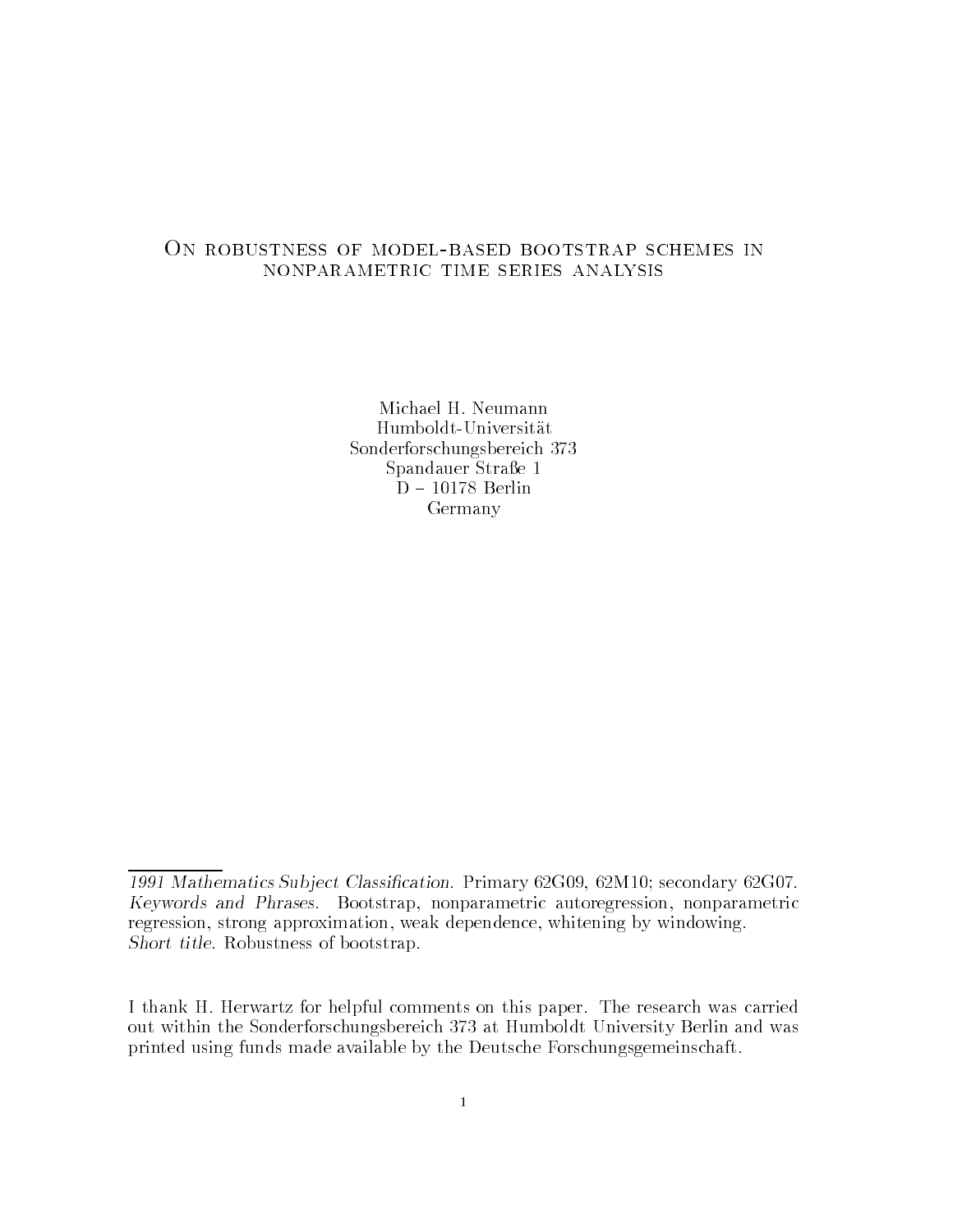Abstract Theory in time series analysis is often developed in the context of -nitedimensional models for the data generating process Whereas corresponding estimators such as those of a conditional mean function are reasonable even if the true dependence mechanism is of a more complex structure it is usually necessary to capture the whole dependence structure asymptotically for the bootstrap to be valid. However, certain model-based bootstrap methods remain valid for some interesting quantities arising in nonparametric statistics. We generalize the well-known "whitening by windowing" principle to *joint* distributions of nonparametric estimators of the autoregression function. As a consequence, we obtain that model-based nonparametric bootstrap schemes remain valid for supremum-type functionals as long as they mimic the corresponding -nitedimensional joint distributions consis tently As an example we investigate a -nite order Markov chain bootstrap in the context of a general stationary process

 $\mathbf{1}$ 

#### 1. INTRODUCTION

One of the major merits of the bootstrap is its universality: it is valid for a variety of different purposes (statistics) and under quite general assumptions on the distriit it is it is a form of the observations of the contract and usually one complement and usually ones to imple does not need severe conditions for its validity-

Without the assumption of independence of the observations the construction of valid resampling schemes becomes more difficult since one has to appropriately mimic the dependence mechanism- Also in this context there exist nearly assumption free methods- Hall Carlstein  and Shi  proposed resampling from nonoverlapping blocks of increasing length which was later refined by Künsch - Other modications are the circular block bootstrap proposed by Politis and Romano (1992) and Shao and Yu (1993), the stationary bootstrap of Politis and Romano (1994) and the matched-block bootstrap of Carlstein, Do, Hall, Hesterberg and Künsch  $(1996)$ .

On the other hand, there exists an extensive literature on model-based bootstrap methods in the time series context- the assumption of i-d-assumption of i-d-assumption of i-d-assumption of ia linear autoregressive model, Efron and Tibshirani (1986) proposed to generate bootstrap series by drawing bootstrap innovations independently with replacement from the set of meanadjusted residuals- Kreiss and Franke 
 generalized this to autoregressive movimation of the series of models-series of proposals and proposals a series of proposals and for bootstrapping Markov chains see the brief survey in Section - There also exist several semiparametric methods- For example Kreiss approximated linear autoregressive processes by a bootstrap process of nite but increasing order- Franke and Wendel (1992) and Kreutzberger (1993) generalized the method of Efron and Tibshirani (1986) to the case of nonlinear autoregressive processes.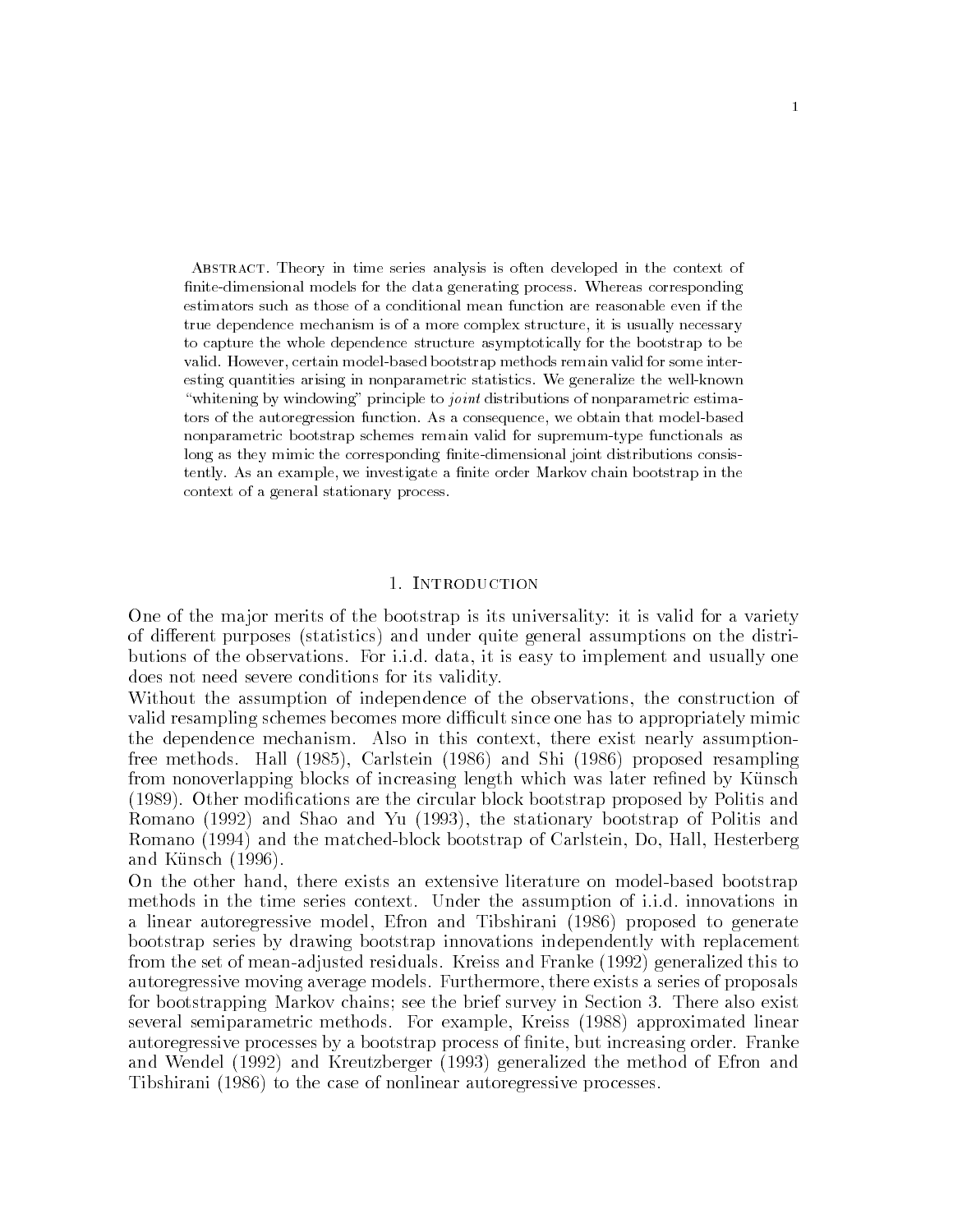Concerning universality blockwise bootstrap schemes with a block length tending to infinity dominate model-based methods since they do not require structural assumptions on the data generating process to be fullled- They are nearly assumptionfree regarding both the distributions of the observations as well as the dependence struc ture between them- These methods are shown to be asymptotically correct for a number of important statistics; see, for example, Künsch (1989), Bühlmann (1994) and Gotze and Kunstein and Hernes and Contrast methods resources and dependent and dependent dence mechanism of a general process only partially even if the sample size tends to intitudes, we are usually more powerful than models into the case of the state of the state  $\bm{\lambda}$ as the data generating process obeys indeed the assumed structure.

In view of possible gains of power, one might be tempted to prefer model-based methods whenever there is some evidence for the (exact or approximate) correctness of a certain simple form of the dependence mechanism- However often such a structure is at best approximately true-dimensional actually approximately true-dimensional actually applied  $\mathcal{U}$ such a model-based bootstrap, it seems that one had risked too much in order to bened to suppose the case  $\alpha$  , this index the case with nite  $\alpha$  and  $\beta$  is index the case  $\beta$ dimensional) parametric problems where even weak dependence of the observations inuences rstorder asymptotics of corresponding parameter estimates- In sharp contrast, first-order asymptotics of nonparametric estimators is often not affected by weak dependence-to-the state and points for the points for the points for the points for the points for the po wise behaviour of nonparametric estimators under mixing in conjunction with an additional conditions on the boundedness of joint densities-based (act ) coined the the  $\mathbf{f}$  that windowing for this extension for this extension for this extension for the suggests that modelbased boots is extended by  $\mathbf{f}$ strap methods can correctly imitate the pointwise properties of nonparametric es timators based on the m-dimensional joint distribution of the observations if only these m-dimensional distributions are correctly retained, no matter whether or not the dependence mechanism of the bootstrap process actually coincides with that of the original process-

On the other hand, many methods of statistical inference are based on the whole nonparametric estimator rather than on an estimate at a single point- To benet from the whitening by windowing principle it is necessary to generalize it beyond the pointwise case- Such a result was established by Neumann  for a kernel es timator of the stationary density of a weakly dependent process- By embedding both the observations from the time series model and the observations from a correspond ing i-i-d- model in a common Poisson process Neumann obtained a pairing of these random variables such that the unordered sets of observations are nearly the same-This led to a strong approximation of a kernel estimator in the time series model it and allowed the distribution in the interview of the interview and allowed the interview of the interview of techniques that were originally developed under the assumption of independence-

In the present paper we intend to establish a version of the whitening by window ing principle that concerns the joint distribution of nonparametric estimators of the conditional mean function,  $m(x_1, \ldots, x_d) = E(X_t | X_{t-l_1}, \ldots, X_{t-l_d})$ . The result is again formulated in terms of a strong approximation of a nonparametric estimator in the time series model by an analogous estimator in a regression model with indepen dent errors- to this end we establish rates and we establish representation of particles and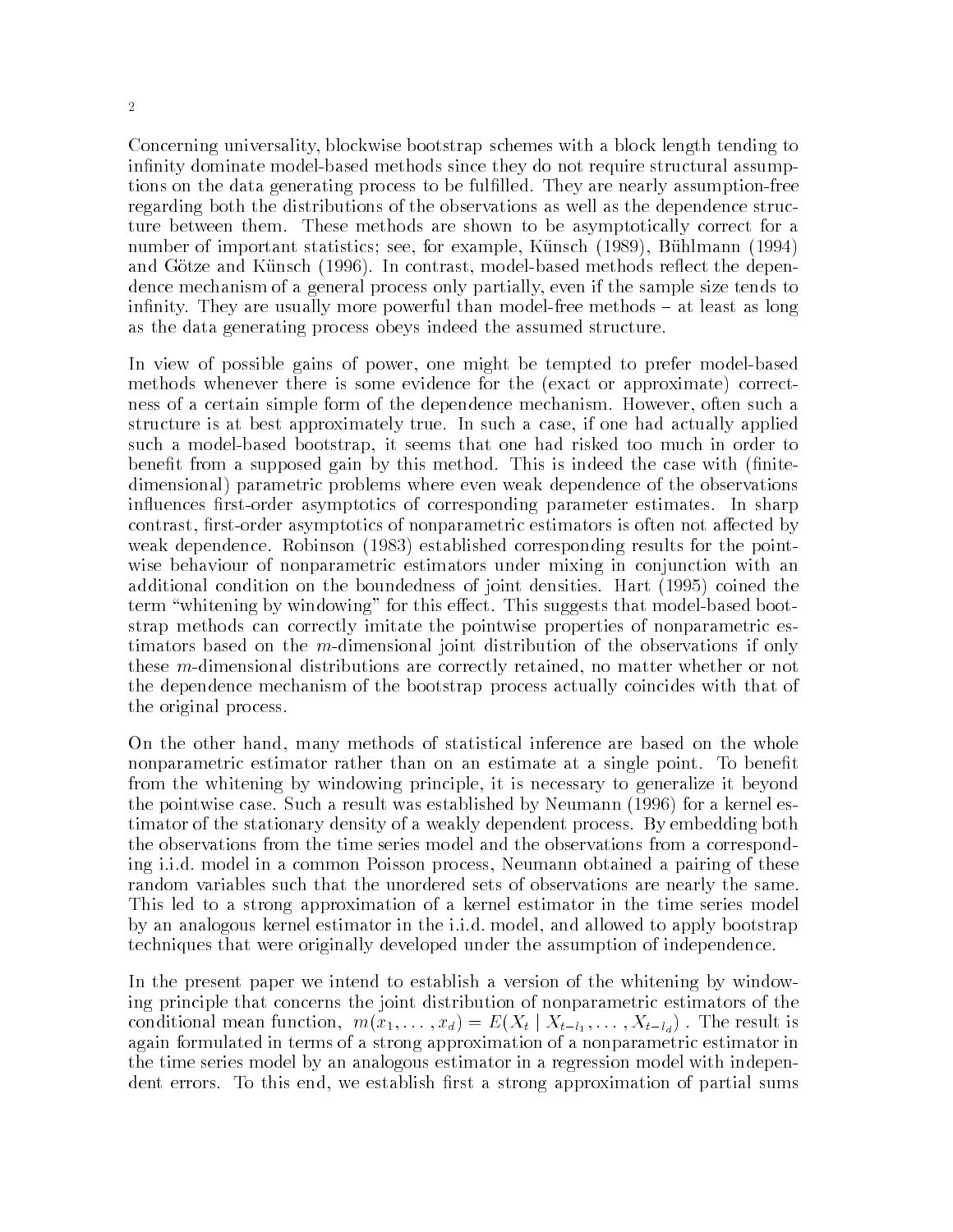with respect to small hypercubes  $I_k = [(k_1 - 1)g_1, k_1g_1) \times \cdots \times [(k_d - 1)g_d, k_dg_d)$ ,

$$
Z_{\underline{k}} = \sum_{t: (X_{t-l_1},...,X_{t-l_d}) \in I_{\underline{k}}} [X_t - E(X_t | X_{t-l_1},...,X_{t-l_d})],
$$

by corresponding partial sums in a regression experiment- The link is achieved by embedding the summands from both models in a common set of Wiener processes  $\alpha$  as described to the intervals intervals in Subsection in Subsection  $\alpha$  at  $\alpha$  in Subsection in Subsection in the summands  $I((X_{t-l_1},\ldots,X_{t-l_d})\in I_k)[X_t - E(X_t | X_{t-l_1},\ldots,X_{t-l_d})]$  in their natural order failed-ding surprisingly and the surprisingly and these quantities in reverse in reverse in rever time order turned out to be successful and led to an approximation with a sufficiently small error- The derivation of the strong approximation is mainly achieved by this construction, whereas the analytical part of the proofs is comparatively simple. This theoretical result can be applied as the first and most important step in proving robustness of certain model-based bootstrap methods against deviations from the underlying structure as a particular of the data generating process- of particular model-based method we investigate in Section 3 a local bootstrap which is motivated by a Markov chain approximation of the process- According to our main result this bootstrap procedure remains valid even if the true data generating process is of a more complex form- The same can be assumed for other modelbased methods as well for the moving for the moving blocks bootstrap with a sed of the blocks-blocks-blocks-blocks-blocks-block apply our Markov chain bootstrap to the construction of supremumtype tests in the context of general processes are defined provided to provide the proofs are deferred to the Appendix-

# nonparametric estimators

We make the following basic assumption for the process  $\{X_t\}$  under consideration:

 $(A1)$   $\{X_t : t \geq 0\}$  is a (strictly) stationary process. Furthermore, we assume absolute regularity (i. e.  $\beta$ -mixing) for  $\{X_t\}$  and that the  $\beta$ -mixing coefficients decay at an exponential rate.

Throughout the whole paper, we do not impose any kind of *structural* assumptions on the data generating process-are often made in the time in the time in the time in the time series literature, it is always a potential source of an inadequate analysis and erroneous conclusions because they are rarely exactly fullled in practical applications-

Even if the dependence mechanism is much more complex it makes sense to look at conditional expectations in finitely many lags, for example for the purpose of displayer and the marginal entry of the contract of the contract of the contract of the contract of the contract of the contract of the contract of the contract of the contract of the contract of the contract of the contra

$$
(2.1) \t m(x_1, \ldots, x_d) = E(X_t | X_{t-l_1} = x_1, \ldots, X_{t-l_d} = x_d)
$$

be the conditional expectation of  $\alpha$  given  $\alpha$   $\alpha$   $\alpha$   $\alpha$  and  $\alpha$   $\alpha$   $\alpha$   $\beta$  where  $\alpha$  $1 \leq l_1 < l_2 < \ldots < l_d$ .

There are several dierent options to estimate m- One may do this in a fully non parametric manner, for example, by a multivariate kernel estimator as proposed by Robinson (1983) or by a local polynomial estimator as considered by Härdle and Tsybakov and Masry - Alternative methods include semiparametric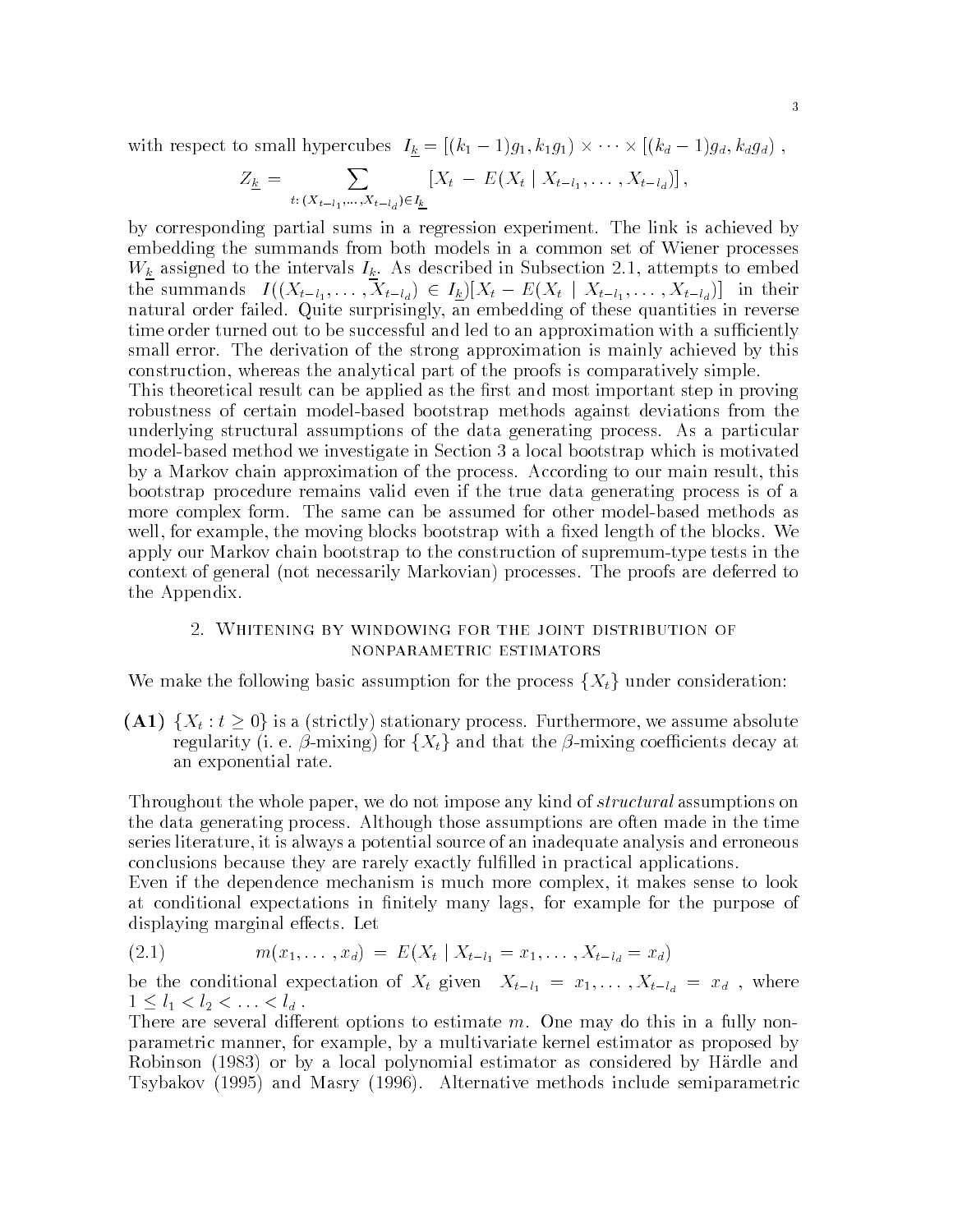estimators, for example those based on additive models for  $m$ , or even parametric estimators- For example Yang and Hardle  investigated a nonparametric estimator in an additive model- Unfortunately up to now theory in this eld is of ten developed under the assumption that the data generating process obeys indeed the structure underlying the tted model- Nevertheless it is reasonable to t such dimension-reduced schemes, although it is often hard to believe that the true process follows actually such a rather specific structure.

After defining any point estimate for  $m$ , the next step in a statistical data analysis consists of making assertions which characterize the accuracy of these estimates like for example, confidence intervals or bands for  $m$ , or forecast intervals for future observations- Generally one would always prefer estimators based on lowerdimensional models over fully nonparametric methods as long as the corresponding model is in deed adequate-testing a lowerdimensional and the functional and functional and functional and function and the hypothesis is an important step in data analysis- In principle these problems can be tackled by methods based on asymptotic theory- However sometimes such as ymptotic theory is not easily available, and there also exist cases where first-order asymptotic theory is known to provide rather poor approximations- A familiar ex ample are simultaneous confidence bands in nonparametric regression, where it is known that their actual coverage probability converges to the nominal one with the rather slow rate of  $log I$  )  $\rightarrow$ ; see Hall (1991) for details. This is a typical case where bootstrap methods are really important-

Unless we have extraordinarily large sample sizes, we always have to take care of the curse of dimensionality-currently-currently-currently-currently-currently-currently-currently-currently-currentlyformance of nonparametric estimators deteriorates rather quickly as the dimension increases- If we intend to generate a bootstrap process without structural assump tions on the original process like linearity we are essentially in the same situation as with nonparametric estimators- Hence such methods necessarily suer from the curse of dimensionality-current it is the fully nonparametric to implement and fully non-mental contracts of bootstrap with almost the same dimensionality as the the model-with model-with the the distribution mension of the bootstrap model is slightly larger than that of  $m$ , an almost adequate asymptotics is that for a nitedimensional bootstrap model-to show that the show that is that the show that the such simplified bootstrap methods which imitate only the dependence from a fixed number of lagged variables are asymptotically valid, we prove first an even more rigorous result: We show that, in our nonparametric context, the dependence between the observations can be completely neglected-in terms of a strong and contain a strong appli proximation of statistics connected with nonparametric estimators by corresponding statistics in a regression model-warm variables of  $M$ are paired in such a way that the error of approximation is of smaller order than the stochastic unit unit unit unit  $\mathbb{F}_q$  interest-based of interest-based of interest-based of interest-based of interest-based of interest-based of interest-based of interest-based of interest-based of interest-based the dependence of the data generating process can be completely neglected when one intends to devise valid bootstrap methods-

An appropriate candidate for a model that is asymptotically equivalent to the process  ${X<sub>t</sub>}$  concerning nonparametric inference on m is the nonparametric regression model

(2.2) 
$$
Z_t = m(x_{t1}, \ldots, x_{td}) + \eta_t,
$$

where  $(x_{t1},...,x_{td}) = (X_{t-l_1},...,X_{t-l_d})$  corresponds to a fixed realization of  $\{X_t\}.$ The errors  $\eta_t$  are assumed to be independent with  $E\eta_t = 0$  and  $E\eta_t^* = E((\lambda_t -$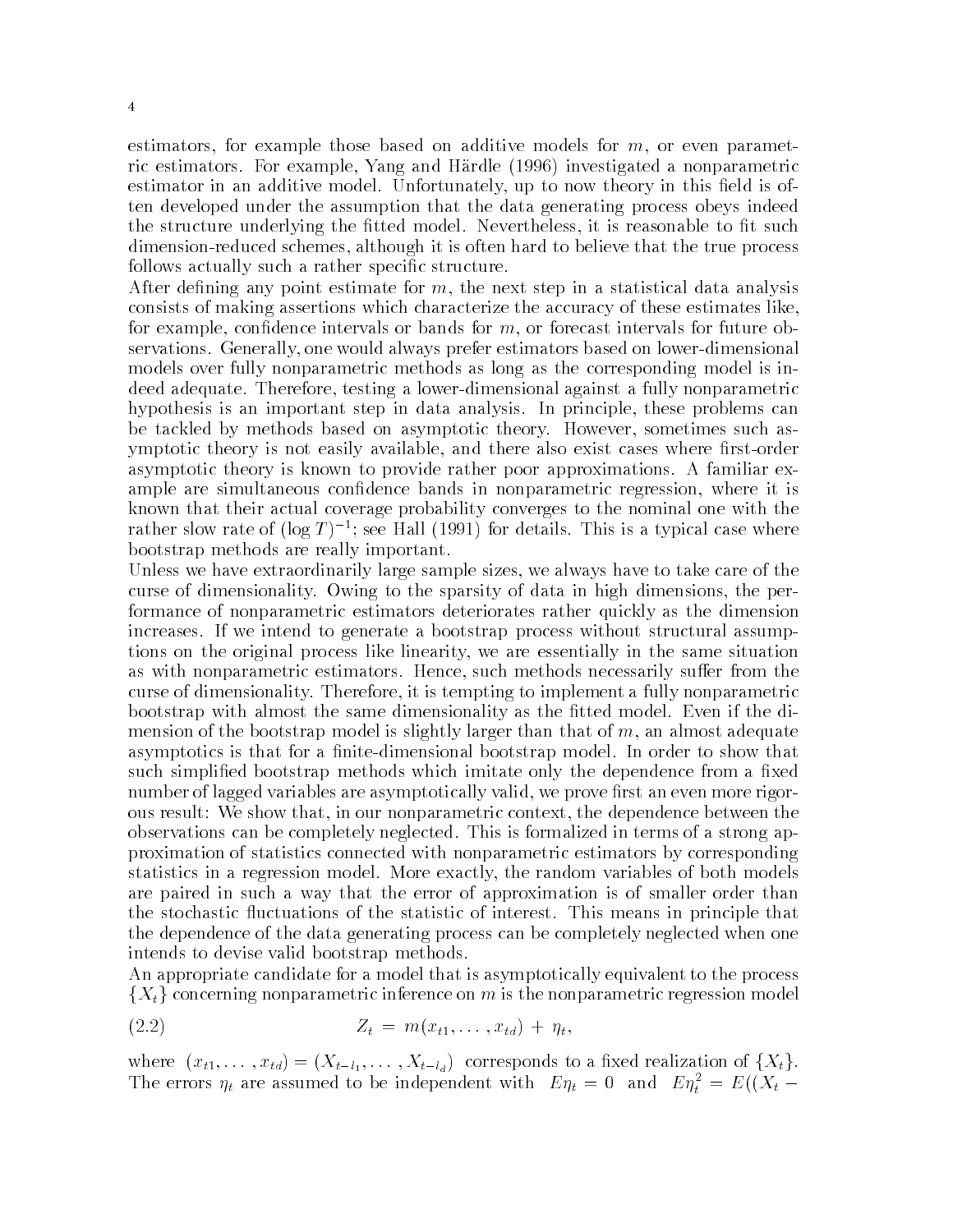$m(x_{t1}, \ldots, x_{td}))^2 \mid X_{t-l_1} = x_{t1}, \ldots, X_{t-l_d} = x_{td})$ . Model  $(2.2)$  is an analogue to bootstrap methods that do not mimic the randomness in the lagged variables as for example the wild bootstrap- This method was investigated in the context of nonparametric autoregressive processes by Franke, Kreiss and Mammen (1996) and Neumann and Kreiss (1997). Another natural counterpart to  $\{X_t\}$  is a nonparametric regression model with random design

(2.3) 
$$
Z_t = m(Y_{t1}, \ldots, Y_{td}) + \eta_t,
$$

where Yt- -Ytd are i-i-d- with the same marginal distribution as Xtl - -Xtld and the contraction we will stick to model we will stick the contraction will stick to model with  $\lambda$ the following-

In the present paper we focus on the joint distribution of nonparametric estimators or similar statistics- to de an usual kernel estimator of the Nadarayay with a product of products and products o kernel has the form

$$
(2.4)
$$

$$
\widehat{m}_{h_1,\ldots,h_d}(x_1,\ldots,x_d) = \frac{\sum_t K((x_1 - X_{t-l_1})/h_1) \cdots K((x_d - X_{t-l_d})/h_d)X_t}{\sum_t K((x_1 - X_{t-l_1})/h_1) \cdots K((x_d - X_{t-l_d})/h_d)}.
$$

take dierent bandwidths het blood may take dierent values processing and dielectricity in accordance of with the smoothness properties of the function m in the respective coordinates-  $\sim$  and  $\sim$ may indeed expect that different degrees of smoothness in different coordinates are present: Since the dependence on higher lags is decaying, one might suppose that m shows less variability in coordinates corresponding to such high lags-

To reduce the burden of multiple indices, we use the following shorthands:  $h =$ h- -hd x x- -xd Xt Xtl - -Xtld <sup>Y</sup> <sup>t</sup> Yt- -Ytd and  $w(\underline{x}, y) = K(x_1 - y_1)/n_1 \cdots K(x_d - y_d)/n_d$ . The deviation of  $m_h(\underline{x})$  from the conditional mean  $m(\underline{x})$  can be decomposed into a stochastic term,

(2.5) 
$$
\left(\sum_t w(\underline{x}, \underline{X}_t)\right)^{-1} \sum_t w(\underline{x}, \underline{X}_t) \left[X_t - m(\underline{X}_t)\right],
$$

and a bias-type term,

(2.6) 
$$
\left(\sum_t w(\underline{x}, \underline{X}_t)\right)^{-1} \sum_t w(\underline{x}, \underline{X}_t) m(\underline{X}_t) - m(\underline{x}).
$$

(We call the latter expression "bias-type term" rather than "bias-term" since it is only asymptotically nonstochastic-

It can be seen that the biastype term is rather close to the corresponding term for the regression model-and regression model-and part in province completely as a question of the concerns the stochastic terms to its denominator in the denominator  $\mathcal{L}$  is expected to its expectation with a such rate we following-the numerator in the following-the following-the following-the following-that  $\mathcal{M}$ this term can be approximated by its analogue in the regression model  $\mathbf{r}$ 

(2.7) 
$$
\left(\sum_{t} w(\underline{x}, \underline{Y}_t)\right)^{-1} \sum_{t} w(\underline{x}, \underline{Y}_t) \eta_t.
$$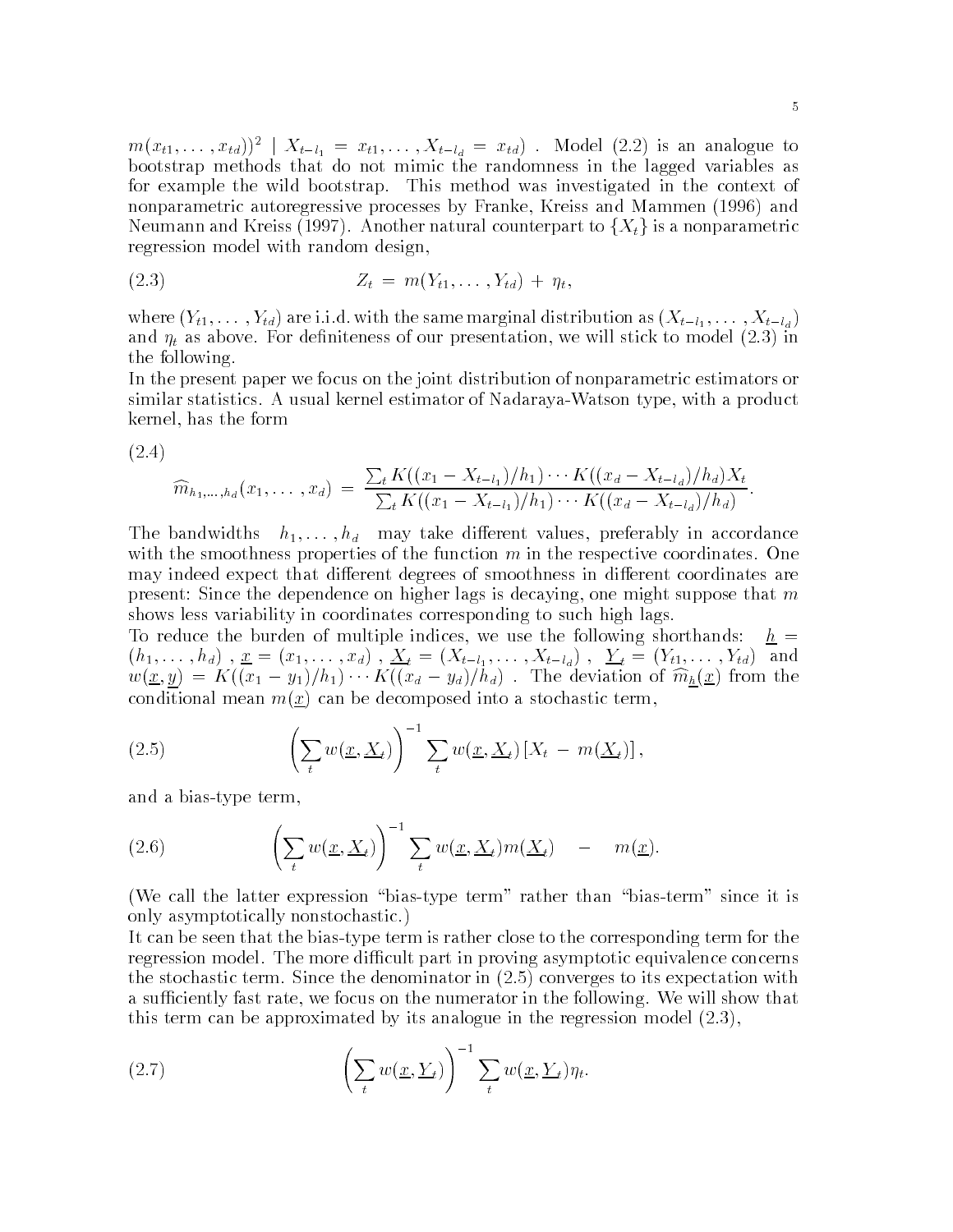To formalize such an approximation, we construct, on a sufficiently rich probability space, a pairing of the random vector  $(X_{1-l_d}, \ldots, X_T)$  with another vector  $(\underline{Y}_1,\ldots,\underline{Y}_T,\eta_1,\ldots,\eta_T)$  such that

1) 
$$
(X'_{1-l_d}, \ldots, X'_T) \stackrel{d}{=} (X_{1-l_d}, \ldots, X_T),
$$
  
2)  $(\underline{Y}'_1, \ldots, \underline{Y}'_T, \eta'_1, \ldots, \eta'_T) \stackrel{d}{=} (\underline{Y}_1, \ldots, \underline{Y}_T, \eta_1, \ldots, \eta_T)$ 

and

3)  $\sup_{x\in\mathbb{R}^d}\left\{\left[\sum w(\underline{x},\underline{X'_t})[X'_t-m(\underline{X'_t})]-w(\underline{x},\underline{Y'_t})\eta'_t\right]\right\}$  is small with high probability-

To facilitate notation, we do not distinguish between the original random variables  $\Lambda_t, \underline{Y}_t, \eta_t$  and their artincial counterparts  $\Lambda_t, \underline{Y}_t, \eta_t.$  A first step toward an approximation as in 3) is an approximation of partial sums  $\sum_{t:\underline{X}_t\in I_k}[X_t-m(\underline{X}_t)]$  on small hypercubes  $I_{\underline{k}}$  by their respective counterparts  $\sum_{t:\underline{Y}_{t} \in I_{k}} \eta_{t}$ .

 $T$  -  $T$  ,  $T$  -  $T$  -  $T$  -  $T$  -  $T$  -  $T$  -  $T$  -  $T$  -  $T$  -  $T$  -  $T$  -  $T$  -  $T$  -  $T$  -  $T$  -  $T$  -  $T$  -  $T$  -  $T$  -  $T$  -  $T$  -  $T$  -  $T$  -  $T$  -  $T$  -  $T$  -  $T$  -  $T$  -  $T$  -  $T$  -  $T$  -  $T$  -  $T$  -  $T$  -  $T$  is based on a Skorokhod embedding of the random variables  $v_{t,k} = I(\underline{X}_t \in I_k)|X_t$  $m(\underline{X}_t)$  as well as  $v_{t,k} = I(\underline{Y}_t \in I_k)\eta_t$  in a common set of independent Wiener processes www.communication.com/was used in Neumann and Kreiss to prove the Neumann and Neumann (Archivettory asymptotic equivalence of nonparametric estimators of the autoregression function in a nonparametric autoregressive model and analogous estimators in a usual regres sion model- In this paper we develop an embedding scheme which deviates from approaches that people would most probably most in this context- most probably resolved to the describe this method in detail, we explain in the next subsection why the seemingly most natural attempt fails.

- Failure of a natural attempt The ultimate goal of our construction of an embedding of the  $X_t$  in the Wiener processes is to obtain an (at least approximate) representation

(2.8) 
$$
Z_{\underline{k}} = \sum_{t:\underline{X}_t \in I_{\underline{k}}} [X_t - m(\underline{X}_t)] \approx W_{\underline{k}}(\tau_{\underline{k}}).
$$

In a similar manner the Y t and the same model in the same model in the same model in the same model in the same model in the same model in the same model in the same model in the same model in the same model in the same Wiener processes namely

(2.9) 
$$
\widetilde{Z}_{\underline{k}} = \sum_{t:\underline{Y}_{t} \in I_{\underline{k}}} \eta_{t} = W_{\underline{k}}(\widetilde{\tau}_{\underline{k}}).
$$

Provided we can show that  $|\tau_k - \tilde{\tau}_k|$  is small compared to the magnitude of either one of these stopping times, then most of the randomness of both partial sums is driven by the same stretch or  $W_k$  . Hence, the difference between  $Z_k$  and  $Z_k$  is small as compared to the standard deviation of either one of these quantities.

It is guite natural to try to construct a representation of the Xt s leading to  $\mathcal{U}$ by a successive embedding of  $I(\underline{X}_t \in I_k)|X_t - m(\underline{X}_t)]$  in the Wiener processes. We explain in this subsection why and the Xt in the Xt in the Xt in the Xt in the Xt in the Xt in the Xt in the Xt in the Xt in the Xt in the Xt in the Xt in the Xt in the Xt in the Xt in the Xt in the Xt in the Xt in the Xt successful embedding in reverse time order will be described in the next subsection-To simplify notation, we restrict our considerations in the next two subsections to the case of one lagged variable with  $l_1 = 1$ . Assume for a moment that  $\{X_t\}$  is a  $\mathcal{M}$ 

$$
X_t = m(X_{t-1}) + \varepsilon_t,
$$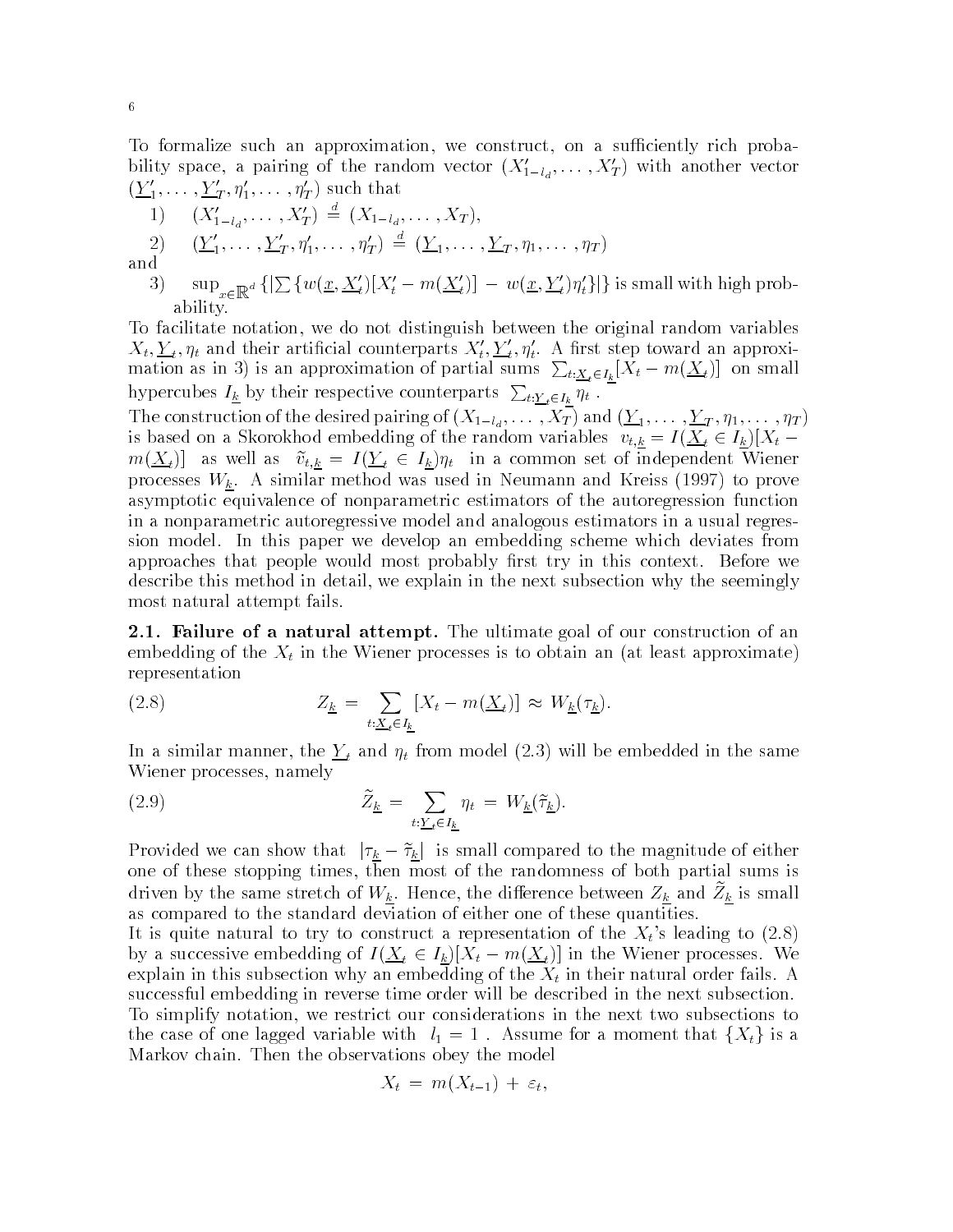where  $E(\varepsilon_t | \mathcal{F}_{t-1}) \equiv 0$ ,  $\mathcal{F}_s = \sigma(X_0, \ldots, X_s)$ . Define  $I_k = [(k-1)g, kg)$  and er wh we can empedding with the independent with the successive the successive  $\mathcal{S}_k$  is successively the successively in the Wiener processes-can represent  $\mathbb{N}$  falls into Iki with  $\mathbb{N}$ the aid of a stopping time  $\mathbf{r}$  , that is  $\mathbf{v}_1$  and  $\mathbf{w}_1$  ,  $\mathbf{r}_2$  ,  $\mathbf{r}_3$  are to be chosen such that  $\mathcal{L}(W_{k_1}(\tau_1)) = \mathcal{L}(\varepsilon_1 \mid X_0)$  . Such a representation is called Skorokhod embedding; cf. Hall and Heyde (1980, Appendix I). Since  $E(\varepsilon_1 | X_0) \equiv 0$ , the stopping time  $\tau_1$  has a certain number of finite moments, in dependence on the number of finite moments of  $\sim$  1.000  $\,$  1.000  $\,$  1.000  $\,$  1.000  $\,$  1.000  $\,$  1.000  $\,$  1.000  $\,$  1.000  $\,$  1.000  $\,$  1.000  $\,$  1.000  $\,$  1.000  $\,$  1.000  $\,$  1.000  $\,$  1.000  $\,$  1.000  $\,$  1.000  $\,$  1.000  $\,$  1.000 are already control the strong markov property the remaining parts of the remaining Wiener processes,  $\{W_k(s+\sum_{u:u\leq t,X_{u-1}\in I_k}\tau_k) - W_k(\sum_{u:u\leq t,X_{u-1}\in I_k}\tau_k), s\geq 0\}$ , are  $\alpha$  and the falls into  $\alpha$  falls into  $\alpha$  into  $\alpha$  into  $\alpha$  into  $\alpha$  in the remaining  $\alpha$  $p$ art of With the same is done with the t same is done with the t same is done with the t same in the t same is  $p$ same set of Wiener processes by meaning of stopping times  $\mathcal{W}_t$  finally we obtain that

$$
Z_k = \sum_{t:X_{t-1} \in I_k} \varepsilon_t = W_k(\tau^{(k)}), \quad \text{where } \tau^{(k)} = \sum_{t:X_{t-1} \in I_k} \tau_t,
$$

and

$$
\widetilde{Z}_k = \sum_{t:Y_{t-1} \in I_k} \eta_t = W_k(\widetilde{\tau}^{(k)}), \quad \text{where } \widetilde{\tau}^{(k)} = \sum_{t:Y_{t-1} \in I_k} \widetilde{\tau}_t.
$$

As it was shown in Neumann and Kreiss (1997),  $\gamma$   $\sim$  and  $\gamma$   $\sim$  are close to their respective expectations and moreover these expectations coincide- Hence most of the randomness of  $Z_k$  and  $Z_k$  is driven by the same stretch of  $W_k$ , which many leads to the closeness of  $Z_k$  and  $Z_k$ .

Now it is tempting to generalize this idea to our case of a general, not necessarily Markovian process. Since  $E(I(X_{t-1} \in I_k)[X_t - E(X_t | X_{t-1})] | \mathcal{F}_{t-1})$  is in general not equal to 0, one might decompose the vector  $v_t = (I(X_{t-1} \in I_k)[X_t - E(X_t | X_{t-1})])_k$ into sums of martingale differences, that is

 $\sim$  -  $\sim$  -  $\sim$  -  $\sim$  -  $\sim$  -  $\sim$  -  $\sim$  -  $\sim$  -  $\sim$  -  $\sim$  -  $\sim$  -  $\sim$  -  $\sim$  -  $\sim$  -  $\sim$  -  $\sim$  -  $\sim$  -  $\sim$  -  $\sim$  -  $\sim$  -  $\sim$  -  $\sim$  -  $\sim$  -  $\sim$  -  $\sim$  -  $\sim$  -  $\sim$  -  $\sim$  -  $\sim$  -  $\sim$  -  $\sim$  -  $\sim$ 

$$
v_t = [E(v_t | \mathcal{F}_t) - E(v_t | \mathcal{F}_{t-1})] + [E(v_t | \mathcal{F}_{t-1}) - E(v_t | \mathcal{F}_{t-2})] + \dots
$$

This is a well-known standard approach to derive central limit theorems for dependent random variables- In the case of only one interval I we could indeed perform such an embedding- how with the context with more than our more interval with more than one interval we runn into serious problems with joint distributions-distributions-distributions-distributions-distributions-distributionsfrom  $\mathcal{F}_{t-1}$  to  $\mathcal{F}_t$ , we have to embed the vector  $E(w_t | \mathcal{F}_t) - E(w_t | \mathcal{F}_{t-1})$ , where we define the  $\mathfrak{c}$  is the components of  $\mathfrak{c}$ of which in present in a manufacture which is different to dimensional to the context property which value of the "active" component of  $v_t$  (which has the index  $k_t$  where  $X_{t-1} = I_{k_t}$ ) determines which component of vertice-dimensional behavior  $\mathcal{O}(\mathcal{O})$ components, as proposed by Kiefer  $(1972)$  for vectors with a martingale structure, is not possible since  $E(v_{t+1} | \mathcal{F}_{t-1}, v_t)$  is nonzero in general. Moreover, although the conditional expectation  $E(v_{t+1} | \mathcal{F}_{t-1})$  is of negligible order, the conditional expectation  $E(v_{t+1} | \mathcal{F}_{t-1}, v_t)$  is of a nonnegligible order of magnitude. In view of these difficulties, we did not found an appropriate way to embed the vectors  $w_t$  in the Wiener processes  $W_k$ .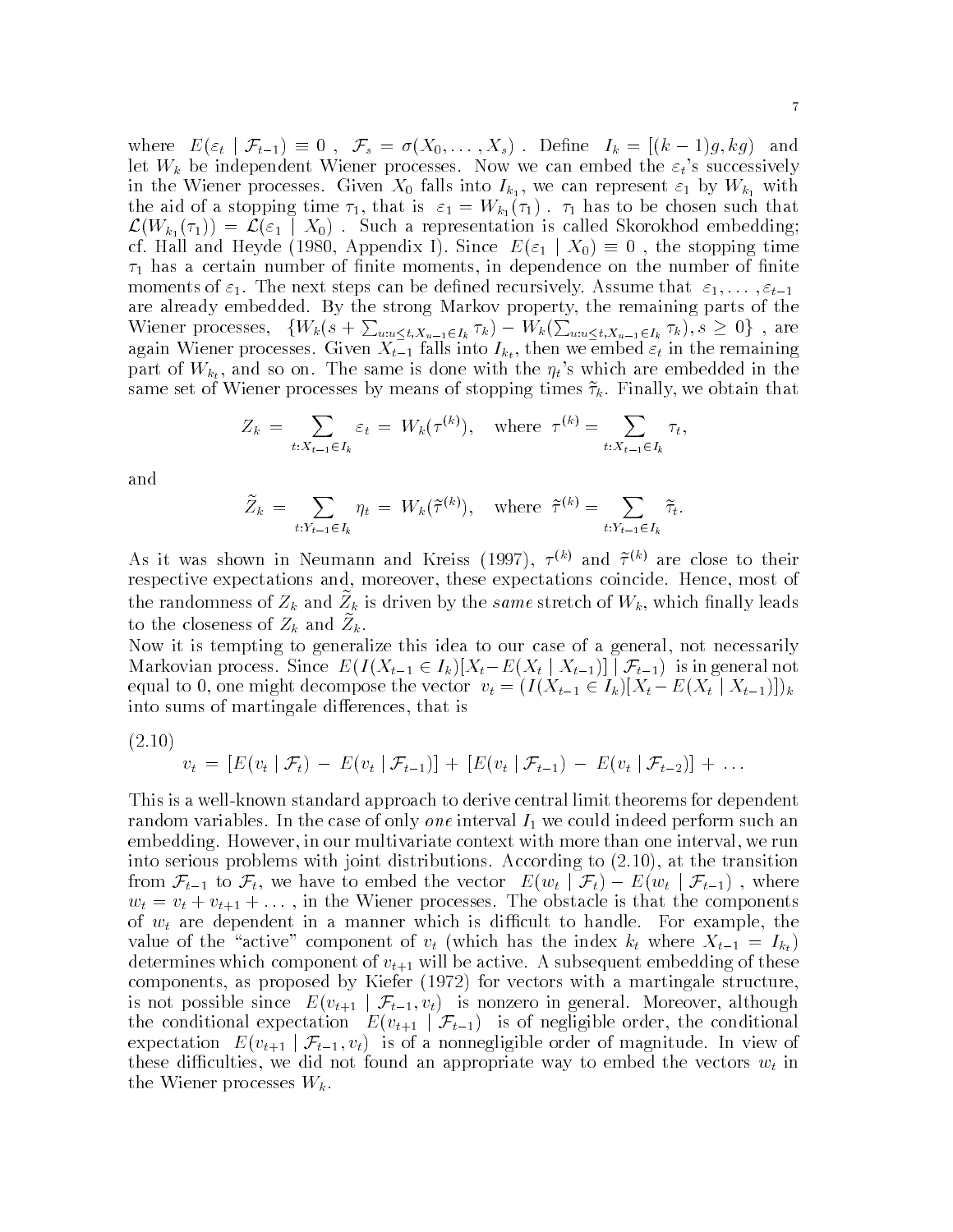**2.2. Backward embedding.** In order to present the essential ideas in an clear as a possible manner, we restrict our considerations again to the one-dimensional case. Moreover, we consider only a milite number of intervals  $I_k = |(k-1)g, ky|$ ,  $K_T \to \infty$  as  $T \to \infty$ . The generalization to the general case requires only a few technical modications and is described in the proof of Theorem 
--

In contrast to the unsuccessful attempt of the previous subsection it will turn out that an embedding in reverse time order does lead to a useful approximation- Dene  $\mathcal{G}_t = \sigma(X_t, \ldots, X_T)$ . At the transition from  $\mathcal{G}_t$  to  $\mathcal{G}_{t-1}$ , we have to represent the vector  $v_t = (v_{t,k})_{k=1,...,K_T}$  by the Wiener processes  $W_k$ . Again,  $E(v_{t,k} | \mathcal{G}_t)$  is not guaranteed to be - However at least for a single k we can embed the mean corrected quantity  $v_{t,k} - E(v_{t,k} | \mathcal{G}_t)$  in  $W_k$ . Under natural conditions concerning the boundedness of conditional moments of  $v_{t,k}$  under  $\mathcal{G}_t$ , it turns out that

(2.11) 
$$
\sum_{t} E(v_{t,k} | \mathcal{G}_t) = O_P(g\sqrt{T}),
$$

which is negligible compared to the stochastic fluctuations of  $Z_k = \sum_t v_{t,k}$  that are of order  $O_P(\sqrt{Tg})$ . The simultaneous embedding of the whole vector will be described below.

Here is just the point where the essential difference to our attempt of a forward embedding becomes visible: When we embed the vector  $v_t$  at the transition from  $\mathcal{G}_t$ to  $\mathcal{G}_{t-1}$ , we have correction terms of order  $O_P(g)$  for all components. These correction terms much an unconditional meaning a dimensional mean  $\alpha$  are weakly dependent which are welltotal sum of order  $O_P(g\sqrt{T})$ . In contrast, at the transition from  $\mathcal{F}_{t-1}$  to  $\mathcal{F}_t$ , the vector  $v_t$  has only one nonzero component,  $v_{t,k_t}$ , where  $k_t$  is defined by  $X_{t-1} \in I_{k_t}$ . Accordingly, we need only a single correction term, now of order  $O_P(1)$ , for the  $k_t$ -th component of version terms are again to the correction terms are again with the correction terms are again with unconditional mean 0, they sum up to  $\sum_{t} E(v_{t,k} | \mathcal{F}_{t-1}) = O_P(\sqrt{Tg})$ , which is no longer negligible.

With our backward embedding we are in a situation similar to density estimation from weakly dependent data. Besides the additional random factor  $[X_t - E(X_t | X_{t-1})]$ , we have to determine the position of  $\mathcal{I}_t$  , which she above discussion sheds also sheds also some light on a result of Neumann (1996) for the case of density estimation, where also a uniform version of the windowing by windowing principle windows derived-there was link to the independent case was established via an embedding of the observations process which led to the even stronger result that the unordered sets of observations from both sets were almost identical- The perhaps more elegant application of such a Poisson embedding is not possible here since we have to deal with the additional factors  $[X_t - E(X_t | X_{t-1})].$ 

Now we describe how the whole vector  $v_t$  can be embedded in the Wiener processes where the solution of the society and there are the company when the propriate domination of the society of the the Skorokhod embedding to random vectors with an arbitrary joint distribution-However, Kiefer (1972) developed such an embedding in the special case that the components of the vector form a martingale- its view may change as a starting point for the construction of an approximation of  $v_t$  by the Wiener processes  $W_k$ . Remember that we are finally interested in a close connection of  $Z_k = \sum_t I(X_{t-1} \in$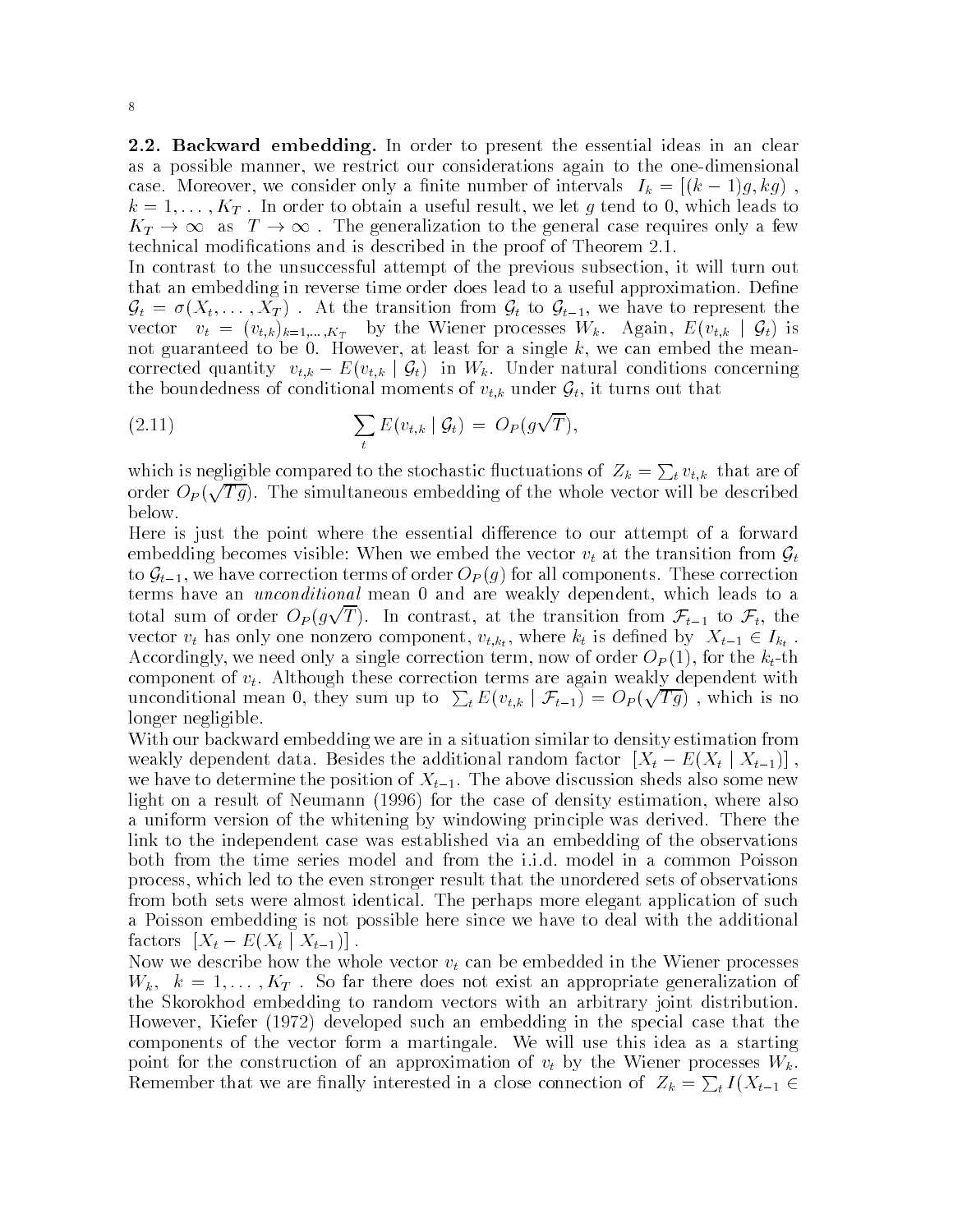$I_k\left[ (X_t - m(X_{t-1})) \right]$  and  $Z_k = \sum_t I(Y_t \in I_k)\eta_t$ . Conditioned on  $\mathcal{G}_t$ , the vector  $v_{t,k}$ does not have a martingale structure- However we can appropriately generalize our mean-correction and obtain finally a sufficiently close approximation by a vector that can indeed be embedded.

suppose that we have the top, dened X -- (1999-1994) we have to dense to dened Xt -- (1994-1995). which will be attained by an embedding of vectors  $\Omega$  in the rst in the rst in the rst in the rst in the rst in the rst in the rst in the rst in the rst in the rst in the rst in the rst in the rst in the rst in the rst i component village above we represent instead of vertical of the mean of  $\mathcal{M}_1$  and meaning above we represent quantity  $v_{t,1} - E(v_{t,1} | \mathcal{G}_t)$  by means of an appropriate stopping time  $\tau_1^{(i)}$  as

$$
v_{t,1} - E(v_{t,1} | \mathcal{G}_t) = W_1 \left( \tau_1^{(t)} + \tau_1^{(t+1)} + \ldots + \tau_1^{(T)} \right) - W_1 \left( \tau_1^{(t+1)} + \ldots + \tau_1^{(T)} \right).
$$

suppose that visit the aid of W-L (1990) International complete with the aid of W-L (1991) International Complete U respectively. If  $X_{t-1} \notin I_1 \cup \ldots \cup I_{k-1}$  , then we proceed with our embedding and represent the mean-corrected quantity

$$
v_{t,k}-E(v_{t,k} | \mathcal{G}_t, X_{t-1} \notin I_1 \cup \ldots \cup I_{k-1})
$$

with the aid of a stopping time  $\tau_k^{\scriptscriptstyle (\gamma)}$  as

$$
W_k\left(\tau_k^{(t)} + \tau_k^{(t+1)} + \ldots + \tau_k^{(T)}\right) - W_k\left(\tau_k^{(t+1)} + \ldots + \tau_k^{(T)}\right).
$$

If  $X_{t-1} \in I_1 \cup ... \cup I_{k-1}$ , then we set  $v_{t,k}$  equal to zero, that is we set  $\tau_k^{v} = 0$ . This can be done for all k and the set of the set of the set of the set of the set of the set of the set of the set

After performing this procedure for all  $t$  down to 1, we hope to get finally a significant approximation of  $Z_k = \sum_t v_{t,k}$  by  $W_k(\tau_k^{(1)} + \ldots + \tau_k^{(1)})$ . The mean-corrected terms satisfy

$$
E(v_{t,k} | \mathcal{G}_t, X_{t-1} \notin I_1 \cup \cdots \cup I_{k-1})
$$
  
= 
$$
\frac{E(v_{t,k} | \mathcal{G}_t)}{P(X_{t-1} \notin I_1 \cup \cdots \cup I_{k-1} | \mathcal{G}_t)}
$$
  
= 
$$
O(g/P(X_{t-1} \notin I_1 \cup \cdots \cup I_{k-1} | \mathcal{G}_t)).
$$

 $\sim$  and an unconditional measurement is the sum of the sum of the sum of the sum of the sum of the sum of the sum of the sum of the sum of the sum of the sum of the sum of the sum of the sum of the sum of the sum of the satisfies

(2.13) 
$$
\sum_{t} E(v_{t,k} | \mathcal{G}_t, X_{t-1} \notin I_1 \cup \cdots \cup I_{k-1}) = O_P(g\sqrt{T}).
$$

This would be indeed enough, since the stochastic fluctuations of  $\sum_t v_{t,k}$  are of order  $O_P(\sqrt{Tg})$ . However, the right-hand side of (2.12) deteriorates as  $k \to K_T$ , since then  $P(X_{t-1} \notin I_1 \cup \cdots \cup I_{k-1} | \mathcal{G}_t)$  becomes small. In order to keep all these mean-correction terms uniformly small, we use a simple modification: We introduce an additional bin,  $I_{K_T+1}$ , and generate  $X_{t-1}$  according to the law P', where

$$
P'(X_{t-1} \in A) = P(X_{t-1} \in A \mid \mathcal{G}_t)/2
$$

and  $P'(X_{t-1} \in I_{K_T+1}) = 1/2$ . Now it happens with a probability of  $1/2$  that  $X_{t-1}$ does not fall into one of the intervals II,  $\cdots$  ,  $\lnot$   $\alpha_{T}$  , we first repeat the just repeat the intervals in whole procedure on  $\mathbb{I}$  and so on-description above and so on-description above and so on-description above above above above and so onwe compose  $\tau_k^{\gamma}$  perhaps from more than one stopping times, say  $\tau_{k,1}^{\gamma}$ ,.  $\tau_{k,1}^{\cdots},\ldots,\tau_{k,r_t}^{\cdots}$ where  $r_t$  is the number of trials needed to hit  $I_1 \cup \cdots \cup I_{K_T}$ . The number of these loops have a geometric distribution with with parameter  $\mathbf{r}_i = \mathbf{r}_i$  , the matrix  $\mathbf{r}_i$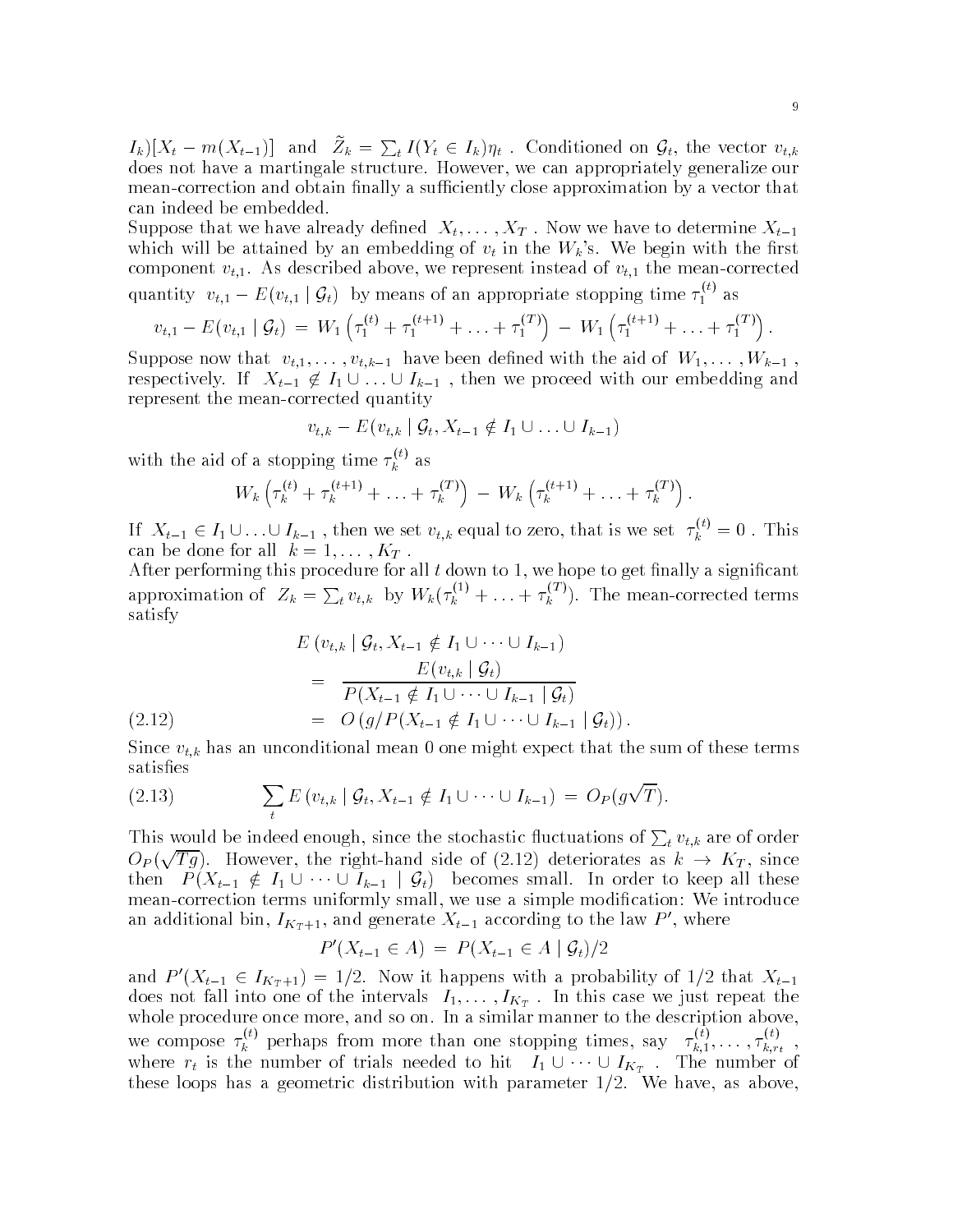$v_{t,k} = W_k(\tau_k^{N'} + \ldots + \tau_k^{N'} ) - W_k(\tau_k^{N''-1} + \ldots + \tau_k^{N''}) + O_P(g)$ . With this modification, ... we are the show in the proof of Theorem The Theorem (Theory is indexed true up some  $\sim$ logarithmic factor.

The random variables from the regression model 
- can be connected with the Wiener processes Wiener processes Wiener which leads to the desired strong to the desired strong to the desired strong to the desired strong to the desired strong to the desired strong to the desired strong to the desired  $\sum v_{t,k} = W_k(\tau_k) + O_P(g\sqrt{T})$  and  $\tilde{Z}_k = \sum \tilde{v}_{t,k} = W_k(\tilde{\tau}_k)$ , where  $\tau_k = \sum \tau_k^{(t)}$  and  $\widetilde{\tau}_k = \sum \widetilde{\tau}_k^{\left( \iota \right)}$  .

Now it is easy to find an appropriate generalization to the case of more than one lags little lift as well as to the case of intervals intervals in management of the case  $\omega_{R}$  . In the case corresponding modifications are described in the proof of Theorem 2016.

Before we formalize this result by a theorem, we introduce two more assumptions. requires some condition on the condition on the condition on the condition of vertices  $\alpha$  and  $\alpha$ under  $\mathcal{G}_t$ . Let  $p_{X_{t-1}|G}$  be the conditional density of  $X_t$  given the event G. Moreover, remember that Xt Xtl - -Xtld -We will assume

(A2) (i) 
$$
\sup_t \sup_{G \in \mathcal{G}_t} \sup_v \{p_{X_{t-1}|G}(v)\} \leq C
$$
,  
\n(ii)  $\forall M < \infty \exists C_M < \infty$  such that  
\n
$$
E(X_t - m(\underline{X}_t))^M \leq C_M,
$$

(iii)  $\sup_x \left\{ \left| E(X_t \mid X_{t-l_1} = x_1, \ldots, X_{t-l_{d-1}} = x_{d-1}) - E(X_t \mid \underline{X}_t = \underline{x}) \right| \right\} \leq C.$ A K is Lipschitz and compactly supported  $\mathbf{I}$  and compactly supported  $\mathbf{I}$  and compactly supported  $\mathbf{I}$ 

In order to derive rates for our approximation rather than only consistency but also for deriving uniform results from pointwise approximations, we will frequently use the fact that some remainder terms are smaller than certain bounds with a high probability-convenience we introduce the following the following notation and following notations.

 $\bf{Definition \ \ 2.1. \ \ }$   $\rm{Let} \ \ \{{Z}_T\} \ \ \ \rm{be a \ \ } \rm{sequence \ of \ \ random \ \ variables \ \ and \ \ } \rm{let} \ \ \{{\alpha}_T\} \ \ \ \rm{and}$  $\{\beta_T\}$  be sequences of positive reals. We write

$$
Z_T = O(\alpha_T, \beta_T),
$$

if

 $(2.14)$  $P(|Z_T| > C\alpha_T) \leq C\beta_T$ 

holds for  $T \geq 1$  and some  $C < \infty$ .

This definition is obviously stronger than the usual  $O_P$  and it is well suited for our particular purpose of constructing confidence bands and critical values for tests; see the applications in Subsection - Applications in Subsection - Application - Application - Application - Applica

Whenever we claim that  $\bar{U}$  holds uniformly over a certain set, we mean that (2.14) is true for a unique constant C- Moreover we use the letter C to denote any constants whose exact value is not important, and which may attain different values at different places- Here and in the following we make the convention that denotes a positive but arbitrarily small, and  $\lambda$  an arbitrarily large constant.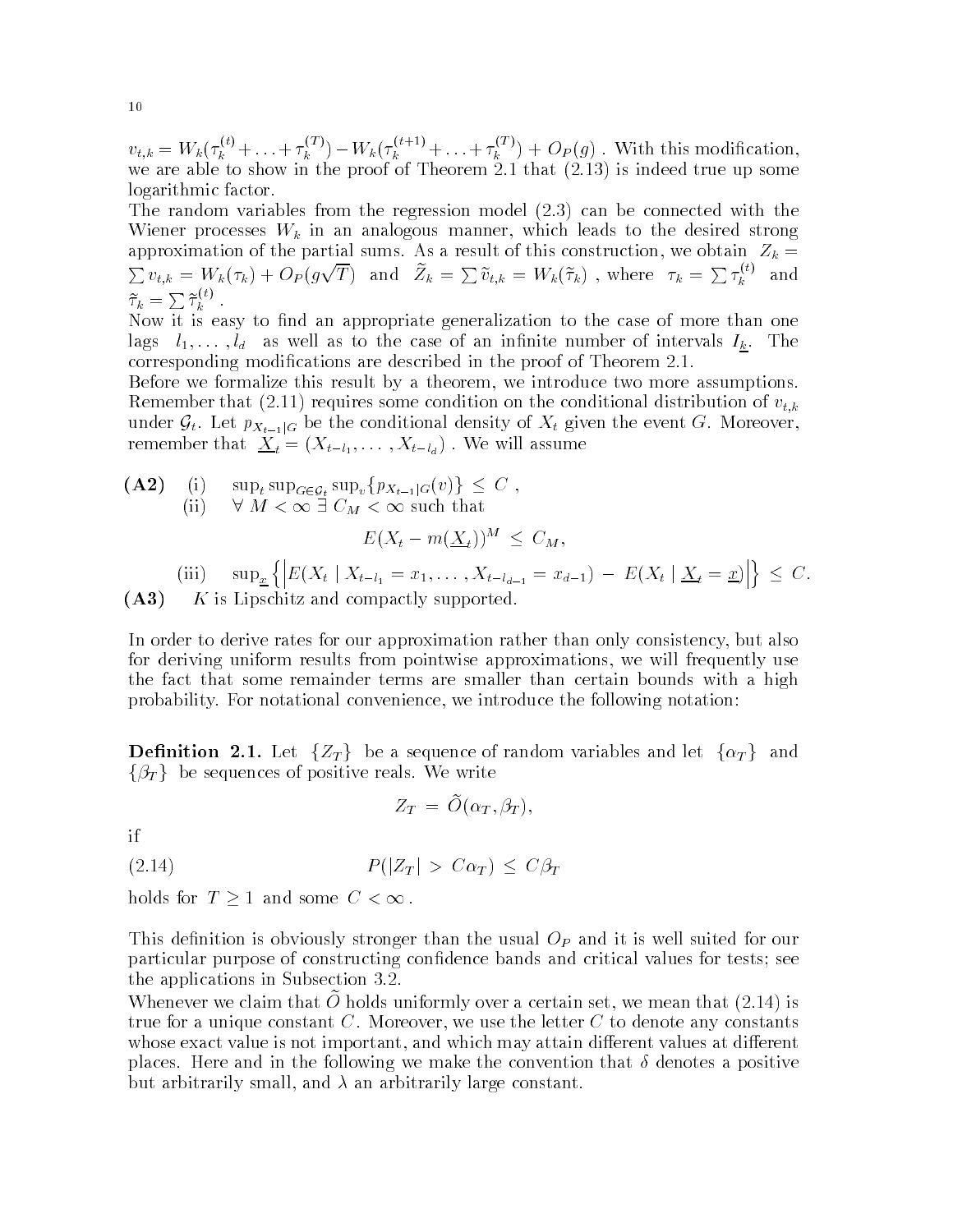Theorem - Suppose that -A to -A are full led Furthermore we assume that  $(Th_1 \cdots h_d)^{-1} = O(T^{-\delta})$ . On an appropriate probability space, there exists a  $\mathbf{r}$  , with the random variables from  $\mathbf{r}$  that the random variables from  $\mathbf{r}$ 

$$
\sup_{\underline{x}\in\mathbb{R}^d}\left\{\left|\sum_t w(\underline{x},\underline{X}_t)[X_t-m(\underline{X}_t)]\right|-\sum_t w(\underline{x},\underline{Y}_t)\eta_t\right\} = \widetilde{O}\left(\sqrt{Th_1\cdots h_d}\left[\sqrt{h_d}\log T + T^{-\delta}\right],T^{-\lambda}\right).
$$

Under quite natural assumptions on the bandwidth hd Theorem 
- provides a sig nificant approximation: If

$$
(2.15) \t\t\t\t h_d = o((\log T)^{-2}),
$$

then the error of approximation is below the level of pointwise fluctuations of  $\sum w(\underline{x}, \underline{X}_t) | X_t \lambda$  - Moreover if  $\lambda$  if  $\lambda$  is a set of  $\lambda$ 

$$
(2.16) \t\t\t\t\t h_d = o((\log T)^{-3}),
$$

then the error of approximation is below the level of fluctuations of  $\sup_{x\in\mathbb R^d}\{|\sum w(\underline x,\underline X_t)[X_t$ x $m(\underline{X}_t)||$ .

There are some interesting implications from this approximation- First on a more ab stract level it formalizes in some sense that nonparametric inference from weakly de pendent data is asymptotically equivalent to nonparametric inference from i-i-d- data-For example, with some additional considerations, we immediately obtain the equivalence of them it mind, we have that the commutation in a factor model it control it modelswe can neglect the dependence beyond those within the blocks of observations of length  $m$  when we intend to devise bootstrap methods for nonparametric statistics that depend only on a mdimensional joint distribution- In particular this delivers a justification for model-based bootstrap schemes which usually capture only some part of the dependence mechanism-state we prevent possible misunderstandings we do not propagate to neglect uncritically the whole dependence structure- Sometimes it needs quite large sample sizes to make this eect really signicant- Therefore it is certainly important to spend some efforts to capture the dependence structure as good as possible-

It is quite a popular practice to use semiparametric models in time series analysis-Such models can provide useful approximations to perhaps more complex processes if the dependence between the observations is rapidly decaying- Especially for mod erate sample sizes, the application of such finite-dimensional models is a reasonable compromise between the two requirements of imitating the true dependence struc ture as good as possible and of avoiding the curse of dimensionality by too complex models-

On the other hand, with semiparametric models such as nonparametric autoregressive models or Markov chains of fixed order, a rather strong structural assumption on the dependence mechanism is imposed, whereas the distribution of the innovations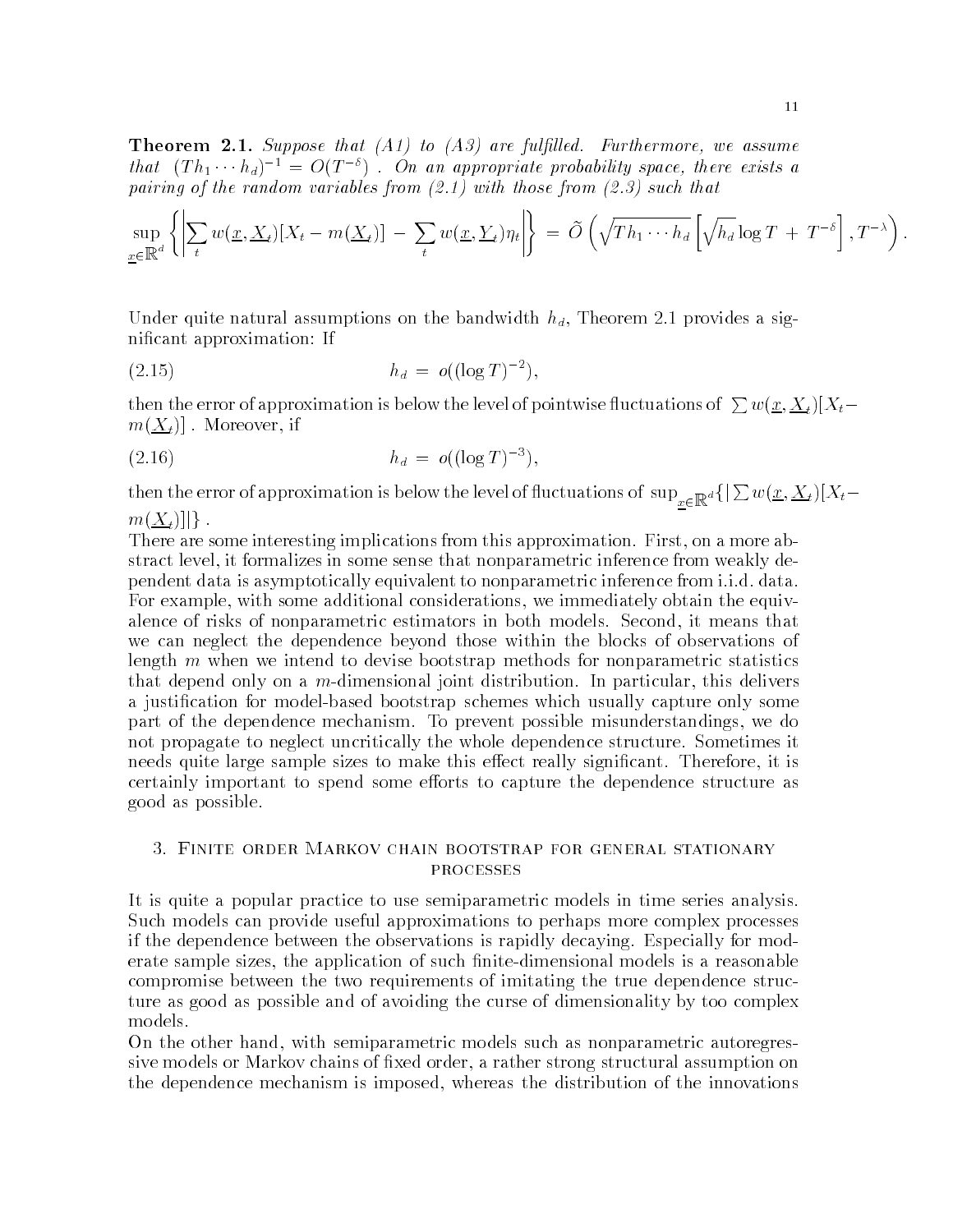or the transition probabilities are modeled nonparametrically-constructed it is rather under likely in practical applications that the true data generating process actually obeys a nitedimensional semiparametric model exactly it is of considerable interest what happens with the validity of corresponding bootstrap methods- According to the uniform version of the whitening by windowing principle derived in the previous sec tion, there is some hope that certain model-based bootstrap methods which capture only some part of the whole dependence mechanism remain valid for certain purposes in nonparametric statistics- In what follows we analyze a niteorder Markov chain bootstrap in the context of a general stationary process-

There is already an extensive literature on bootstrap methods for Markov chains. Kulperger and Prakasa Rao and Basawa Green McCormick and Taylor devised methods for nite state Markov chains- Athreya and Fuh 
a 
b con sidered the countries the countries are considered the proposed (i.e. ) proposed at the countries  $\mathbb P$ for the case of a general state space based on nonparametric kernel estimators of the transition probabilities while Lall and Sharma (1996) and Paparoditis and Politis  $(1997)$  discussed a Markov chain bootstrap without explicit nonparametric estimation of the transition probabilities-within this list of methods the nearest neighbors the nearest neighbors the nearest  $\mathcal{M}$ to our proposal below are the methods of Lall and Sharma (1996) and Paparoditis and Politis - However whereas all of the above Markov chain bootstrap meth ods are derived under the assumption that the data generating process has indeed a Markovian structure, we do not impose any kind of structural assumptions and show the validity of our Markov chain bootstrap in this more general context-

Now we describe our bootstrap proposal in detailed in detailed in  $\mathcal{S}^{\text{max}}$  in  $\mathcal{S}^{\text{max}}$ distribution of  $\{1, 1, \ldots, 1, 1, \ldots, 0\}$  , the approximation of the distribution of the distribution of the distribution of the distribution of the distribution of the distribution of the distribution of the distributi of  $m_{\underline{h}}(\underline{\omega})$  requires at least a consistent reproduction of  $m_{\underline{h},\underline{h},\underline{h},\underline{h}}$ . Hence, we have to generate a Markov chain of order at least  $l_d$  which is based on reasonable estimates of the transition probabilities with respect to the lags l-11 with 1.0 with respect to the lags lseen from the proof of Proposition - the consistency of the stationary distribution requires that the Markov chain is based on lags that are consecutive multiples of a certain natural number-

According to this discussion we take lags r- -r such that

 ri ir i - -!-

and

$$
(3.2) \qquad \{l_1,\ldots,l_d\} \subseteq \{r_1,\ldots,r_{\Delta}\}.
$$

We deficie the vectors of lagged variables  $(X_{t-r_1}, X_{t-r_2}, \ldots, X_{t-r_{\Delta}})$  and  $(X_{t-r_1}, X_{t-r_2}, \ldots, X_{t-r_{\Delta}})$ by  $\mathbb{A}_t$  and  $\mathbb{A}_t$ , respectively. Moreover, we use the symbols  $x = (x_1, \ldots, x_{\Delta})$  $t$ , i.e. pectricity. Indicately, we also the sympath  $\omega$   $(\alpha_1, \dots, \alpha_n)$  and y  $(y_1,\ldots,y_{\Delta})$  . To initialize the recursive scheme, we draw  $(A_{1-r_{\Delta}},A_{1-r_{\Delta-1}},\ldots,A_{1-r_1})$  ,  $(x_{2-r_{\Delta}}, x_{2-r_{\Delta-1}}, \ldots, x_{2-r_1})$ , ...,  $(x_{r_1-r_{\Delta}}, x_{r_1-r_{\Delta-1}}, \ldots, x_0)$  independently, according to their stationary distribution  $\pi_{(r_{\Delta},...,r_1)}$ .

Let  $D(.,.) : \mathbb{R}^{\rightarrow} \times \mathbb{R}^{\rightarrow} \longrightarrow [0, \infty)$  be any distance function. Further, let  $N_T$  be chosen such that  $N_T \rightarrow \infty$  and  $N_T/T \rightarrow 0$ . Given  $X_{1-l_d}^*, \ldots, X_{t-1}^*$ , we draw  $X_t^*$ with respective probabilities of  $1/N<sub>T</sub>$  from the set

$$
\widehat{\mathcal{U}}_T(\mathbb{X}_t^*, N_T/T) = \{X_s | D(\mathbb{X}_t^*, \mathbb{X}_s) \leq c_T\},\
$$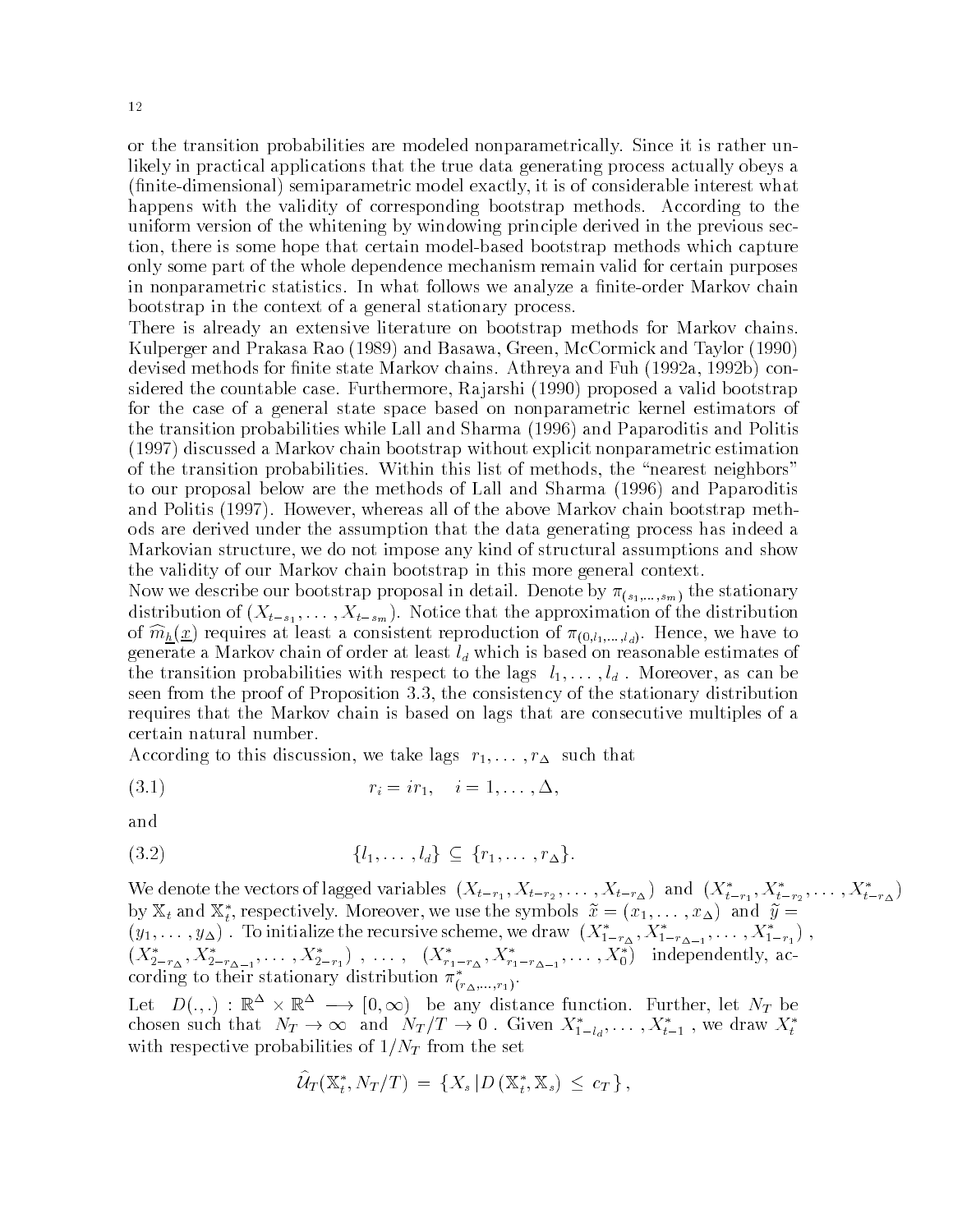where  $c_T = c_T(\mathbb{X}_t^*)$  is chosen such that  $\{\ldots\}$  contains exactly  $N_T$  elements. This set is the empirical counterpart to  $\mathcal{U}(\widetilde{x},N_T/T),$  where  $\mathcal{U}(\widetilde{x},N_T/T)=\{\widetilde{y}\mid D(\widetilde{x},\widetilde{y})\leq c_T\}$ and  $c_T$  is chosen such that  $P(\underline{X}_t \in \mathcal{U}(\tilde{x}, c_T)) = N_T/T$  . Although other choices of D are possible as well, we restrict our considerations to the case of

$$
D(\tilde{x}, \tilde{y}) = \max_{1 \leq i \leq \Delta} \left\{ |x_i - y_i| / f_i \right\},\,
$$

where  $f_1, \ldots, f_{\Delta}$  are certain bandwidths and  $N_T = [T]_1 \cdots I_{\Delta}$ .

Such a nearest neighbor bootstrap has already been considered on a heuristical level by Lall and Sharma - Paparoditis and Politis proposed a similar version of a Markov chain bootstrap where the transition probabilities are determined by kernel weights- The nearest neighbor approach is an alternative which circumvents the risk that conditional distributions deteriorate to one-point measures in regions of sparse data - A relative data - Bootstrap has been used by Ship (1999-); Rutherford and Yakowitz (1991) and Falk and Reiss (1992) in the regression context, in order to deal with conditional heteroscedasticity- Moreover Paparoditis and Politis  $(1996)$  implemented such an idea in the frequency domain, for bootstrapping the periodogram-

- Some important properties of the bootstrap process In the follow ing we intend to show some important properties of the bootstrap process  $\{X_t^*\}$ . First we prove the consistency of the transition probabilities with respect to the lags r- -r - Then we intend to derive an appropriate mixing property for the bootstrap process- Such properties are important for the wide applicability of par ticular bootstrap methods, and have been the subject of recent research; see, for example Ra jarshi and Paparoditis and Politis for Markov chain boot strap, Bickel and Bühlmann (1995) for a sieve bootstrap for linear processes, and Franke, Kreiss, Mammen and Neumann (1997) for a nonparametric autoregressive bootstrap. Finally, we show the consistency of the stationary distribution  $\pi_{(r_1,r_2,...,r_{\Delta})}$ for  $\pi_{(r_1,r_2,...,r_\Delta)}$ , which implies the consistency of  $\pi_{(l_1,l_2,...,l_d)}$  for  $\pi_{(l_1,l_2,...,l_d)}$ .

Before we turn to an assertion about the consistency of the transition probabilities we first state a useful lemma about the empirical process indexed by hyperrectangles of an  $m$ -dimensional stationary process.

Lemma - Suppose that the m dimensional random vectors Ztt- -T form a stationary, exponentially  $\beta$ -mixing process. Denote by  $\mathcal{C}_m$  the set of all hyperrectangles in  $\mathbbmss{R}$  . In en

$$
P\left(\sup_{C\in\mathcal{C}_m}\left\{\frac{|\#\{t\mid Z_t\in C\}-TP(Z_1\in C)|}{\sqrt{TP(Z_1\in C)}\log T + (\log T)^2}\right\} > C_{\lambda}\right) = O(T^{-\lambda}).
$$

The important fact is that the supremum is inside the probability that is with a probability exceeding  $1-O(T^{-\lambda})$  the deviations of  $\#\{t \mid Z_t \in C\}$  from  $TP(Z_1 \in C)$ can be *simultaneously* bounded by the above bounds. In what follows we also assume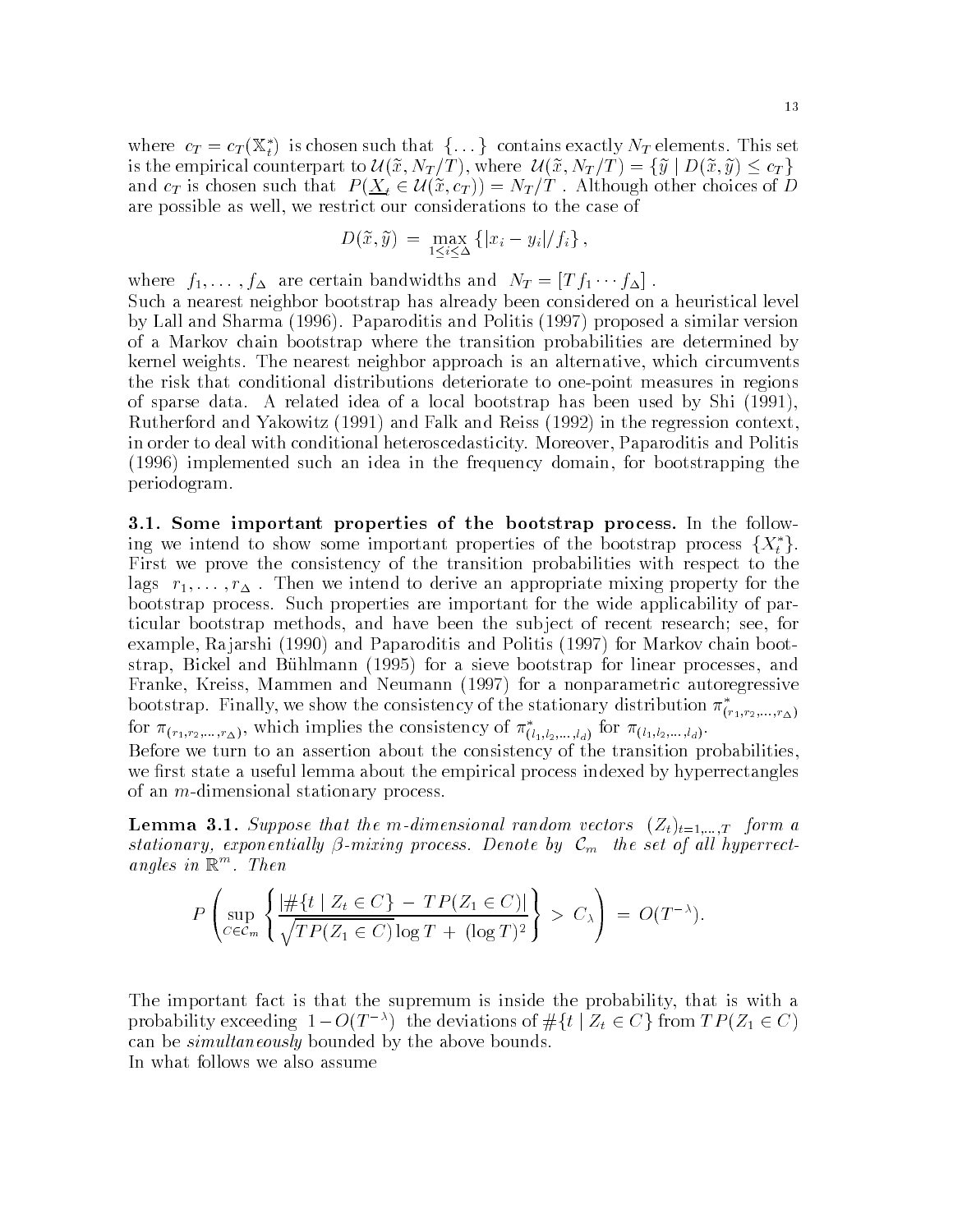$$
(\mathbf{A4}) \quad \sup_{\widetilde{x}} \sup_{c,d} \left\{ |P(X_t \in [c,d] \mid \mathbb{X}_t = \widetilde{x})| \right\} \leq CP(X_t \in [c,d]).
$$

Proposition - Suppose that -A and -A are full led Then

$$
\sup_{\widetilde{x}} \sup_{c < d} \left\{ \frac{|P^*(X_t^* \in [c, d] \mid \mathbb{X}_t^* = \widetilde{x}) - P(X_t \in [c, d] \mid \mathbb{X}_t \in \mathcal{U}(\widetilde{x}, N_T/T))|}{\sqrt{P(X_t \in [c, d]) \log T / \sqrt{N_T} + (\log T)^2 / N_T}} \right\} = \widetilde{O}\left(1, T^{-\lambda}\right).
$$

To keep the technicalities as simple as possible we impose for the original process the following conditions

A There exists some interval c- d such that the joint density of Xtr - -Xtr fulfills

 $p_{X_{t-r_1},...,X_{t-r_{\Delta}}}(\tilde{x}) \geq C > 0$  for all  $\tilde{x} \in [c,d]^{\Delta}$ .

Moreover, there exists a constant  $\eta > 0$  such that for all  $x, y \in \mathbb{R}^+$ 

(3.3) 
$$
\int_{c}^{d} \left( p_{X_{t}|\mathbb{X}_{t}=\widetilde{x}}(x) \wedge p_{X_{t}|\mathbb{X}_{t}=\widetilde{y}}(x) \right) dx \geq \eta
$$

holds.

In order to  $\mathcal{N}$  and the bootstrap process we impose the bootstrap process we impose the bootstrap process we impose following condition on the bandwidths  $f_i$ :

$$
(\mathbf{A6}) \quad T f_1 \cdots f_\Delta \min_i \{f_i\} / (\log T)^2 \longrightarrow \infty.
$$

It will be shown in the proof of the next proposition that the bootstrap process satisfies

$$
\sup_{A_1, A_2 \in \sigma(X_{t-1}^*, \dots)} \sup_B \left\{ \left| P\left( (X_{t+r_\Delta}^*, \dots, X_{t+2r_{\Delta}-1}^*) \in B \mid A_1 \right) - P\left( (X_{t+r_\Delta}^*, \dots, X_{t+2r_{\Delta}-1}^*) \in B \mid A_2 \right) \right| \right\}
$$

 $\leq 1 - \eta',$ 

where  $\eta' > 0$ , for an appropriate set of events  $(X_{1-l_d}, \ldots, X_T) \in \Omega_T$  with  $P(M_T) = O(T^{-\alpha})$ . This will imply uniform mixing ( $\varphi$ -mixing) for the bootstrap process-

The mixing coecients of a process Z- Z- are dened as

$$
\phi(n) = \sup_{t} \sup_{U \in \sigma(Z_1,...,Z_t), P(U) > 0 \atop V \in \sigma(Z_{t+n},...,Y)} \{ |P(V) - P(V | U)| \}.
$$

The next proposition states the announced mixing property of the bootstrap process, which in particular implies absolute regularity.

 $\blacksquare$  - A suppose that - A and - A and - A and - A suppose that  $\blacksquare$ exists a constant part of the bootstrap coefficiently coefficients of the coefficients processes satisfy

$$
\phi(n) \leq C \rho^n \quad \text{for all } n,
$$

14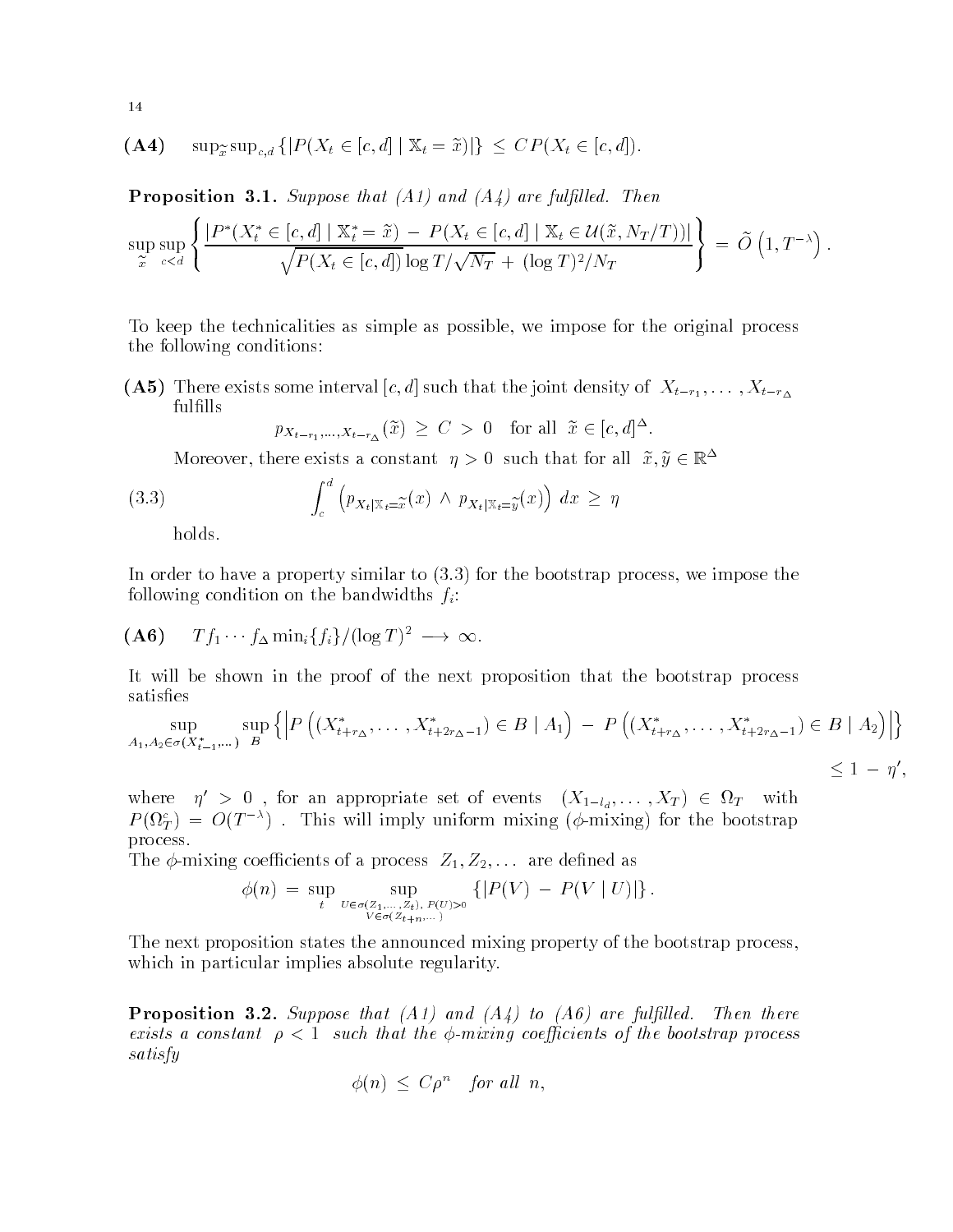provided  $(X_{1-l_d},\ldots,X_T)\in\Omega_T$  for some appropriate set  $\Omega_T$  with  $P(\Omega_T^c)=O(T^{-\alpha})$  .

Proposition 3.1 provides information about the size of the fluctuations of  $P^*(X_t^*\in$  $[c, d] | X_t^* = \tilde{x}$  about a smoothed version of the original transition probabilities. To get significant results for the smoothing bias, we have to impose certain conditions on the smoothness of the transition probabilities as functions in the lagged variables-The necessary strength of such conditions depends on the size of the neighborhoods  $\mathcal{U}(\widetilde{x},N_T/T)$ . If, for example, the density of  $\mathbb{X}_t$  is bounded away from 0 on a set K, then

$$
\sup_{\widetilde{x}\in K} \left\{\text{diam}(\mathcal{U}(\widetilde{x},N_T/T))\right\} ~=~ O\left(\max_i\{f_i\}\right).
$$

Hence we obtain under Lipschitz continuity of the transition densities in the lagged variables that

 $-1$ 

 $-$ support the support of  $\sim$  $\widetilde{x} \in K$  $\{ |P(X_t \in [c,d] \mid \mathbb{X}_t = \tilde{x}) - P(X_t \in [c,d] \mid \mathbb{X}_t \in \mathcal{U}(\tilde{x}, N_T/T))| \} = O\left((d - \tilde{x})\right)$  $(d-c)\max\limits_{i}\{f_{i}\}\Bigr)$  .

ra jarshi the constant the constant transition of the estimated transitions in the estimated transition of the under the condition that the stationary density of  $\mathbb{X}_t$  is bounded away from zero on a certain set K- Without this some condition on this somewhat restrictive conditions and may develop and analogous asymptotics on growing sets  $K_T$ , where the stationary density is supposed to fulfill

$$
\inf_{\widetilde{x}\in K_T} \left\{ p_{X_{t-r_1},\ldots,X_{t-r_\Delta}}(\widetilde{x}) \right\} \geq T^{-\rho};
$$

see Remark in Ra jarshi in Ra jarshi in Ra jarshi in Paparoditis and Political International International International International International International International International International International Int In order to avoid some nasty technicalities, we adapt the smoothness condition for the transition probabilities directly to the size of  $\mathcal{U}(\tilde{x},N_T/T)$ . For the sake of further simplication we focus on the special case of f  $d\Omega$ 

### $(A7)$

sure the sure that the sursuperior and the superior of the superior of the superior of the superior of the superior of the superior of the superior of the superior of the superior of the superior of the superior of the superior of the superior of t  $\sup_{c,d} \{|P(X_t \in [c,d] \mid \mathbb{X}_t = \tilde{x}) - P(X_t \in [c,d] \mid \mathbb{X}_t \in \mathcal{U}(\tilde{x},p))|\} \leq CP(X_t \in [c,d])p^{1/2}.$ 

Notice that the exponent  $1/\Delta$  on the right-hand side reflects the fact that  $\mathcal{U}(x,p)$  is a hypercube rather than merely a hyperrectangle.

**Proposition 3.3.** Suppose that (A1) and (A4) to (A7) are fulfilled. Then  
\n
$$
\left| \pi_{(r_1,...,r_{\Delta})}([a_1,b_1] \times \cdots \times [a_{\Delta},b_{\Delta}]) - \pi_{(r_1,...,r_{\Delta})}^*([a_1,b_1] \times \cdots \times [a_{\Delta},b_{\Delta}]) \right|
$$
\n
$$
= O\left( [(N_T/T)^{1/\Delta} + (\log T/\sqrt{N_T})^{2/3}] \prod_{i=1}^{\Delta} [P(X_t \in [a_i,b_i]) + (\log T)^2/N_T] + \sum_{i=1}^{\Delta} \left[ \sqrt{F(b_i) - F(a_i)} \frac{\log T}{\sqrt{N_T}} + \frac{(\log T)^2}{N_T} \right] \prod_{j \neq i} \left[ P(X_t \in [a_j,b_j]) + \frac{(\log T)^2}{N_T} \right] \right)
$$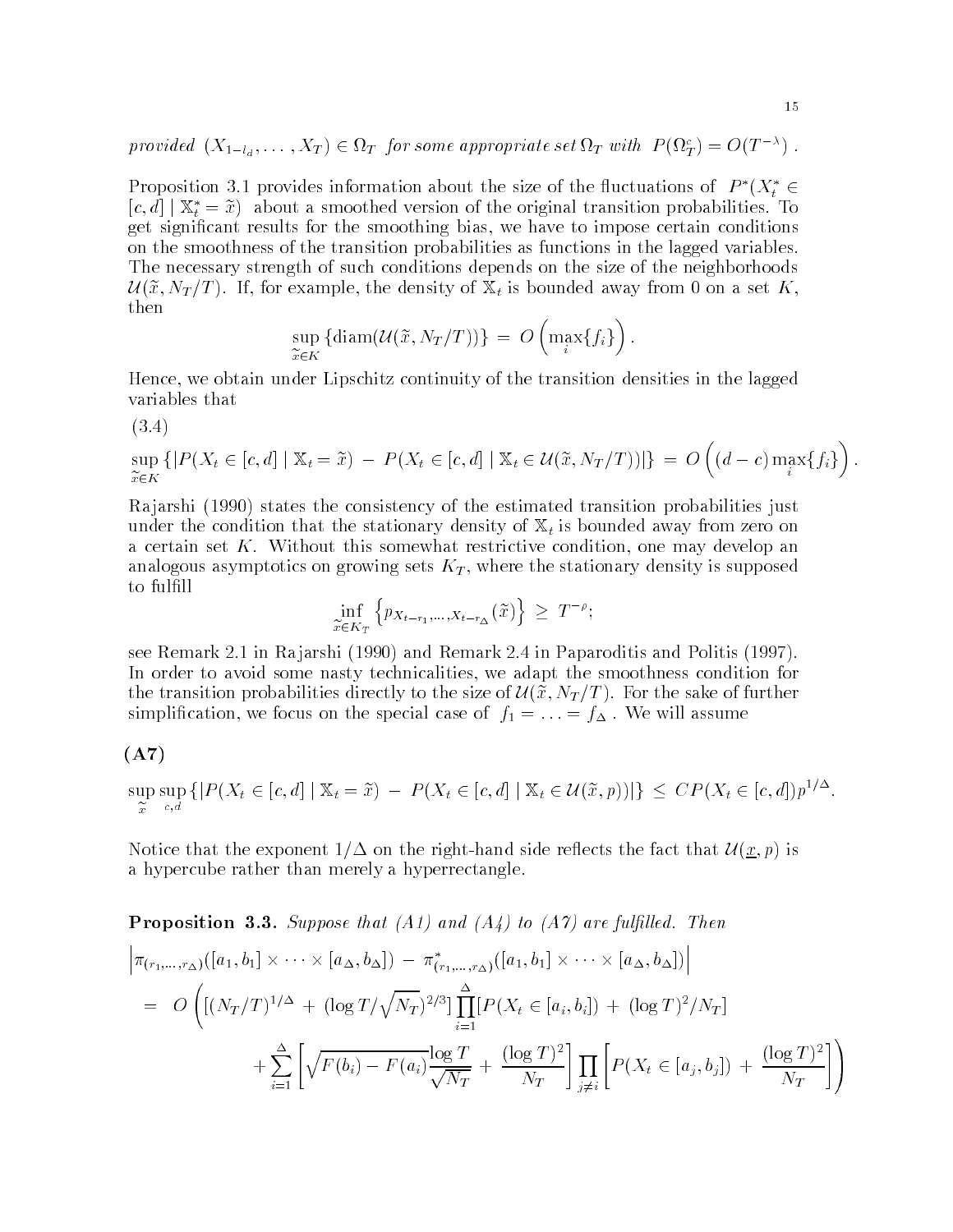holds uniformly in  $(X_{1-l_d}, \ldots, X_T) \in \Omega_T$  for some appropriate set  $\Omega_T$  with  $P(\Omega_T^c) =$  $\cup$ U $\bot$ 

The proof of this proposition runs as follows- First we consider a Markov chain of order  $r_{\Delta}$ ,  $\{X'_{t}\}\$ , with transition probabilities

$$
P(X'_{t} \in A \mid (X'_{t-r_{1}}, \ldots, X'_{t-r_{\Delta}}) \in B) = \pi_{(0,r_{1},\ldots,r_{\Delta})}(A \times B) / \pi_{(r_{1},\ldots,r_{\Delta})}(B).
$$

It is easy to see that the stationary distribution of  $\mathcal{N}$  ,  $\mathcal{N}$  ,  $\mathcal{N}$  ,  $\mathcal{N}$  ,  $\mathcal{N}$  ,  $\mathcal{N}$  ,  $\mathcal{N}$  ,  $\mathcal{N}$  ,  $\mathcal{N}$  ,  $\mathcal{N}$  ,  $\mathcal{N}$  ,  $\mathcal{N}$  ,  $\mathcal{N}$  ,  $\mathcal{N}$  ,  $\mathcal{N}$  ,  $\$ is equal to the stationary distribution of  $(\Lambda_{t-r_1}, \ldots, \Lambda_{t-r_{\Delta}})$ . To prove the closeness of  $\pi_{(r_1,...,r_{\Delta})}$  to  $\pi_{(r_1,...,r_{\Delta})}$ , we start both chains with the same random sequence according to the stationary distribution of  $(X_1,\ldots,X_{r_{\Delta}})$ . Then we study the decoupling" of the two Markov chains  $\{X_t'\}$  and  $\{X_t^*\}$ : Since  $(X_{t-r_1}^*, \ldots, X_{t-r_{\Lambda}}^*)$ transformation of the second control of the second control of the second control of the second control of the second control of the second control of the second control of the second control of the second control of the se reaches its own stationary distribution with an exponential rate the distribution of  $(X_{t_0-r_1},\ldots,X_{t_0-r_\Delta})$  is sufficiently close to  $\pi_{(r_1,\ldots,r_\Delta)}^{\gamma}$ , for some  $t_0\asymp \log T$ . On the other hand, since by Proposition 3.1 the transition probabilities of  $\{X_t'\}$  and  $\{X_t^*\}$  are quite similar, we can find a pairing of both chains such that  $\;P((X_{t_0-r_1}',\ldots,X_{t_0-r_{\Delta}}')\neq 0)$  $(\Lambda_{t_0-r_1}, \ldots, \Lambda_{t_0-r_\Delta})$ ) is still small. This gives mally the desired upper bound for the difference between  $\pi_{(r_1,\ldots,r_{\Delta})}$  and  $\pi_{(r_1,\ldots,r_{\Delta})}$ .

 Application to nonparametric supremumtype tests Theorem 
- and Propositions - to - imply that the Markov chain bootstrap consistently estimates the pointwise distribution as well as those of supremum-type functionals of nonparametric estimators of the conditional mean function- Whereas the pointwise case can be tackled in a straightforward manner, one may develop theory for simultaneous confidence bands and supremum-type tests analogously to Neumann and Kreiss (1997) and Neumann  $(1996)$ .

We allow a composite hypothesis, that is

$$
H_0: m \in \mathcal{M},
$$

where the only requirement is that the function class  $M$  allows a faster rate of convergence than the nonparametric model- We will assume that

 $(AO)$  There exists an estimator *m* of *m* such that

-

$$
\sup_{\underline{x}\in\mathbb{R}^d}\left\{\left|\sum_{t=1}^T w(\underline{x},\underline{X}_t)\left[\widehat{\widehat{m}}(\underline{X}_t)-m(\underline{X}_t)\right]\right|\right\} = o_P\left(\sqrt{Th_1\cdots h_d}(\log T)^{-1/2}\right),
$$

where, as in Section 2,  $w(\underline{x}, y) = K((x_1 - y_1)/\mu_1) \cdots K((x_d - y_d)/\mu_d)$ .

A sunicient condition for (AO) is obviously that  $m$  itself converges in the supremum norm to m with a faster rate than  $(1\;n_1\cdots n_d)^{-\gamma}$  (log  $I$  )  $^{-\gamma}$  , which can be expected to hold in certain parametric models,  $\mathcal{M} = \{m_\theta \mid \theta \in \Theta\}$ . For the particular purpose of testing there is no reason to use an explicit nonparametric estimator of measures and more continued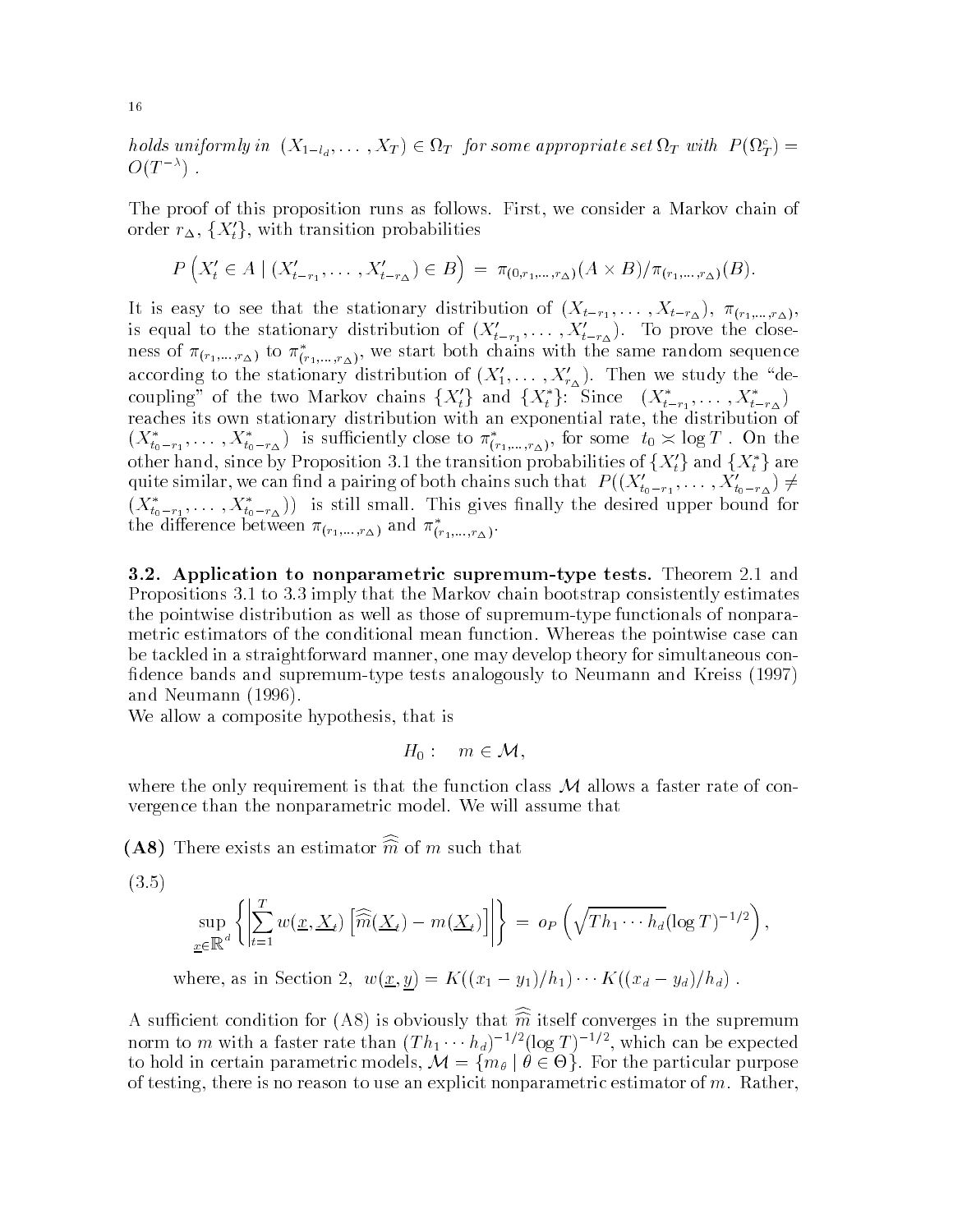one may choose the test statistic under the aspect of convenience for example

(3.6) 
$$
W_T = \sup_{\underline{x} \in \mathbb{R}^d} \left\{ \left| \sum_{t=1}^T w(\underline{x}, \underline{X}_t) \left[ X_t - \widehat{\widehat{m}}(\underline{X}_t) \right] \right| \right\}.
$$

This roughly corresponds to a contrast function which weights the difference between m and M with a factor proportional to the stationary density  $\pi_{(l_1,...,l_d)}$ . Let  $t_{\alpha}$  be the  $(1 - \alpha)$ -quantile of the framom distribution of

$$
W_T^* = \sup_{\underline{x} \in \mathbb{R}^d} \left\{ \left| \sum_{t=1}^T w(\underline{x}, \underline{X}_t^*) \left[ X_t^* - E(X_t^* \mid \underline{X}_t^*) \right] \right| \right\}.
$$

Suppose now that A to A are fullled- It can be shown that for arbitrary  $m \in \mathcal{M},$ 

$$
P_m(W_T > t_\alpha) = 1 - \alpha + o(1).
$$

The Markov chain bootstrap can also be used for the construction of simultaneous condence bands- There are several options to deal with the usual bias problem- To get an asymptotically bias-free situation like under the null hypothesis in testing, one may establish a confidence band for a smoothed version of  $m,~\sum w(\underline{x},\underline{X}_t) m(\underline{X}_t) / \sum w(\underline{x},\underline{X}_t)$  . To get confidence bands directly for  $m$ , one may use an undersmoothed estimator for m or apply a subsequent explicit bias correction- A more detailed discussion of these issues can be found, for example, in Neumann and Kreiss (1997) and Neumann  $(1996).$ 

#### **APPENDIX**

Proof of Theorem - First we describe the necessary modications of the con struction explained in Subsection 
-- Then we turn to the analytical part of the proof and develop estimates for the error terms that occur in our construction-

#### $(i)$  Modifications of the construction

In order to avoid problems with an infinite number of hyperrectangles  $I_{\underline{k}}$ , we focus our primary attention to points  $x$  from the set

(A.1) 
$$
\mathcal{X}_0 = \left\{ \underline{x} \left| P(\underline{X}_t \in \text{supp}(w(\underline{x}, .))) \geq T^{-1} \right. \right\}.
$$

It is easy to see that  $\mathcal{X}_0$  can be covered by a finite number of hyperrectangles,  $\{I_k\}$  $k = k_1, \dots, k_{c_T}$  with  $c_T = O(T^{\kappa})$  for some constant  $\kappa$ . The indices of the remaining intervals are combined to disjoint sets  $\mathcal{K}_1, \dots, \mathcal{K}_{d_T}$  such that

$$
T^{-1} \le P\left(\underline{X}_t \in \bigcup_{\underline{k} \in \mathcal{K}_i} I_{\underline{k}}\right) \le 2T^{-1}.
$$

We set

$$
(A.2) \qquad (I_1,\ldots,I_{K_T}) = (I_{\underline{k}_1},\ldots,I_{\underline{k}_{c_T}},\bigcup_{\underline{k}\in\mathcal{K}_1}I_{\underline{k}},\ldots,\bigcup_{\underline{k}\in\mathcal{K}_{d_T}}I_{\underline{k}}).
$$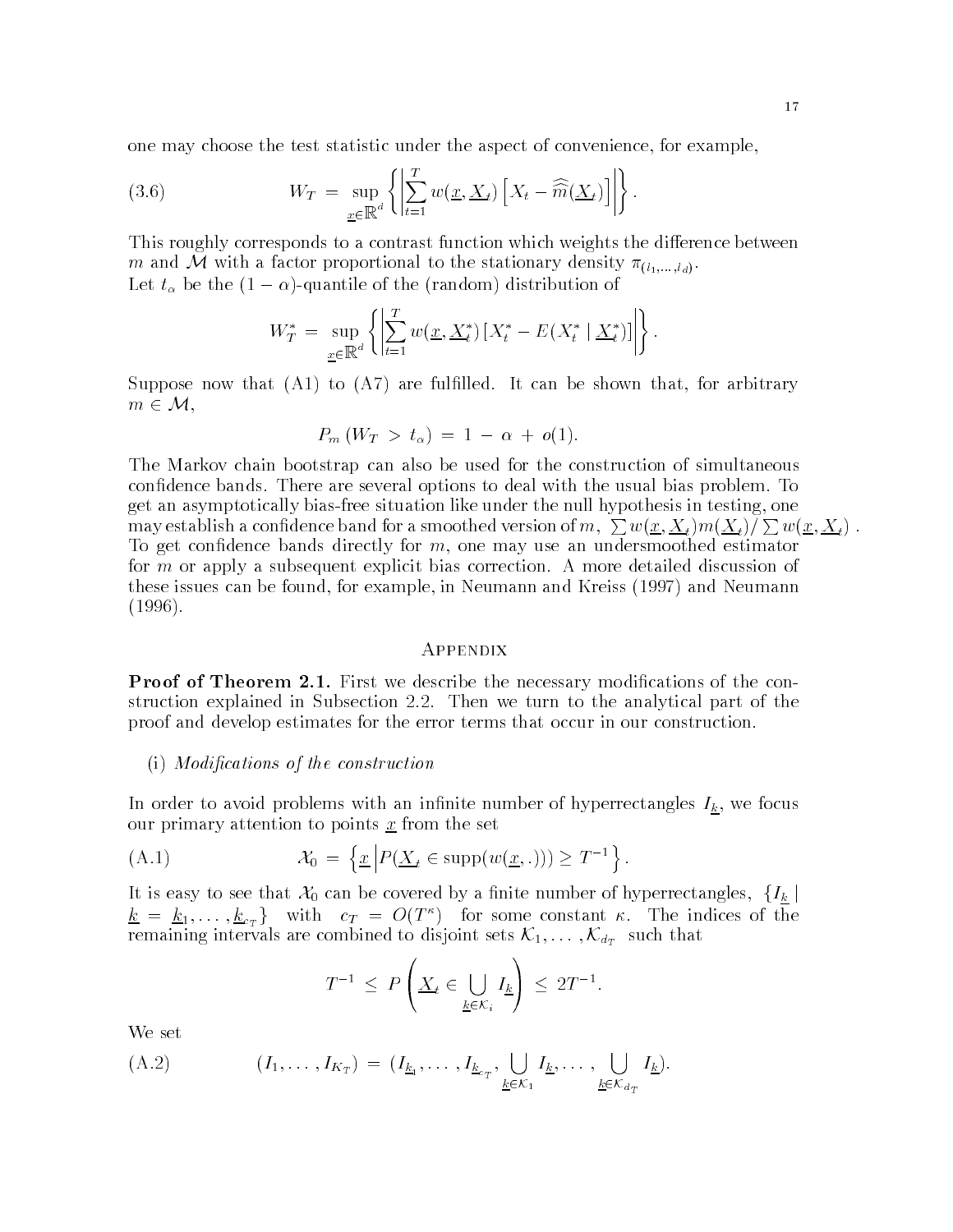Another modification concerns the time point at which an appropriate approximation to  $v_t = (I(\underline{X}_t \in I_1) | X_t - m(\underline{X}_t)|, \ldots, I(\underline{X}_t \in I_{K_T}) | X_t - m(\underline{X}_t)|)$  is embedded in  $\lambda$  -  $\mu$  /n  $\mu$  -  $\mu$  -  $\mu$  -  $\mu$  -  $\mu$  -  $\mu$  -  $\mu$  -  $\mu$  -  $\mu$  -  $\mu$  -  $\mu$  -  $\mu$  -  $\mu$  -  $\mu$  -  $\mu$  -  $\mu$  -  $\mu$  -  $\mu$  -  $\mu$  -  $\mu$  -  $\mu$  -  $\mu$  -  $\mu$  -  $\mu$  -  $\mu$  -  $\mu$  -  $\mu$  -  $\mu$  -  $\mu$  -  $\mu$ to be determined, that is with the transition from  $\mathcal{G}_{t-l_d+1}$  to  $\mathcal{G}_{t-l_d}$ . According to the description in Subsection 2.2, we embed  $v_{t,k} - E(v_{t,k} | \mathcal{G}_{t-l_d+1}, X_{t-l_d} \notin I_1 \cup \ldots \cup I_{k-1})$ in the remaining part of  $W$  -for the rst time at the transition for the transition  $\Omega$  . The transition  $\Omega$ from  $\mathcal{G}_{T-l_d+1}$  to  $\mathcal{G}_{T-l_d}$ . Before that we generate  $(X_{T-l_d+1},\ldots,X_T)$  according to the dimensional stationary distribution as in Subsection- and in Subsection- and I and I and I and I and I and additional bin  $I_{K_T+1}$  and generate  $\Lambda_{T-l_d,1}, \Lambda_{T-l_d,2}, \ldots$  with

$$
P\left(X'_{T-l_d,i} \in A \mid \mathcal{G}_{T-l_d+1}\right) = P\left(X_{T-l_d} \in A \mid \mathcal{G}_{T-l_d+1}\right)/2,
$$

and  $P(X'_{T-l_d,i} \in I_{K_T+1}) = 1/2$ . If  $X'_{T-l_d,1}$  falls into  $I_1 \cup ... \cup I_{K_T}$ , then we set  $X_{T-l_d} = X'_{T-l_d,1}$ . Otherwise we repeat this procedure until  $X'_{T-l_d,i} \in I_1 \cup I_2$  $\ldots \cup I_{K_T}$  is achieved. Then we apply the same method to embed successively  $\begin{array}{cccc} -1 & q & 1 & \cdots & -1 & q \end{array}$ 

Let  $r_t$  be the number of trials needed to get the event  $X_{t-l_d,i} \in I_1 \cup \ldots \cup I_{K_T}$ . Then  $X_{t-l_d} = X'_{t-l_d,r_t}$  and  $\tau_k^{v_t} = \sum_{i=1}^{r_t} \tau_{k,i}^{v_t}$ ,  $\vec{k,i}$  , where  $\tau_{k,i}^{\scriptscriptstyle \vee\vee}$  is  $\kappa, i$  is the stopping time connected with  $\Lambda_{t-l_d,i}$ .

ii  $\sum_{i=1}^n \sum_{i=1}^n \sum_{j=1}^n \sum_{j=1}^n \sum_{j=1}^n \sum_{j=1}^n \sum_{j=1}^n \sum_{j=1}^n \sum_{j=1}^n \sum_{j=1}^n \sum_{j=1}^n \sum_{j=1}^n \sum_{j=1}^n \sum_{j=1}^n \sum_{j=1}^n \sum_{j=1}^n \sum_{j=1}^n \sum_{j=1}^n \sum_{j=1}^n \sum_{j=1}^n \sum_{j=1}^n \sum_{j=1}^n \sum_{j=1}^n \sum_{j=1}^n \$ 

In principle this embedding could be performed in the same manner as above- How ever since the vectors  $\leftarrow$   $\left(\cdot\right)$  the since  $\Gamma$  can proceed in a much simpler we can proceed in a much simpler was-contracted-contracted-contracted-contracted-contracted-contracted-contracted-contracted-contracted-contracted-contracted-contracted-contracted-contracted-contracted-contracted-contracted-contracted-contracted-contract into  $I_{k_t}$ , then we represent  $\eta_t$  by the remaining part of  $W_{k_t}$ ,  $\{W_{k_t}(s+\sum_{u:u\leq t-1} \tilde{\tau}_{k_t}^{(u)}) W_{k_t}(\sum_{u:u\leq t-1}\tilde{\tau}_{k_t}^{(u)}),s\geq 0\}$ , with the aid of a stopping time  $\tilde{\tau}_{k_t}^{(v)}$ . If  $Y_t \notin I_k$ , we set  $\widetilde{\tau}_k^{\varepsilon\prime} = 0$ . As a result, we get  $Z_k = W_k(\widetilde{\tau}_k)$ , where  $\widetilde{\tau}_k = \sum \widetilde{\tau}_k^{\varepsilon\prime}$ .

(iii) Difference of  $\tau_k$  and  $\tilde{\tau}_k$ 

Our estimate of the difference between  $Z_k$  and  $Z_k$  will be based on upper estimates of the difference between  $\tau_k$  and  $\tilde{\tau}_k$ .

Remember that we have to generate successively independent copies of  $A_{i-1}$ , say  $X'_{t-l_d,i}$ , until the first of these copies falls into the target set  $I_1 \cup \ldots \cup I_{K_T}$ . Let  $\mathcal{G}_{t,1} = \mathcal{G}_t$  and  $\mathcal{G}_{t,i} = \sigma\left(X_t, \ldots, X_T, X'_{t-1,1}, \ldots, X'_{t-1,i-1}\right)$ . Then

$$
v_{t,k} - \sum_{i=1}^{r_t} E(v_{t,k} | \mathcal{G}_{t-l_d+1,i}) = W_k \left( \tau_k^{(t)} + \tau_k^{(t+1)} + \ldots + \tau_k^{(T)} \right) - W_k \left( \tau_k^{(t+1)} + \ldots + \tau_k^{(T)} \right).
$$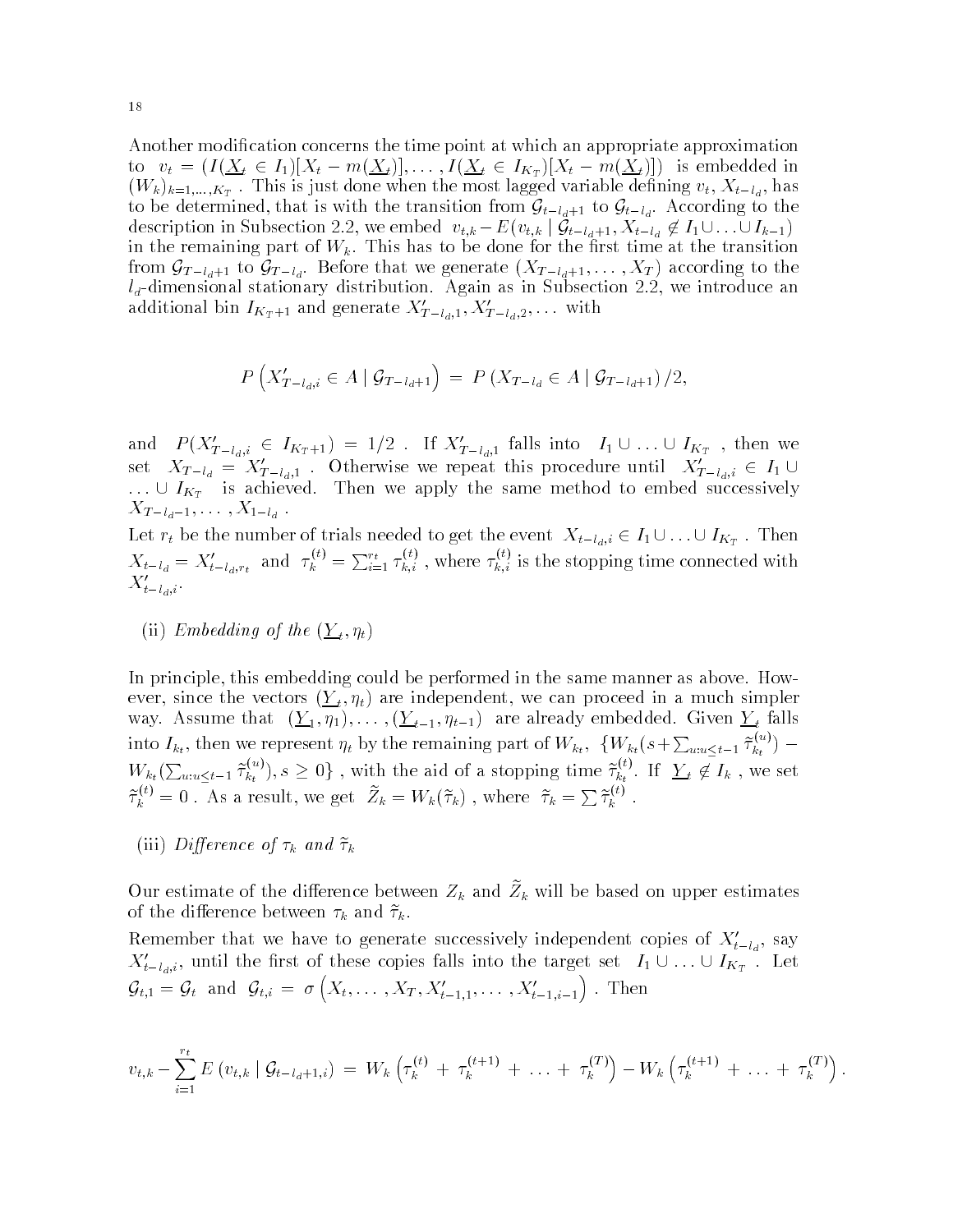Since the event  $\{\omega \mid r_t \geq i\}$  is  $\mathcal{G}_{t-l_d+1,i}$ -measurable, we obtain

$$
E\tau_k^{(t)} = \sum_{i=1}^{\infty} E\left[E\left(I(r_t \geq i)\tau_{k,i}^{(t)} \mid \mathcal{G}_{t-l_d+1,i}\right)\right]
$$
  
\n
$$
= \sum_{i=1}^{\infty} E\left[I(r_t \geq i)E\left(\tau_{k,i}^{(t)} \mid \mathcal{G}_{t-l_d+1,i}\right)\right]
$$
  
\n
$$
= \sum_{i=1}^{\infty} 2^{-(i-1)} E\left(\tau_{k,1}^{(t)} \mid \mathcal{G}_{t-l_d+1}\right)
$$
  
\n
$$
= 2E E\left(\tau_{k,1}^{(t)} \mid \mathcal{G}_{t-l_d+1}\right)
$$
  
\n
$$
= 2E E\left(\left\{\left[X_t - m(\underline{X}_t)\right]I(X_{t-l_1} \in I_{k_1}) \cdots I(X_{t-l_{d-1}} \in I_{k_{d-1}})I(X_{t-l_d,1}^{\prime} \in I_{k_d})\right\}^2 \middle| \mathcal{G}_{t-l_d+1}\right)
$$
  
\n
$$
- 2E\left\{E\left([X_t - m(\underline{X}_t)]I(X_{t-l_1} \in I_{k_1}) \cdots I(X_{t-l_{d-1}} \in I_{k_{d-1}})I(X_{t-l_d,1}^{\prime} \in I_{k_d})\middle| \mathcal{G}_{t-l_d+1}\right)\right\}^2
$$
  
\n
$$
= Ev_{t,k}^2 - 2R_{t,k}.
$$
  
\n(A.3)

Furthermore, we have

$$
R_{t,k} = E\left\{I(X_{t-l_1} \in I_{k_1}) \cdots I(X_{t-l_{d-1}} \in I_{k_{d-1}})E\left([X_t - m(\underline{X}_t)]I(X'_{t-l_d} \in I_{k_d}) \middle| \mathcal{G}_{t-l_d+1}\right)\right\}^2
$$
  
\n
$$
= EI(X_{t-l_1} \in I_{k_1}) \cdots I(X_{t-l_{d-1}} \in I_{k_{d-1}})\left\{E\left([X_t - m(\underline{X}_t)]I(X'_{t-l_d} \in I_{k_d}) \middle| \mathcal{G}_{t-l_d+1}\right)\right\}^2
$$
  
\n
$$
\leq 2E\left\{I(X_{t-l_1} \in I_{k_1}) \cdots I(X_{t-l_{d-1}} \in I_{k_{d-1}})[X_t - E(X_t | X_{t-l_1}, \ldots, X_{t-l_{d-1}})]^2 \times
$$
  
\n
$$
\times [P(X'_{t-l_d} \in I_{k_d} | \mathcal{G}_{t-l_d+1})]^2\right\}
$$
  
\n
$$
+ 2E\left\{I(X_{t-l_1} \in I_{k_1}) \cdots I(X_{t-l_{d-1}} \in I_{k_{d-1}}) \times
$$
  
\n
$$
\times \left[E\left([E(X_t | X_{t-l_1}, \ldots, X_{t-l_{d-1}}) - m(\underline{X}_t)]I(X'_{t-l_d} \in I_{k_d}) | \mathcal{G}_{t-l_d+1})\right]^2\right\}
$$
  
\n
$$
= O\left(g_1 \cdots g_{d-1} g_d^2\right).
$$
  
\n(A.4)

Since

$$
E\widetilde{\tau}_{k}^{(t)}\,=\,Ev_{t,k}^2
$$

is an interest function of the continues from A-state (that  $\{1,2,3,4\}$  , that is

$$
(A.5) \t\t\t E\tau_k - E\tilde{\tau}_k = O\left(Tg_1 \cdots g_{d-1}g_d^2\right).
$$

To derive an upper estimate for the deviation of  $\tau_k$  from its mean, we intend to , we are necessary reduction to such the necessary reduction to such a sum and proposition to sum of independent variables is achieved byawellknown blocking technique- We consider overlapping blocks of indices

$$
\mathcal{J}_i = \{ (i-1)\rho_T - l_d + 1, \dots, i\rho_T \}, \quad i = 1, \dots, [(T-1)/\rho_T + 1],
$$

 $\mathbf{1}$  into  $\mathbf{1}$  and  $\mathbf{1}$  into summon  $\mathbf{1}$  into summonly be summonly be summonly be summonly be summonly be summonly be summonly be summonly be summonly be summonly be summonly be summonly be summarized with numbers and sums of blocks with even numbers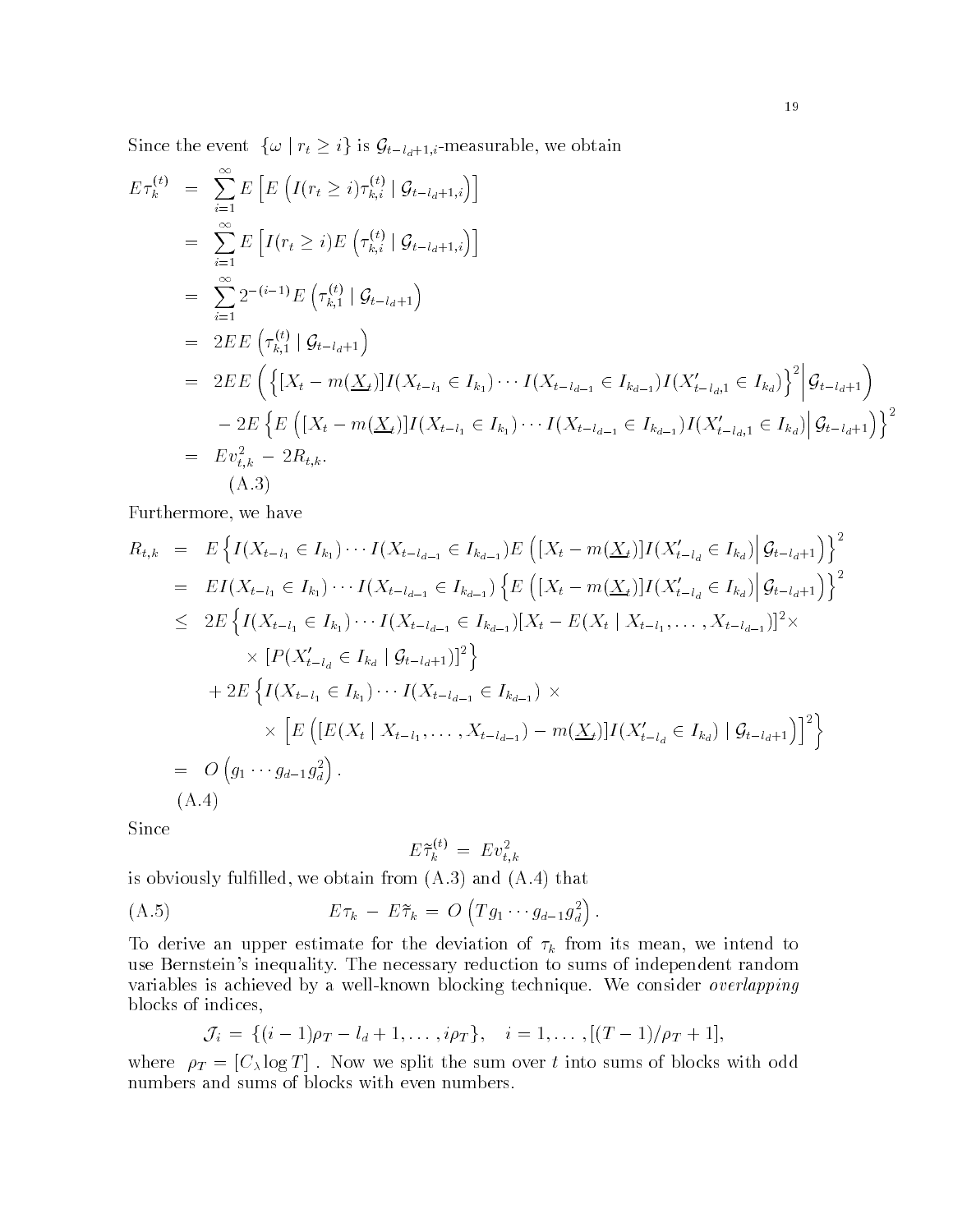with the blocks of generality we considered the blocks with odd numbers-alone of  $\mathbb{R}^n$ in Doukhan, Massart and Rio (1995), we can successively replace the blocks  $\{X_t, t \in$  $\{\mathcal{J}_i\}, \, i$  odd, by independent blocks  $\{X'_t, t \in \mathcal{J}_i\}, \, i$  odd, with the property

$$
(\mathrm{A.6})
$$

$$
P((X'_t, t \in \mathcal{J}_i) \neq (X_t, t \in \mathcal{J}_i) \text{ for any odd } i \leq [(T-1)/\rho_T + 1]) = O(T^{-\lambda}),
$$

where the value of  $\lambda$  may be chosen arbitrarily large, in dependence on  $C_{\lambda}$ . After this reduction to the independent case, we will obtain the assertion from Bernstein's inequality, which we quote for reader's convenience from Shorack and Wellner  p-

Let  $U_1, \ldots, U_n$  be independent random variables with  $EU_i = 0$  and  $|U_i| \leq K_n$ almost surely. Then, for  $U = \sum U_i$ ,

$$
P(U > c) \le \exp\left(-\frac{c^2/2}{\text{var}(U) + (K_n c)/3}\right)
$$
  

$$
\le \exp\left(-\frac{c^2}{4 \text{var}(U)}\right) + \exp\left(-\frac{3c}{4K_n}\right)
$$

holds for arbitrary c  -Setting

$$
c_{\lambda} = \sqrt{\text{var}(U)}\sqrt{4\lambda \log(n)} + (4/3)K_n\lambda \log(n)
$$

we get

$$
P(|U| > c_{\lambda}) \leq 4 \exp(-\lambda \log(n)).
$$

In other words, we have that

(A.7) 
$$
U = \tilde{O}\left(\sqrt{\text{var}(U)}\sqrt{\log(n)} + K_n \log(n), n^{-\lambda}\right).
$$

Instead of  $(\tau_k^{\scriptscriptstyle (\kappa)}-E\tau_k^{\scriptscriptstyle (\kappa)})$  we consider the truncated random variables

$$
\mu_{k,t} = (\tau_k^{(t)} - E\tau_k^{(t)})I(|\tau_k^{(t)} - E\tau_k^{(t)}| < T^{\delta}).
$$

Since all moments of  $(\tau_k^{\gamma\gamma}-E\tau_k^{\gamma\gamma})$  are bounded, it follows from Markov's inequality that

(A.8) 
$$
P(\mu_{t,k} \neq (\tau_k^{(t)} - E \tau_k^{(t)}) ) = O(T^{-\lambda}).
$$

Moreover, we have

$$
\operatorname{var}\left(\sum_{t\in\mathcal{J}_i}\mu_{t,k}\right) \leq \rho_T \sum_{t\in\mathcal{J}_i} \operatorname{var}(\mu_{t,k})
$$
\n
$$
\leq \rho_T \sum_{t\in\mathcal{J}_i} E(\tau_k^{(t)} - E\tau_k^{(t)})^2 = O(\rho_T^2 g_1 \cdots g_d).
$$
\n(A.9)

where  $\mathcal{A}$  are all the A-model and A-model and A-model and A-model and A-model and A-model and A-model and A-model and A-model and A-model and A-model and A-model and A-model and A-model and A-model and A-model and A-

$$
(A.10)
$$

$$
\sum_{i \text{ odd}} \sum_{t \in \mathcal{J}_i} (\tau_k^{(t)} - E \tau_k^{(t)}) = O\left(\sqrt{T g_1 \cdots g_d} \log T + T^{\delta}, T^{-\lambda}\right),
$$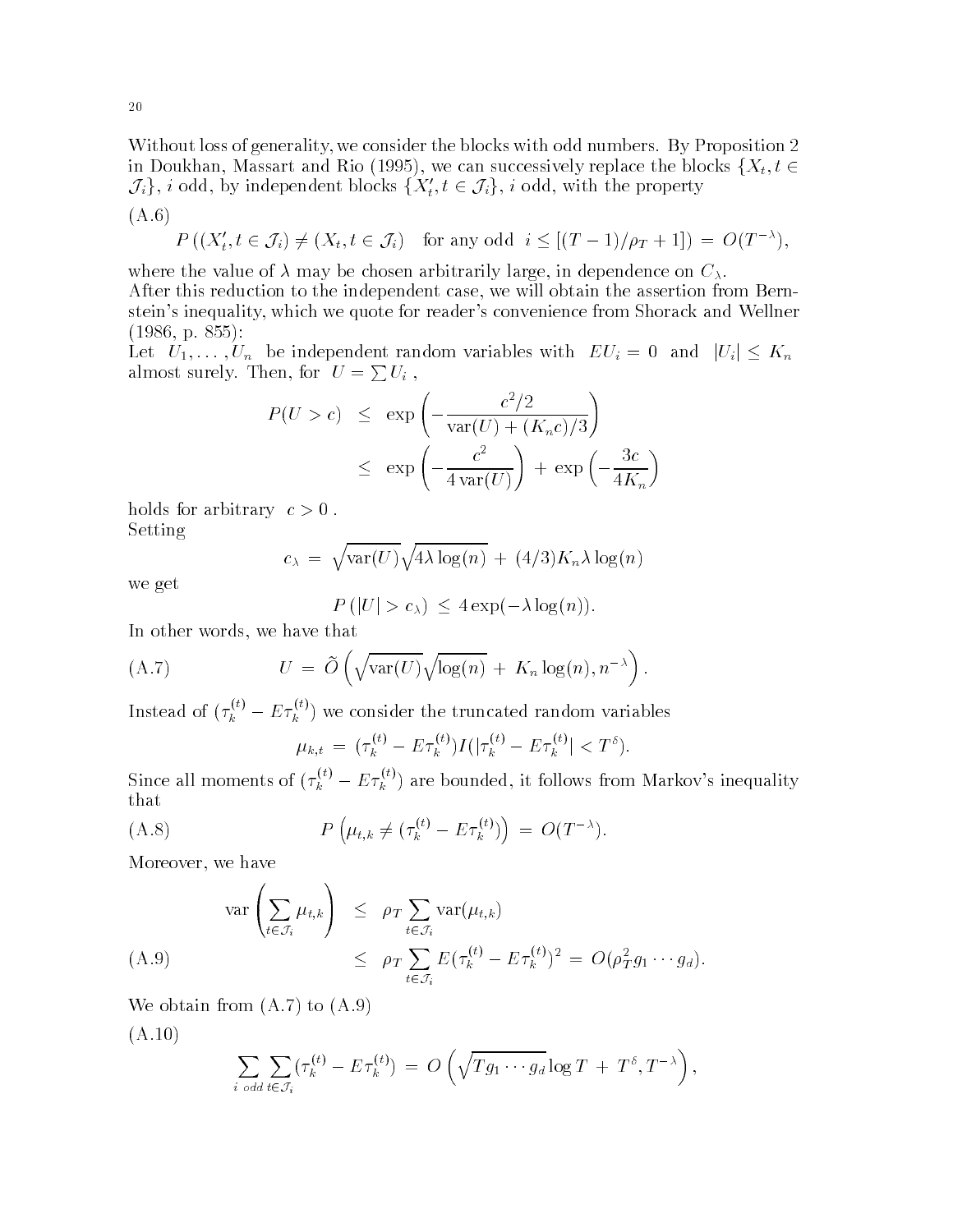and, analogously,

A-

$$
\sum_{i \text{ even}} \sum_{t \in \mathcal{J}_i} (\tau_k^{(t)} - E \tau_k^{(t)}) = O\left(\sqrt{T g_1 \cdots g_d} \log T + T^{\delta}, T^{-\lambda}\right).
$$

Again by A- and A- we get

(A.12) 
$$
\sum_{t} (\tilde{\tau}_{k}^{(t)} - E \tilde{\tau}_{k}^{(t)}) = O\left(\sqrt{T g_1 \cdots g_d} \sqrt{\log T} + T^{\delta}, T^{-\lambda}\right).
$$

 $(iv)$  Conclusion for the difference of the weighted sums

Let  $\underline{x} \in \mathcal{X}_0$ . Recall that, according to  $(A.2)$ , supp $(w(\underline{x}, .)) \subseteq \bigcup_{k=1}^{c_T} I_k$ . Define  $w_k = |I_k|^{-1} \int_{I_k} w(\underline{x}, \underline{y}) dy$ . We consider the following decomposition of the approximation

$$
\sum_{t} w(\underline{x}, \underline{X}_{t})[X_{t} - m(\underline{X}_{t})] - \sum_{t} w(\underline{x}, \underline{Y}_{t})\eta_{t}
$$
\n
$$
= \sum_{k} \sum_{t:\underline{X}_{t} \in I_{k}} \{w(\underline{x}, \underline{X}_{t}) - w_{k}(\underline{x})\}[X_{t} - m(\underline{X}_{t})]
$$
\n
$$
+ \sum_{k} w_{k}(\underline{x}) \left\{\sum_{t:\underline{X}_{t} \in I_{k}} [X_{t} - m(\underline{X}_{t})] \right\} - W_{k}(\tau_{k})
$$
\n
$$
+ \sum_{k} w_{k}(\underline{x}) \{W_{k}(\tau_{k}) - W_{k}(E\tau_{k})\}
$$
\n(A.13)\n
$$
+ \sum_{k} w_{k}(\underline{x}) \{W_{k}(E\tau_{k}) - W_{k}(E\tilde{\tau}_{k})\}
$$
\n
$$
+ \sum_{k} w_{k}(\underline{x}) \{W_{k}(E\tilde{\tau}_{k}) - W_{k}(\tilde{\tau}_{k})\}
$$
\n
$$
+ \sum_{k} \sum_{t:\underline{Y}_{t} \in I_{k}} \{w_{k}(\underline{x}) - w(\underline{x}, \underline{Y}_{t})\}\eta_{t}
$$
\n
$$
= T_{1}(\underline{x}) + \ldots + T_{6}(\underline{x}).
$$

Since the kernel is Lipschitz continuous we have  $|w(x,y)-w(x,z)| \leq$  $\vert \leq C \sum |y_i - \rangle$  $z_i|/h_i$  , which implies, for  $\mathit{fixed}\ \underline{x} \in \mathcal{X}_0$  ,

 $\lambda$  -  $\lambda$  -  $\lambda$  -  $\lambda$ 

$$
T_1(\underline{x}) + T_6(\underline{x}) = \widetilde{O}\left(\max_i \{g_i/h_i\} \sqrt{T h_1 \cdots h_d} \log T + T^{\delta}, T^{-\lambda}\right).
$$

Again for fixed  $x \in \mathcal{X}_0$ , we obtain, by making use of the blocking technique

$$
T_2(\underline{x}) = \sum_k w_k(\underline{x}) \sum_{i=1}^{r_t} E(v_{t,k} | \mathcal{G}_{t-l_d+1,i})
$$
  
=  $\widetilde{O}\left(\sqrt{Th_1 \cdots h_{d-1}} h_d \log T + T^{\delta}, T^{-\lambda}\right).$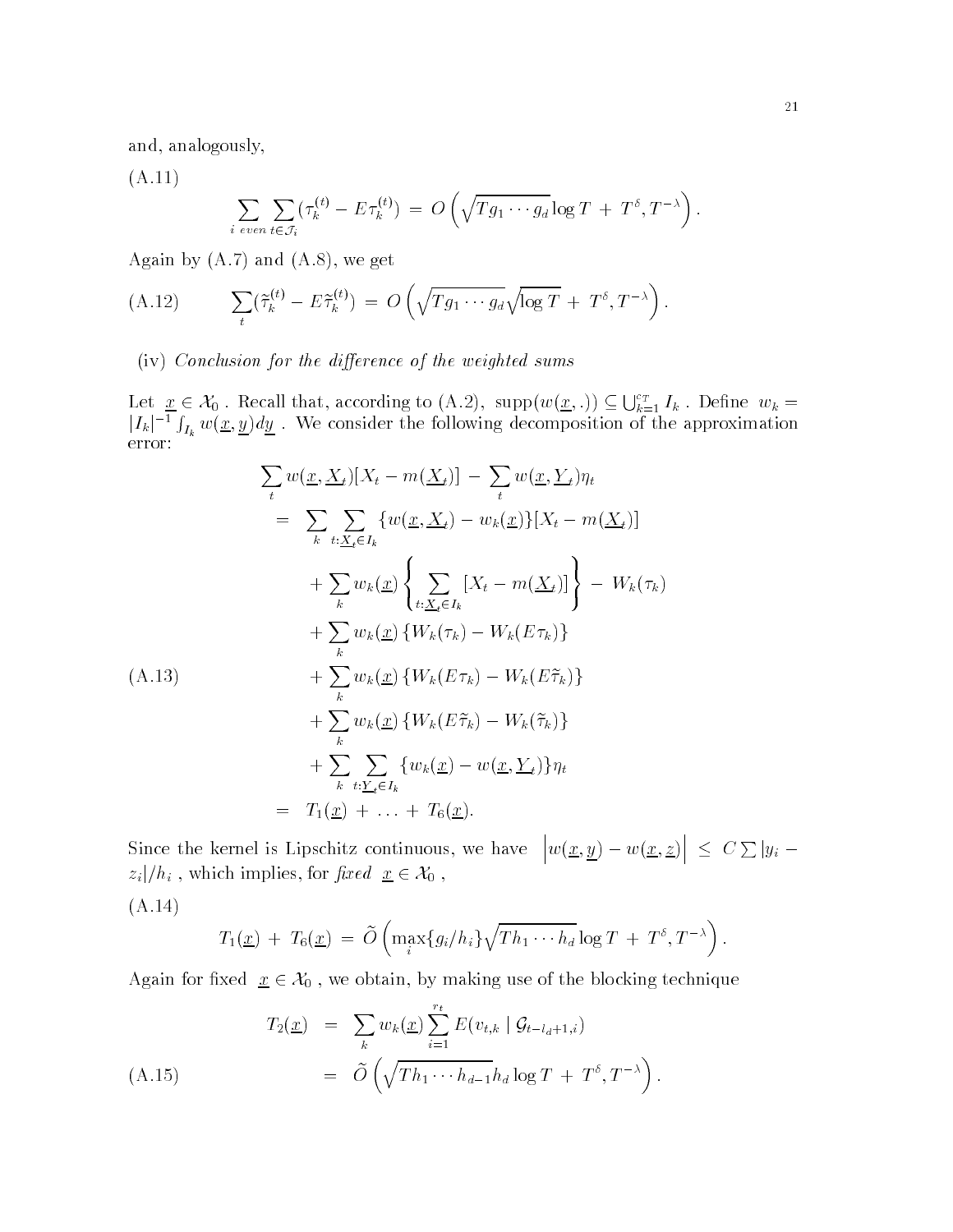e , extended from a conjunction with the second process  $\pi$  . And the conjunction with  $\pi$ A- to A-

$$
\left|W_{\underline{k}}(\tau_{\underline{k}})-W_{\underline{k}}(E\tau_{\underline{k}})\right| + \left|W_{\underline{k}}(\widetilde{\tau}_{\underline{k}})-W_{\underline{k}}(E\widetilde{\tau}_{\underline{k}})\right| = \widetilde{O}\left((Tg_1\cdots g_d)^{1/4}\log T + T^{\delta},T^{-\lambda}\right),
$$

which yields that

 $\lambda$  -  $\lambda$  -  $\lambda$  -  $\lambda$ 

$$
\sup_{\underline{x}}\left\{|T_3(\underline{x})| + |T_5(\underline{x})|\right\} = \widetilde{O}\left(\frac{h_1\cdots h_d}{g_1\cdots g_d}\left[(Tg_1\cdots g_d)^{1/4}\log T + T^{\delta}\right], T^{-\lambda}\right).
$$

Finally, we obtain by  $(A.5)$ , for fixed  $x \in \mathcal{X}_0$ ,

(A.17) 
$$
T_4(\underline{x}) = \widetilde{O}\left(\sqrt{T h_1 \cdots h_d} \sqrt{g_d} \sqrt{\log T} + T^{\delta}, T^{-\lambda}\right).
$$

a-, province and a-such that the success are such that the success of the success of the success of the success results remain true uniformly over  $\underline{x} \in \mathcal{X}_0$ . Moreover, we can choose the  $g_i$  in such a way that

$$
\sup_{\underline{x}\in\mathcal{X}_0} \left\{ |T_1(\underline{x})| + \ldots + |T_6(\underline{x})| \right\}
$$
\n
$$
= \widetilde{O}\left(\sqrt{Th_1\cdots h_d} \left[ \max\{g_i/h_i\} + \frac{h_1\cdots h_d}{g_1\cdots g_d} \frac{(Tg_1\cdots g_d)^{1/4} + T^{\delta}}{(Th_1\cdots h_d)^{1/2}} + \sqrt{h_d} \right] \log T, T^{-\lambda} \right)
$$
\n
$$
= \widetilde{O}\left(\sqrt{Th_1\cdots h_d} \left[ \sqrt{h_d} \log T + T^{-\delta} \right], T^{-\lambda} \right).
$$
\n(A.18)

Finally, since  $\#\{t \mid \underline{X}_t \in \mathcal{K}_i\} + \#\{t \mid \underline{Y}_t \in \mathcal{K}_i\} = O(\log T, T^{-\lambda})$ , we get

 $\lambda$  -  $\lambda$  -  $\lambda$  -  $\lambda$ 

$$
\sup_{\underline{x}\in\mathbb{R}^d\setminus\mathcal{X}_0}\left\{\left|\sum w(\underline{x},\underline{X}_t)[X_t-m(\underline{X}_t)]-\sum w(\underline{x},\underline{Y}_t)\eta_t\right|\right\}=\widetilde{O}\left(T^{\delta},T^{-\lambda}\right),
$$

which completes the proof.

#### Proof of Lemma 3.1. (i) Reduction to the case of independent  $rv$ 's

To handle the dependence, we consider instead of the whole set of rv's  $\{Z_1,\ldots,Z_T\}$  $\rho_T$  subsets,  $\{Z_t, t \in \mathcal{J}_i\}$ , where  $\mathcal{J}_i = \{i, \rho_T + i, 2\rho_T + i, \dots\} \cap \{1, \dots, T\}$ .  $\Lambda$  and  $\Lambda$  in  $\Lambda$  are existent sequences of independent sequences of independent sequences of independent sequences of independent sequences of independent sequences of independent sequences of independent sequences o pendent random vectors,  $\{Z'_t, t \in \mathcal{J}_i\}$  , such that

$$
\mathcal{L}(Z_t')\,=\,\mathcal{L}(Z_t)\quad
$$

and

$$
P(Z_t \neq Z'_t \quad \text{for any } t \in \mathcal{J}_i) = O(T^{-\lambda})
$$

 $\Box$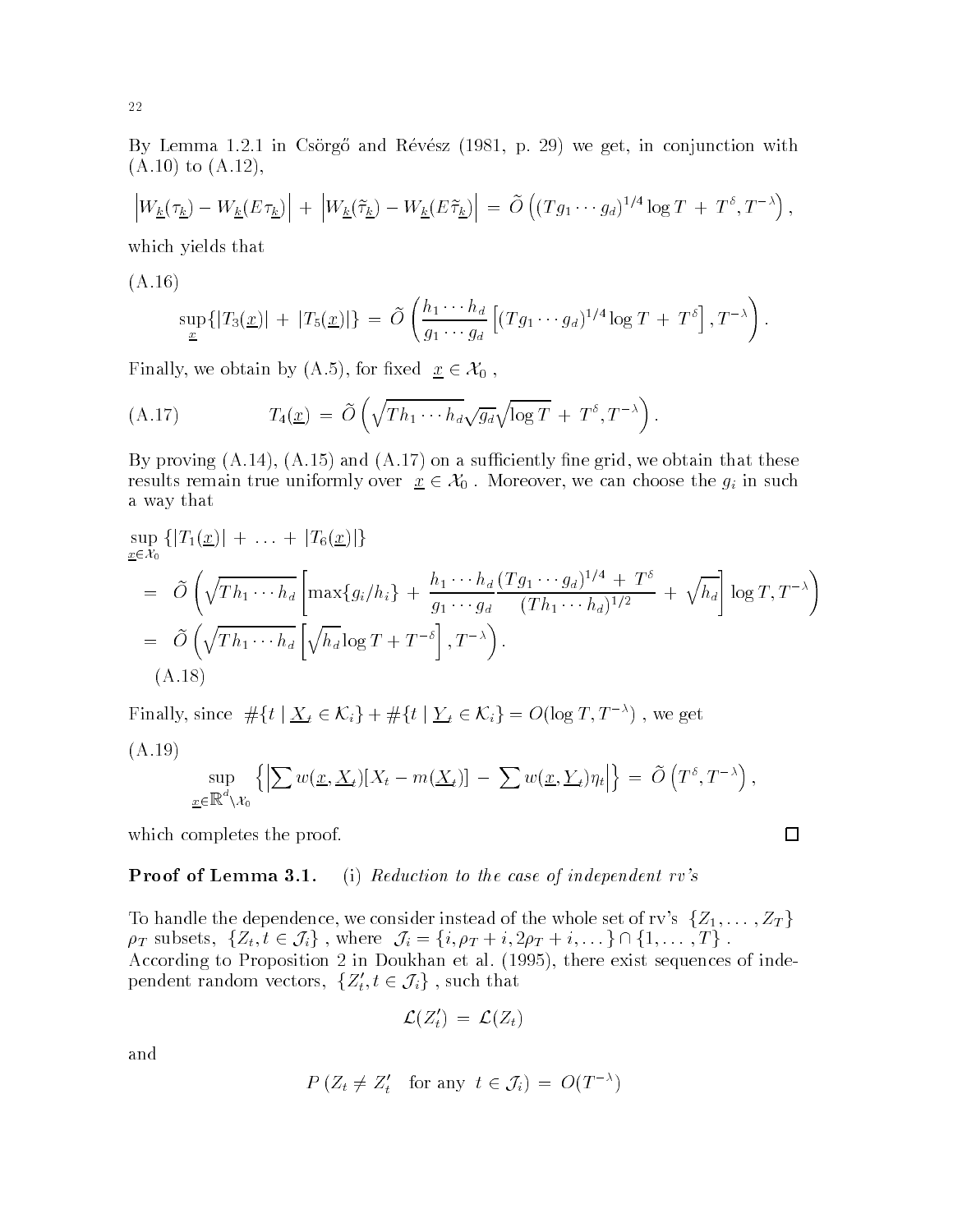23

if  $\rho_T \asymp C_\lambda \log T$  and  $C_\lambda$  is appropriately chosen. Hence, we have with a probability  $\alpha$ ceeding  $1 = O(1 - 7)$  that

$$
|\#(\{Z_t\} \cap C) - TP(Z_1 \in C)| \le \sum_{i=1}^{p_T} |\#(\{Z_t, t \in \mathcal{J}_i\} \cap C) - \# \mathcal{J}_i P(Z_1 \in C)|
$$

(A.20) = 
$$
\sum_{i=1}^{p} |\#(\{Z'_t, t \in \mathcal{J}_i\} \cap C) - \# \mathcal{J}_i P(Z'_1 \in C)|
$$

is satisfied for all  $C \in \mathcal{C}_m$ .

#### (ii) An upper bound for the fluctuations of the empirical process

Let  $\mathcal{L}$  be the cumulative distribution function  $\mathcal{L}$  and the kth component of  $\mathcal{L}$   $\mathcal{L}$ consider the following hyperrectangles

$$
I_{\underline{i},\underline{j}} = [F_1^{-1}(i_1/T), F_1^{-1}(j_1/T)] \times \ldots \times [F_m^{-1}(i_m/T), F_m^{-1}(j_m/T)],
$$

where  $0 \le i_k < j_k \le T$  and  $F_k^{-1}(0) = -\infty$ ,  $F_k^{-1}(1) = \infty$ . (W.l.o.g., we prove the assertion for the case that F is continuous-that F is continuous-  $\bigwedge\limits_{i=1}^n\mathcal{C}_i$ simple modications of the arguments-

Since the number of the above hyperrectangles is of algebraic order, we obtain from a-a-called the second that the second terms of the second terms of the second terms of the second terms of the

$$
(A.21)
$$

$$
P\left(\max_{0\leq i_k\leq j_k\leq T}\left\{\frac{\left|\sum_{t\in\mathcal{J}_i}I(Z_t'\in I_{\underline{i},\underline{j}})-\#\mathcal{J}_iP(Z_1\in I_{\underline{i},\underline{j}})\right|}{\sqrt{\#\mathcal{J}_iP(Z_1\in I_{\underline{i},\underline{j}})}\sqrt{\log T}+\log T}\right\}\geq C'_\lambda\right)=O(T^{-\lambda}).
$$

Let

$$
I_i^{(k)} = (-\infty, \infty)^{k-1} \times [F_k^{-1}((i-1)/T), F_k^{-1}(i/T)] \times (-\infty, \infty)^{m-k}.
$$
  
A 21) we obtain

From A- we obtain

A-

$$
P\left(\max_{1\leq i\leq T, 1\leq k\leq m}\left\{\sum_{t\in\mathcal{J}_i}I(Z'_t\in I_i^{(k)})\right\}\geq C''_\lambda\log T\right)=O(T^{-\lambda}).
$$

Let now  $C \in \mathcal{C}_m$  be arbitrary. Then there exist  $i_1, \ldots, i_m, j_1, \ldots, j_m$  such that

$$
I_{\underline{i},\underline{j}} \subseteq C \subseteq I_{\underline{i},\underline{j}} \cup \left(\bigcup_{k=1}^m I_{i_k}^{(k)} \cup I_{j_k+1}^{(k)}\right).
$$

Hence we obtain from A- and A- that

$$
(A.23)
$$

$$
P\left(\sup_{C\in\mathcal{C}_m}\left\{\frac{|\#\{t\in\mathcal{J}_i\mid Z_t\in C\}-\#\mathcal{J}_iP(Z_1\in C)|}{\sqrt{\#\mathcal{J}_iP(Z_1\in C)}\sqrt{\log T}+\log T}\right\}\right.>\n\geq C_{\lambda}\right)\n= O(T^{-\lambda}),
$$

which implies in conjunction- assertion- assertion- assertion- assertion- assertion- assertion- assertion- ass

 $\Box$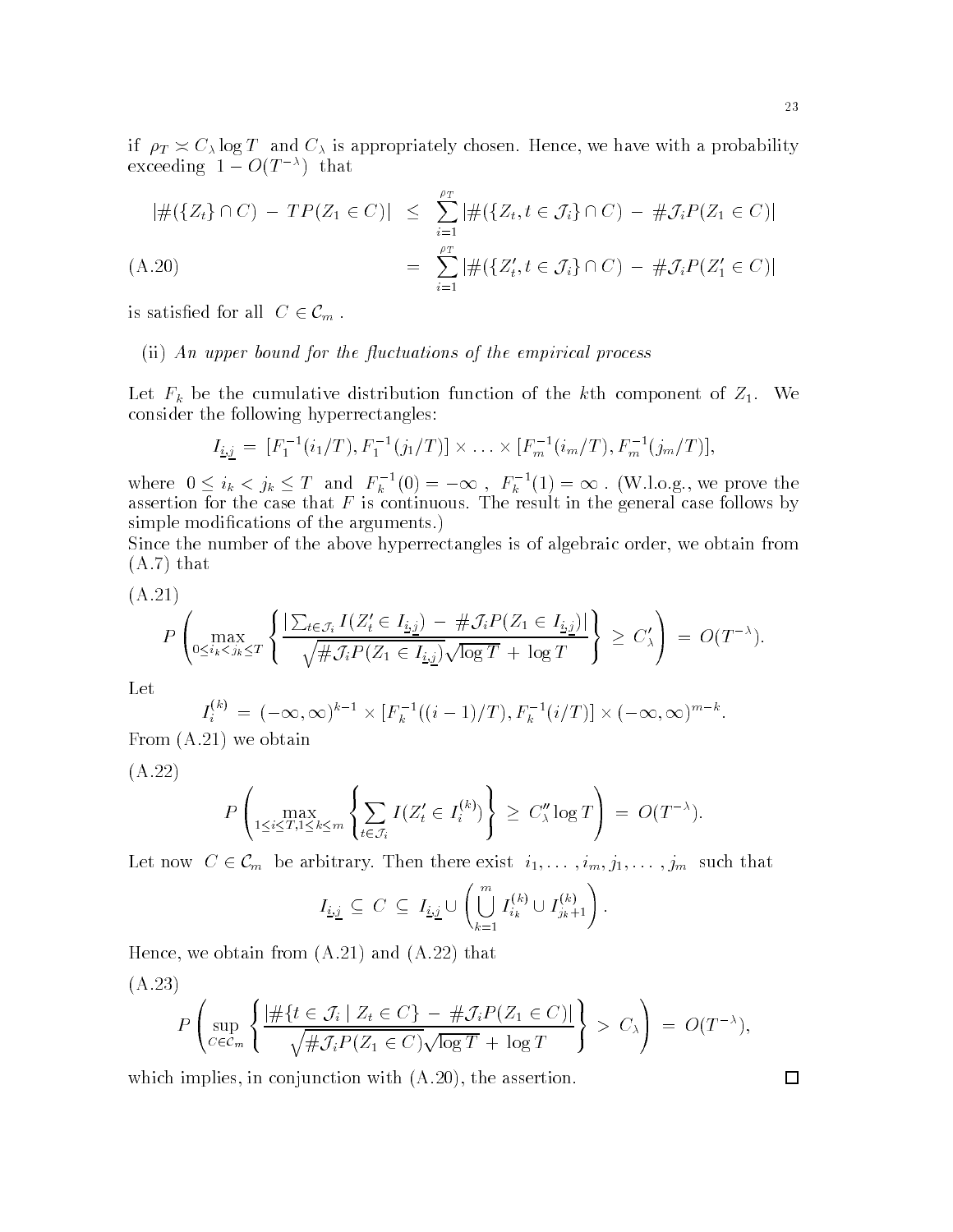#### Proof of Proposition - We split up

$$
P^*(X_t^* \in [c, d] \mid \mathbb{X}_t^* = \tilde{x}) - P(X_t \in [c, d] \mid \mathbb{X}_t \in \mathcal{U}(\tilde{x}, N_T/T))
$$
  
\n
$$
= N_T^{-1} [\# \{ X_t \in [c, d], \mathbb{X}_t \in \mathcal{U}(\tilde{x}, N_T/T) \} - T P(X_t \in [c, d], \mathbb{X}_t \in \mathcal{U}(\tilde{x}, N_T/T))]
$$
  
\n
$$
+ N_T^{-1} [\# \{ X_t \in [c, d], \mathbb{X}_t \in \mathcal{U}_T(\tilde{x}, N_T/T) \} - \# \{ X_t \in [c, d], \mathbb{X}_t \in \mathcal{U}(\tilde{x}, N_T/T) \}]
$$
  
\n
$$
= R_1(\tilde{x}) + R_2(\tilde{x}).
$$
  
\n(A.24)

where the contract of the contract of the contract of the contract of the contract of the contract of the contract of the contract of the contract of the contract of the contract of the contract of the contract of the cont

$$
(A.25)
$$

$$
\sup_{\widetilde{x}} \left\{ |R_1(\widetilde{x})| \right\} = \widetilde{O}\left( \sqrt{P(X_t \in [c,d])} \log T / \sqrt{N_T} + (\log T)^2 / N_T, T^{-\lambda} \right).
$$

To bound  $R_2(\tilde{x})$ , we use the estimate

$$
(A.26) \t\t\t |R_2(\tilde{x})| \leq N_T^{-1} \# \{t : (\mathbb{X}_t, X_t) \in \Delta_T\},
$$

where  $\Delta_T = (U_T(\tilde{x}, N_T/T))\Delta \mathcal{U}(\tilde{x}, N_T/T)) \times [c, d]$ . Notice that  $\Delta_T$  can be decomposed into a bounded number of hyperrectangles which will allow for the application of the application of the application of the application of the application of the application of the application of the application of the app

 $\mathcal{A}$  . We obtain the corresponding to  $\mathcal{A}$  , we obtain the corresponding to  $\mathcal{A}$ 

$$
\begin{split} &\#\widehat{\mathcal{U}}_{T}(\widetilde{x},N_{T}/T)-T\ P(\mathbb{X}_{t}\in S)|_{S=\widehat{\mathcal{U}}_{T}(\widetilde{x},N_{T}/T)}\\ &=\ \widetilde{O}\left(\sqrt{T\ P(\mathbb{X}_{t}\in S)|_{S=\widehat{\mathcal{U}}_{T}(\widetilde{x},N_{T}/T)}}\log T\ +\ (\log T)^{2},T^{-\lambda}\right),\\ &\leq \sqrt{\mathcal{U}^{\widehat{\mathcal{U}}}_{T}(\widetilde{x},N_{T}/T)}\ \sqrt{T\ P(\mathbb{X}_{T}\in S)|_{S=\widehat{\mathcal{U}}_{T}(\mathbb{X}_{T}\in S)}\ \widetilde{O}(\log T\ T^{-\lambda})\ \ \text{or}\ \end{split}
$$

which implies  $|\sqrt{\# \hat{\mathcal{U}}_T(\tilde{x}, N_T/T) - \sqrt{T P(\mathbb{X}_t \in S)|_{S = \hat{\mathcal{U}}_T(\tilde{x}, N_T/T)}}| = \tilde{O}(\log T, T^{-\lambda})$ , and therefore

$$
T P(\mathbb{X}_t \in S)|_{S = \widehat{u}_T(\widetilde{x}, N_T/T)} = N_T + \widetilde{O}\left(\sqrt{N_T} \log T + (\log T)^2, T^{-\lambda}\right).
$$

Since either  $\mathcal{U}_T(\tilde{x},N_T/T) \subseteq \mathcal{U}(\tilde{x},N_T/T)$  or  $\mathcal{U}(\tilde{x},N_T/T) \subseteq \mathcal{U}_T(\tilde{x},N_T/T)$ , we get

$$
T P(\mathbb{X}_t \in S \Delta \mathcal{U}(\tilde{x}, N_T/T))|_{S = \widehat{\mathcal{U}}_T(\tilde{x}, N_T/T)} = \widetilde{O}\left(\sqrt{N_T} \log T + (\log T)^2, T^{-\lambda}\right)
$$

and, by  $(A4)$ ,

A-

$$
T P ((\mathbb{X}_t, X_t) \in (S \Delta \mathcal{U}(\tilde{x}, N_T/T)) \times [c, d])|_{S = \widehat{\mathcal{U}}_T(\tilde{x}, N_T/T)}
$$
  
=  $\widetilde{O} \left( P(X_t \in [c, d]) \sqrt{N_T} \log T + (\log T)^2, T^{-\lambda} \right).$ 

Using again Lemma - we obtain  $(A, \overline{QQ})$ 

$$
(A.28)
$$

$$
\#\left\{t : (\mathbb{X}_t, X_t) \in \Delta_T\right\} = \widetilde{O}\left(P(X_t \in [c, d])\sqrt{N_T} \log T + (\log T)^2, T^{-\lambda}\right).
$$

 $\Box$ 

The assertion follows now follows now follows now for  $\mathcal{A}$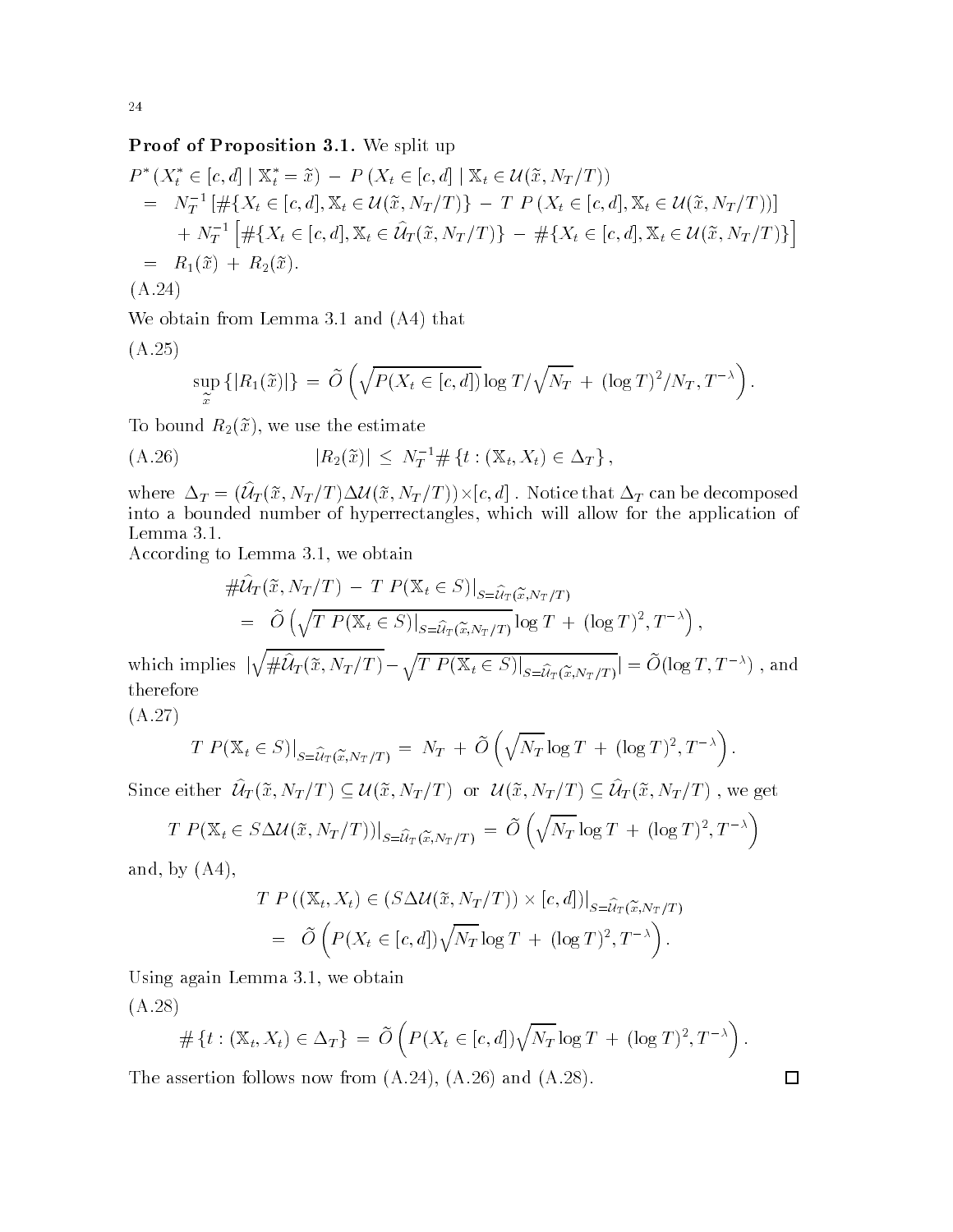**Proof of Proposition 3.2.** Let  $\{X_t'\}$  and  $\{X_t''\}$  be two Markov chains of order  $r = r_{\Delta}$  with the same transition probabilities as  $\{X_t^*\}$ . Furthermore, let  $x^{[r]} =$  $(x_1,\ldots,x_r)$  and  $y_{r'}=(y_1,\ldots,y_r)$  be arbitrary. We show that there exists a pairing of  $\{X_t'\}$  with  $\{X_t''\}$ , and a constant  $\delta' > 0$  such that

$$
P\left((X'_{t+r},\ldots,X'_{t+2r-1})=(X''_{t+r},\ldots,X''_{t+2r-1})\Big|(X'_{t-r},\ldots,X'_{t-1})=x^{[r]},(X''_{t-r},\ldots,X''_{t-1})=y^{[r]}\right)
$$
  
(A.29) 
$$
\geq \delta'.
$$

According to Theorem 2.1.35 of Iosifescu and Theodorescu (1969, p. 93), this will immediately imply the assertion of the proposition-

The pairing of the two versions of  $\{X_t^*\}, \{X_t'\}$  and  $\{X_t''\},$  leading to  $(A.29)$  will be  $\mathbf{r}$  is two steps-dimensions and A and A and A and A and A and A and A and A and A and A and A and A and A and A and A and A and A and A and A and A and A and A and A and A and A and A and A and A and A and A and A an ability bounded away from 0, an *approximate* pairing of  $(\Lambda_t, \ldots, \Lambda_{t+r-1})$  and  $(X_t, \ldots, X_{t+r-1})$  . Given  $(X_t, \ldots, X_{t+r-1})$  and  $(X_t, \ldots, X_{t+r-1})$  are sumciently close to each other, we obtain that  $\mathcal{U}_T((X'_{t+r-r_1},\ldots,X'_{t+r-r_{\Delta}}),N_T/T) \cap$  ${\cal U}_T((X''_{t+r-r_1}, \ldots, X''_{t+r-r_{\Delta}}), N_T/T)$  contains at least  $N_T/2$  elements. This is the basis for getting an exact pairing of  $(X_{t+r}, \ldots, X_{t+2r-1})$  with  $(X_{t+r}, \ldots, X_{t+2r-1})$ .

#### (i) Approximate pairing

The first step proceeds as follows. Let  $f = K \min_i \{f_i\}$ , where K will be specified Later. We divide the interval  $[c, a]$  linto subflictivals  $I_i = [c + (i - 1)j, c + ij]$ ,  $i =$ 1, 2, .... Now we construct the paring of  $(X_t, \ldots, X_{t+r-1})$  with  $(X_t, \ldots, X_{t+r-1})$ recursively-

According to Proposition 5.1, there exists a set of events  $u_T$  with  $P(u_T) = O(T^{-\alpha})$ such that, for  $(X_{1-l_d}, \ldots, X_T) \in \Omega_T$  ,

$$
\sum_{l} \min \left\{ P^* \left( X_t^* \in I_l \mid (X_{t-r}^*, \dots, X_{t-1}^*) = x^{[r]} \right), \right. \\
\left. P^* \left( X_t^* \in I_l \mid (X_{t-r}^*, \dots, X_{t-1}^*) = y^{[r]} \right) \right\} \\
\geq \sum_{l} \min \left\{ P \left( X_t \in I_l \mid \underline{X}_t \in \mathcal{U}((x_{r_1}, \dots, x_{r_\Delta}), N_T/T) \right), \right. \\
\left. P \left( X_t \in I_l \mid \underline{X}_t \in \mathcal{U}((y_{r_1}, \dots, y_{r_\Delta}), N_T/T) \right) \right\} \\
\quad - C \frac{1}{f} \left[ \sqrt{f} \log T / \sqrt{N_T} + (\log T)^2 / N_T \right].
$$

By  $(A5)$  and  $(A6)$ , this can be further estimated by

$$
\sum_{l} \min \left\{ P^* \left( X_t^* \in I_l \mid (X_{t-r}^*, \dots, X_{t-1}^*) = x^{[r]} \right), P^* \left( X_t^* \in I_l \mid (X_{t-r}^*, \dots, X_{t-1}^*) = y^{[r]} \right) \right\} \ge \eta'/2
$$

if T is sufficiently large. Hence, provided  $(X_{1-l_d},\ldots,X_T)\in \Omega_T$  , there exists a pairing of  $\Lambda_t$  with  $\Lambda_t$  such that

(A.31)  
\n
$$
P(X'_t, X''_t \in [c, d]
$$
 and  $|X'_t - X''_t| \le f |(X'_{t-r}, \dots, X'_{t-1}) = x^{[r]}, (X''_{t-r}, \dots, X''_{t-1}) = y^{[r]} \ge \eta'/2.$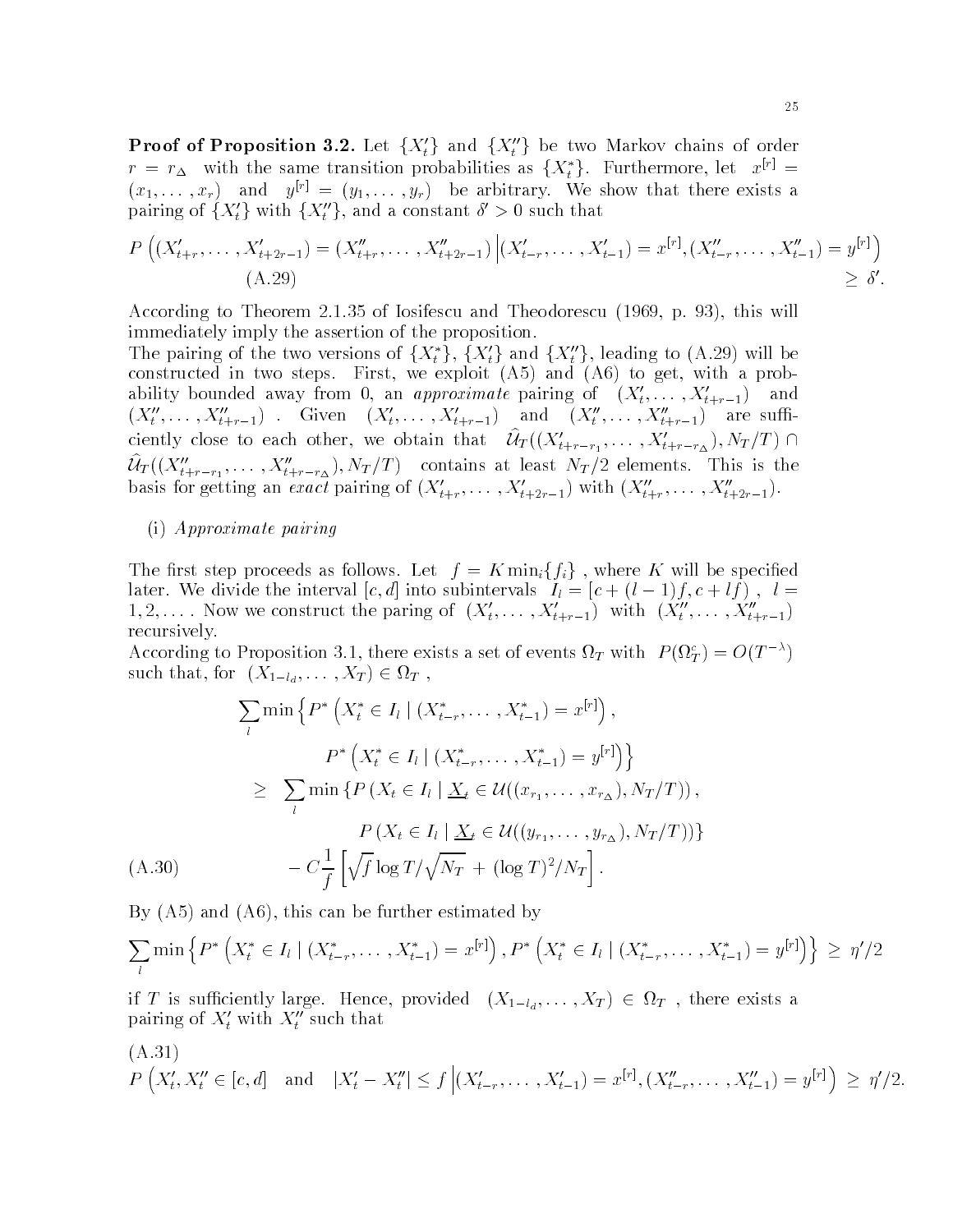Now we can pair  $(\Lambda_{t+1}, \Lambda_{t+1}), \ldots, (\Lambda_{t+r-1}, \Lambda_{t+r-1})$  in the same manner such that

$$
P\left(X'_{t+i}, X''_{t+i} \in [c, d] \text{ and } |X'_{t+i} - X''_{t+i}| \le f \text{ for all } i = 0, ..., r - 1 |
$$
  
(A.32) 
$$
(X'_{t-r}, \dots, X'_{t-1}) = x^{[r]}, (X''_{t-r}, \dots, X''_{t-1}) = y^{[r]} \ge (\eta'/2)^r.
$$

(ii) Exact pairing

Provided we chose K small enough, then there exists a set of events  $\Omega'_T$  with  $P(\Omega'_T) \ge$  $1 = U(T$  ) such that

$$
\widehat{U}_T(\underline{x}, N_T/T) \cap \widehat{U}_T(\underline{y}, N_T/T) \geq N_T/2
$$

for all  $x, y \in [c, d]^{\Delta}$  with  $|x_i - y_i| \leq f$ . We suppose for the rest of this proof that  $(X_{1-l_d},...,X_T) \in \Omega_T \cap \Omega_T'$ . According to (A.33), there exists a pairing of  $(\Lambda_{t+r}, \ldots, \Lambda_{t+2r-1})$  with  $(\Lambda_{t+r}, \ldots, \Lambda_{t+2r-1})$  such that

$$
P\left((X'_{t+r},\ldots,X'_{t+2r-1})=(X''_{t+r},\ldots,X''_{t+2r-1})\Big|X'_{t+i},X''_{t+i}\in[c,d]\right.
$$
  
(A.34) and  $|X'_{t+i}-X''_{t+i}|\leq f$  for all  $i=0,\ldots,r-1\right)\geq \left(\frac{1}{2}\right)^r$ .

 $\Lambda$  imply the desired relation  $\Lambda$  implies the proof-field relation  $\Lambda$ 口

**Proof of Proposition 3.3.** To prove the closeness of  $\pi_{(r_1,...,r_{\Delta})}$  and  $\pi_{(r_1,...,r_{\Delta})}$ , we set  $\{X^*_t\}$  in relation to another Markov chain of order  $r_\Delta, \; \{X'_t\}$  with transition probabilities

 $\lambda$  -  $\lambda$  -  $\lambda$ 

$$
P(X'_{t} \in A \mid (X'_{t-r_{1}}, \ldots, X'_{t-r_{\Delta}}) \in B) = \pi_{(0,r_{1},\ldots,r_{\Delta})}(A \times B) / \pi_{(r_{1},\ldots,r_{\Delta})}(B).
$$

We start both chains with the same random sequence,  $(X_{1-l_d}, \ldots, X_{r_{\Delta}-l_d}) = (X_{1-l_d}, \ldots, X_{r_{\Delta}-l_d})$ , being distributed according to the  $r_{\Delta}$ -dimensional stationary distribution of  $\{X_t\}$ . It is easy to see that  $(\Lambda_{t-r_1}, \ldots, \Lambda_{t-r_{\Delta}})$  has the same stationary distribution as  $(X_{t-r_1}, \ldots, X_{t-r_{\Delta}})$ . Whereas  $(X_{t-r_1}, \ldots, X_{t-r_{\Delta}}) \sim \pi_{(r_1, \ldots, r_{\Delta})}$  for all t, the Markov<br>chain  $\{X_t^*\}$  reaches its own stationary distribution  $\pi_{(r_1, \ldots, r_{\Delta})}^*$  to a sufficiently good approximation after Olog T steps- Hence the proof is reduced to a comparison of  $\pi_{(r_1,\ldots,r_{\Delta})}$  with  $P((X_{t_0-r_1}^*,\ldots,X_{t_0-r_{\Delta}}^*)\in .)$ , for some  $t_0 \asymp \log T$ . This comparison<br>is made by observing the "decoupling" of the Markov chains  $\{X_t'\}$  and  $\{X_t^*\}$ . Since their transition probabilities are quite similar, we can pair both chains in such a way that  $P(X_t' \neq X_t^*$  for any  $t \leq t_0 - r_1)$  is small, which proves the assertion. In what follows we describe this approach in detail-

As indicated above, we have

$$
\begin{aligned}\n\left| \pi_{(r_1,\ldots,r_\Delta)}([\tilde{a},\tilde{b}]) - \pi^*_{(r_1,\ldots,r_\Delta)}([\tilde{a},\tilde{b}]) \right| \\
&\leq \left| P\left( (X'_{t_0-r_1},\ldots,X'_{t_0-r_\Delta}) \in [\tilde{a},\tilde{b}] \right) - P\left( (X^*_{t_0-r_1},\ldots,X^*_{t_0-r_\Delta}) \in [\tilde{a},\tilde{b}] \right) \right| \\
&+ \left| P\left( (X^*_{t_0-r_1},\ldots,X^*_{t_0-r_\Delta}) \in [\tilde{a},\tilde{b}] \right) - \pi^*_{(r_1,\ldots,r_\Delta)}([\tilde{a},\tilde{b}]) \right| \\
&= T_1 + T_2.\n\end{aligned}
$$
\n(A.36)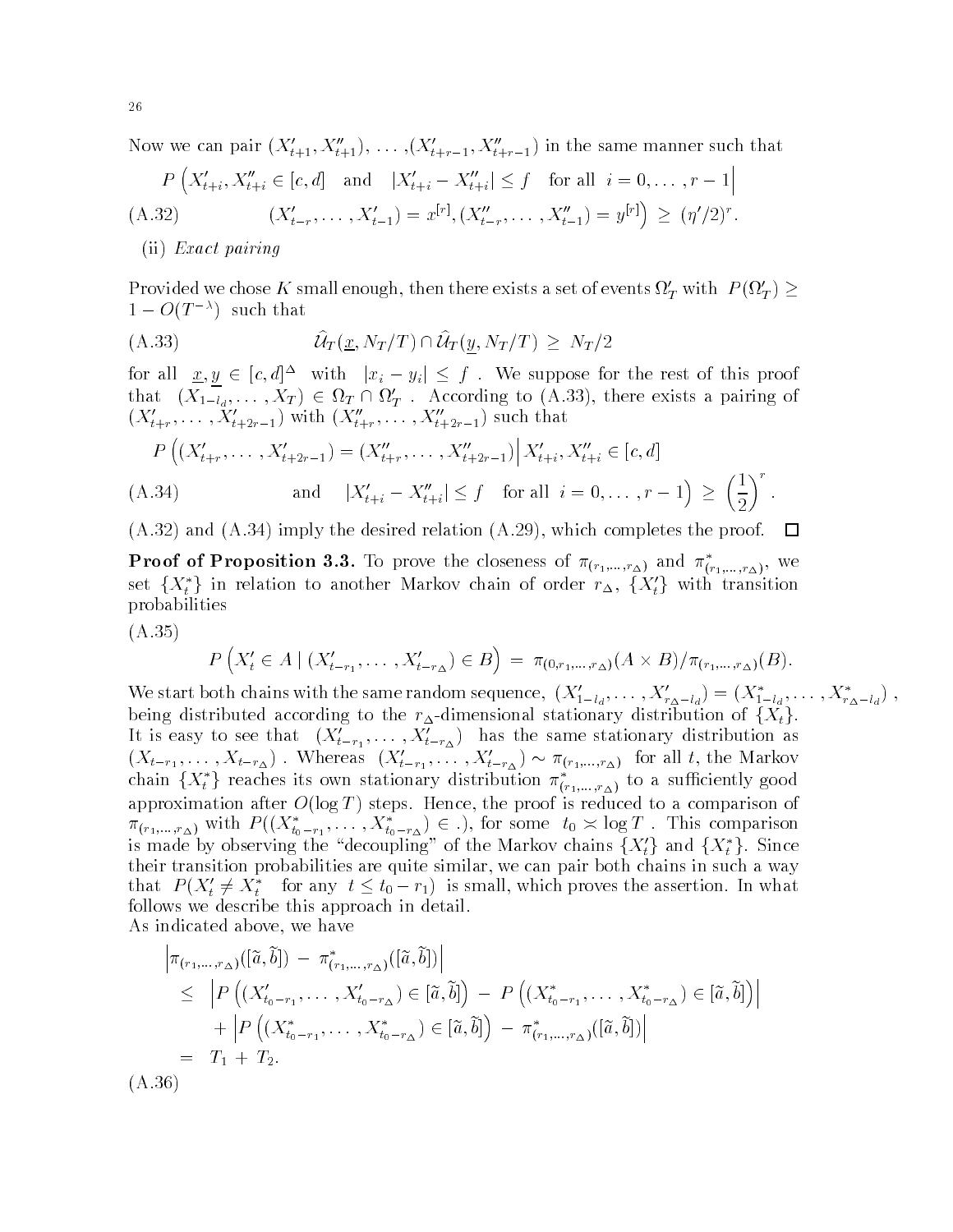According to Theorem 
-- of Iosifescu and Theodorescu  we obtain from Proposition - that

$$
(A.37) \t\t T_2 \le \rho^{t_0} = O(T^{-\lambda}),
$$

if  $t_0 = [C_\lambda \log T]$ .

Now we turn to the decoupling approach leading to an estimate for T- Let !T  $(\log T/\sqrt{N_T})^{2/3}$  and let  $I_k = [F^{-1}((k-1)\Delta_T), F^{-1}(k\Delta_T \wedge 1)]$ . (It will turn out  $\mathbf{1}$  is optimal set  $\mathbf{1}$  is optimal set  $\mathbf{1}$ 

(1) Pairing of  $\Lambda_t$  and  $\Lambda_t$  for  $t = r_{\Delta} - t_d + 1, \ldots, r_{\Delta} - t_d + r_1$ 

Since  $X_{t-r_i} = X_{t-r_i}$   $(i = 1, \ldots, \Delta)$ , we obtain by Proposition 3.1 and  $(A)$  that

$$
\left| P\left(X'_{r_{\Delta}-l_d+i} \in I_k\right) - P\left(X^*_{r_{\Delta}-l_d+i} \in I_k\right) \right| = \widetilde{O}\left(\sqrt{\Delta_T} \log T / \sqrt{N_T}, T^{-\lambda}\right) + O\left(\Delta_T (N_T/T)^{1/\Delta}\right).
$$

Accordingly, we pair both Markov chains in such a way that

$$
P\left(|F(X'_{r_{\Delta}-l_d+i}) - F(X^*_{r_{\Delta}-l_d+i})| > \Delta_T \text{ for any } i = 1,\dots,r_1\right)
$$
  
(A.39)
$$
= \tilde{O}\left(\frac{\log T}{\sqrt{\Delta_T}\sqrt{N_T}},T^{-\lambda}\right) + O\left((N_T/T)^{1/\Delta}\right).
$$

(ii) Furting of  $A_t$  and  $A_t$  for  $t > r_{\Delta} - t_d + r_1$ 

For  $\iota > \iota_\Delta - \iota_d + \iota_1$ , the situation is slightly different to the previous case since we can only guarantee that  $|F(X'_{t-r_i}) - F(X^*_{t-r_i})| \leq \Delta_T$  holds with a high probability. Assume that  $|F(X'_{t-r_i}) - F(X^*_{t-r_i})| \leq \Delta_T$  is actually satisfied for  $i = 1, \ldots, \Delta$ . The west and A that a three propositions of the proposition of  $\mathcal{L}$ 

$$
\left| P\left(X'_t \in I_k \mid X'_{t-r_1}, \dots, X'_{t-r_{\Delta}}\right) - P\left(X^*_t \in I_k \mid X^*_{t-r_1}, \dots, X^*_{t-r_{\Delta}}\right) \right|
$$
\n(A.40) =  $\widetilde{O}\left(\sqrt{\Delta_T} \log T/\sqrt{N_T}, T^{-\lambda}\right) + O\left(\Delta_T^2\right) + O\left(\Delta_T (N_T/T)^{1/\Delta}\right).$ 

Hence, we can pair  $A_t$  and  $A_t$  in such a way that

$$
P\left(|F(X'_t) - F(X^*_t)| > \Delta_T \text{ for any } i = 1, ..., r_1\right)
$$
  
(A.41) 
$$
= \tilde{O}\left(\frac{\log T}{\sqrt{\Delta_T}\sqrt{N_T}}, T^{-\lambda}\right) + O\left(\Delta_T\right) + O\left((N_T/T)^{1/\Delta}\right).
$$

This construction will be successively applied for  $\tau_{\Delta} = \tau_d + \tau_1 \leq \tau \leq \tau_0 - \tau_1$  with  $t \neq t_0-r_i$  . Note that the sum of the first two terms on the right-hand side of (A.41) is minimized by the above choice of  $\Delta_T$ .

(iii) Pairing of  $A_{t_0-r_i}$  and  $A_{t_0-r_i}$   $(i=1,\ldots,\Delta)$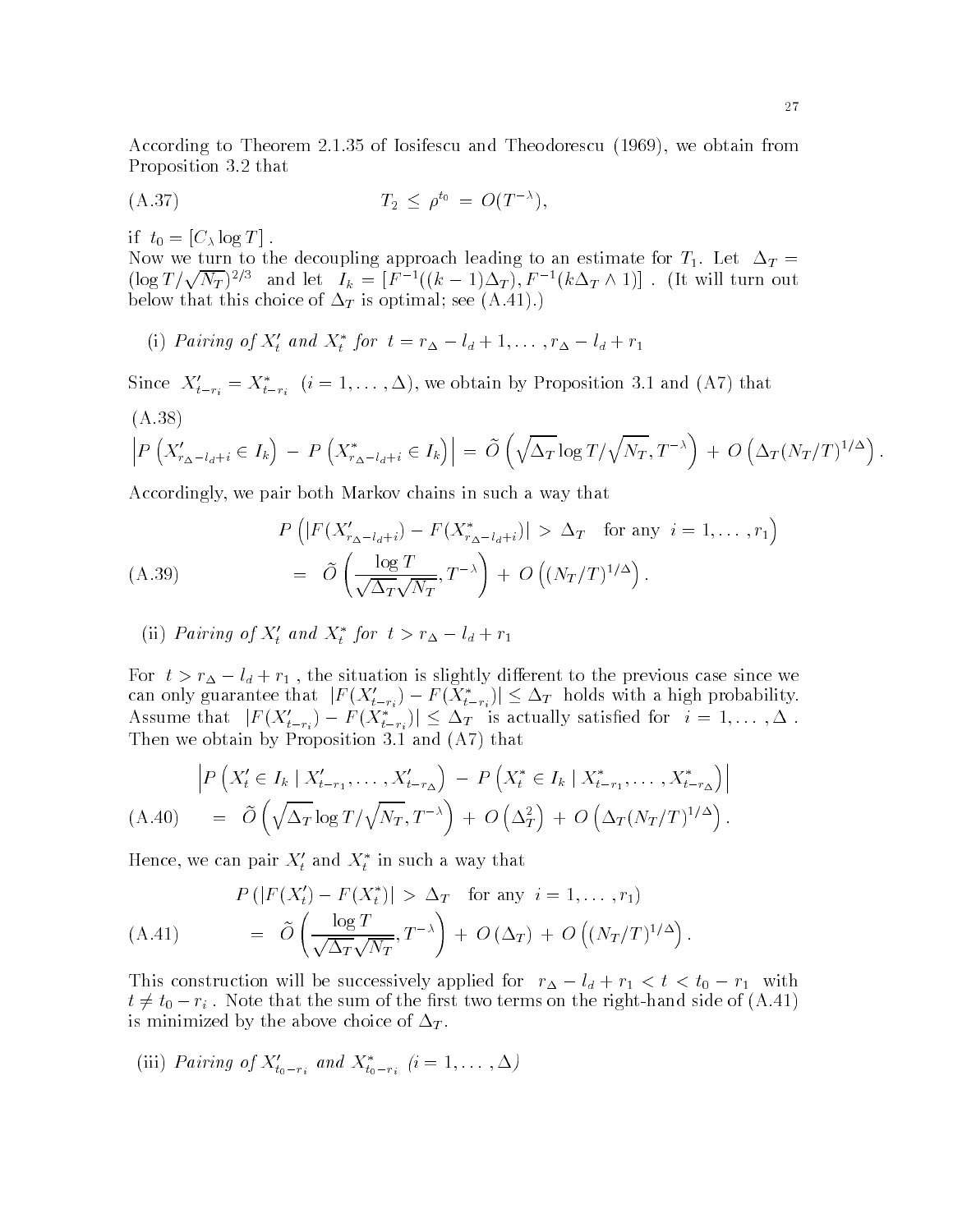Whereas we were so far concerned with such a pairing of  $X_t$  and  $X_t^*$  that  $|F(X_t) - F(X_t)|$  $|F(X_t^*)| \leq \Delta_T$  with an as large as possible probability, we focus now on the events  $\{\omega \mid X'_{t_0-r_i} \in [a_i, b_i]\}$  and  $\{\omega \mid X^*_{t_0-r_i} \in [a_i, b_i]\}$ . Provided that  $|F(X'_{t_0-r_i-r_j}) F(X_{t_0-r_i-r_j}^*) \leq \Delta_T$   $(j=1,\ldots,\Delta)$ , we can find a pairing of  $X_{t_0-r_i}'$  and  $X_{t_0-r_i}^*$  such

$$
P\left(X'_{t_0-r_i} \in [a_i, b_i], X^*_{t_0-r_i} \notin [a_i, b_i] \text{ or } X'_{t_0-r_i} \notin [a_i, b_i], X^*_{t_0-r_i} \in [a_i, b_i] \right)
$$

$$
X'_{t_0-r_i-r_1}, \dots, X'_{t_0-r_i-r_{\Delta}}; X^*_{t_0-r_i-r_1}, \dots, X^*_{t_0-r_i-r_{\Delta}})
$$

$$
(A.42) = \tilde{O}\left(\sqrt{F(b_i) - F(a_i)} \frac{\log T}{\sqrt{N_T}} + \frac{(\log T)^2}{N_T}, T^{-\lambda}\right) + O\left([F(b_i) - F(a_i)]\Delta_T\right)
$$

and

$$
P\left(|F(X'_{t_0-r_i}) - F(X^*_{t_0-r_i})| > \Delta_T \text{ for any } i = 1,\dots,r_1\right)
$$
  

$$
= \tilde{O}\left(\frac{\log T}{\sqrt{\Delta_T}\sqrt{N_T}},T^{-\lambda}\right) + O\left(\Delta_T\right)
$$

are simultaneously fulfilled. Moreover, we have by  $(A4)$ 

 $\lambda$  -  $\lambda$  -  $\lambda$  -  $\lambda$ 

$$
P\left(X'_{t_0-r_i} \in [a_i, b_i] \mid X'_{t_0-r_i-r_1}, \ldots, X'_{t_0-r_i-r_{\Delta}}\right) = O\left(F(b_i) - F(a_i)\right)
$$

and

$$
(A.45) \t\t P\left(X_{t_0-r_i}^* \in [a_i, b_i] \mid X_{t_0-r_i-r_1}^*, \ldots, X_{t_0-r_i-r_{\Delta}}^*\right) = O\left([F(b_i) - F(a_i)] + \frac{(\log T)^2}{N_T}\right).
$$

To complete the proof, we define the following events:

$$
\Omega_{01} = \{ \omega \mid |X'_t - X^*_t| > \Delta_T \text{ for any } t < t_0 - r_1 \},
$$
  
\n
$$
\cap \{ \omega \mid (X'_{t_0 - r_1}, \dots, X'_{t_0 - r_\Delta}) \in [\underline{a}, \underline{b}] \},
$$
  
\n
$$
\Omega_{02} = \{ \omega \mid |X'_t - X^*_t| > \Delta_T \text{ for any } t < t_0 - r_1 \},
$$
  
\n
$$
\cap \{ \omega \mid (X^*_{t_0 - r_1}, \dots, X^*_{t_0 - r_\Delta}) \in [\underline{a}, \underline{b}] \},
$$
  
\n
$$
\Omega_{i1} = \{ \omega \mid |X'_t - X^*_t| \leq \Delta_T \text{ for all } t < t_0 - r_1 \},
$$
  
\n
$$
\cap \{ \omega \mid (X'_{t_0 - r_1}, \dots, X'_{t_0 - r_\Delta}) \in [\underline{a}, \underline{b}] \}
$$
  
\n
$$
\cap \{ \omega \mid X^*_{t_0 - r_i} \notin [a_i, b_i] \},
$$

and

$$
\Omega_{i2} = \{ \omega \mid |X'_t - X^*_t| \leq \Delta_T \text{ for all } t < t_0 - r_1 \},
$$
  
\n
$$
\cap \{ \omega \mid (X^*_{t_0 - r_1}, \dots, X^*_{t_0 - r_{\Delta}}) \in [\underline{a}, \underline{b}] \}
$$
  
\n
$$
\cap \{ \omega \mid X'_{t_0 - r_i} \notin [a_i, b_i] \}.
$$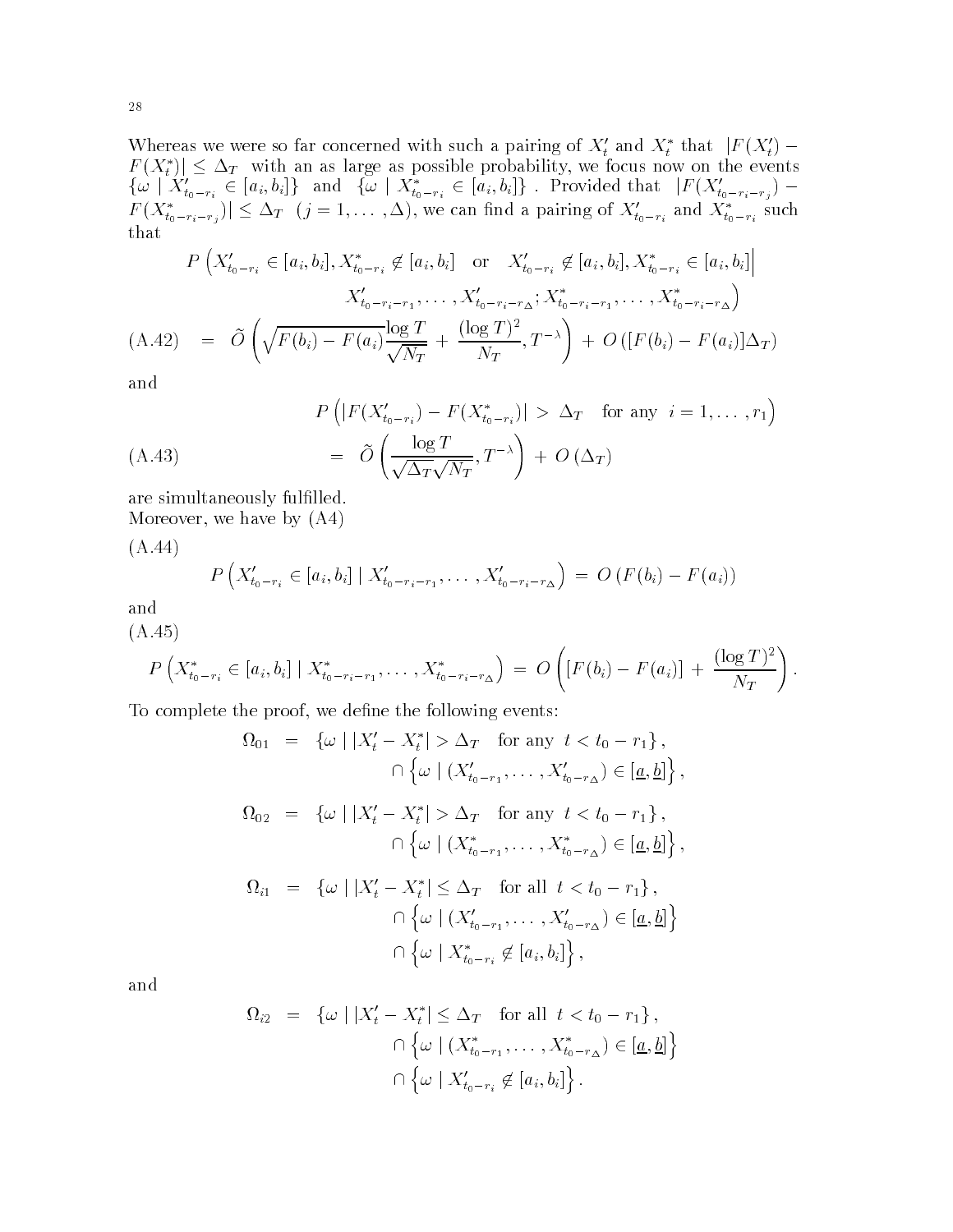the arm and are all the arms and arms are all the set of the set of the set of the set of the set of the set o

$$
T_1 \leq P(\Omega_{01}) + P(\Omega_{02}) + \sum_{i=1}^{\Delta} P(\Omega_{i1}) + P(\Omega_{i2})
$$
  
=  $O\left( [(N_T/T)^{1/\Delta} + (\log T/\sqrt{N_T})^{2/3}] \prod_{i=1}^{\Delta} [P(X_t \in [a_i, b_i]) + (\log T)^2 / N_T] + \sum_{i=1}^{\Delta} \left[ \sqrt{F(b_i) - F(a_i)} \frac{\log T}{\sqrt{N_T}} + \frac{(\log T)^2}{N_T} \right] \prod_{j \neq i} \left[ P(X_t \in [a_j, b_j]) + \frac{(\log T)^2}{N_T} \right] \right).$ 

#### **REFERENCES**

- Athreya K B and Fuh C D a Bootstrapping Markov chains Countable case J- Statist-Plan- Inference
- Athreya K B and Fuh C D b Bootstrapping Markov chains In Exploring the Limit of Bootstrap, R. LePage and L. Billard eds., 49-64, Wiley, New York.
- Basawa, I. V., Green, T. A., McCormick, W. P. and Taylor, R. L. (1990). Asymptotic bootstrap validity for mille mealing, chains, committed category filled to the filled to the statistic statistic statist
- Bickel, P. J. and Bühlmann, P. (1995). Mixing property and functional central limit theorems for a sieve bootstrap in time series. Technical Report, University of California, Berkeley.
- Bühlmann, P. (1994). Blockwise bootstrapped empirical process for stationary sequences. Ann. Statist-
- Carlstein, E.  $(1986)$ . The use of subseries values for estimating the variance of a general statistic from a stationary sequence Ann- Statist- -
- Carlstein, E., Do, K.-A., Hall, P., Hesterberg, T. and Künsch, H.-R.  $(1996)$ . Matched-block bootstrap for dependent data. Research Report No. 74, ETH Zürich.
- Csörgő, M. and Révész, P. (1981). Strong Approximations in Probability and Statistics. Academic Press, New York.
- Doukhan, P., Massart, P. and Rio, E. (1995). Invariance principles for absolutely regular empirical processes anno 2007, anno 2008 anno 2007, anno 2008 anno 2008 anno 2008 anno 2008 anno 2008 anno 2008 anno 20
- Efron B and Tibshirani R J Bootstrap methods for standard errors con-dence intervals and other measures of statistical accuracy Statistical accuracy Statistical accuracy Statistical According to
- Falk M and Reiss RD Bootstrapping conditional curves In Exploring the Limit of Bootstrap, R. LePage and L. Billard eds., 173–180, Wiley, New York.
- Franke, J., Kreiss, J.-P. and Mammen, E. (1996). Bootstrap of kernel smoothing in nonlinear time series, Preprint.
- Franke, J., Kreiss, J.-P., Mammen, E. and Neumann, M. H. (1997). Properties of the nonparametric autoregressive bootstrap Manuscript
- Franke J and Wendel M A bootstrap approach for nonlinear autoregressions some preliminary results. In: Jöckel, K. H., Rothe, G. and Sendler, W. eds.: Bootstrapping and Related Techniques. Lecture Notes in Economics and Mathematical Systems 376, Springer, Berlin Heidelberg
- Götze, F. and Künsch, H. R. (1996). Second-order correctness of the blockwise bootstrap for stationary observations Ann- Statist-
- en die beste gewone die gewone gewone gewone het. Die see word van die plaas was die beste was die stoch-
- ening a complete and the distribution of supposition of suprema Relation of Suprema Probability (Probability o
- Hall, P. and Heyde, C. C. (1980). Martingale Limit Theory and Its Application. Academic Press, New York